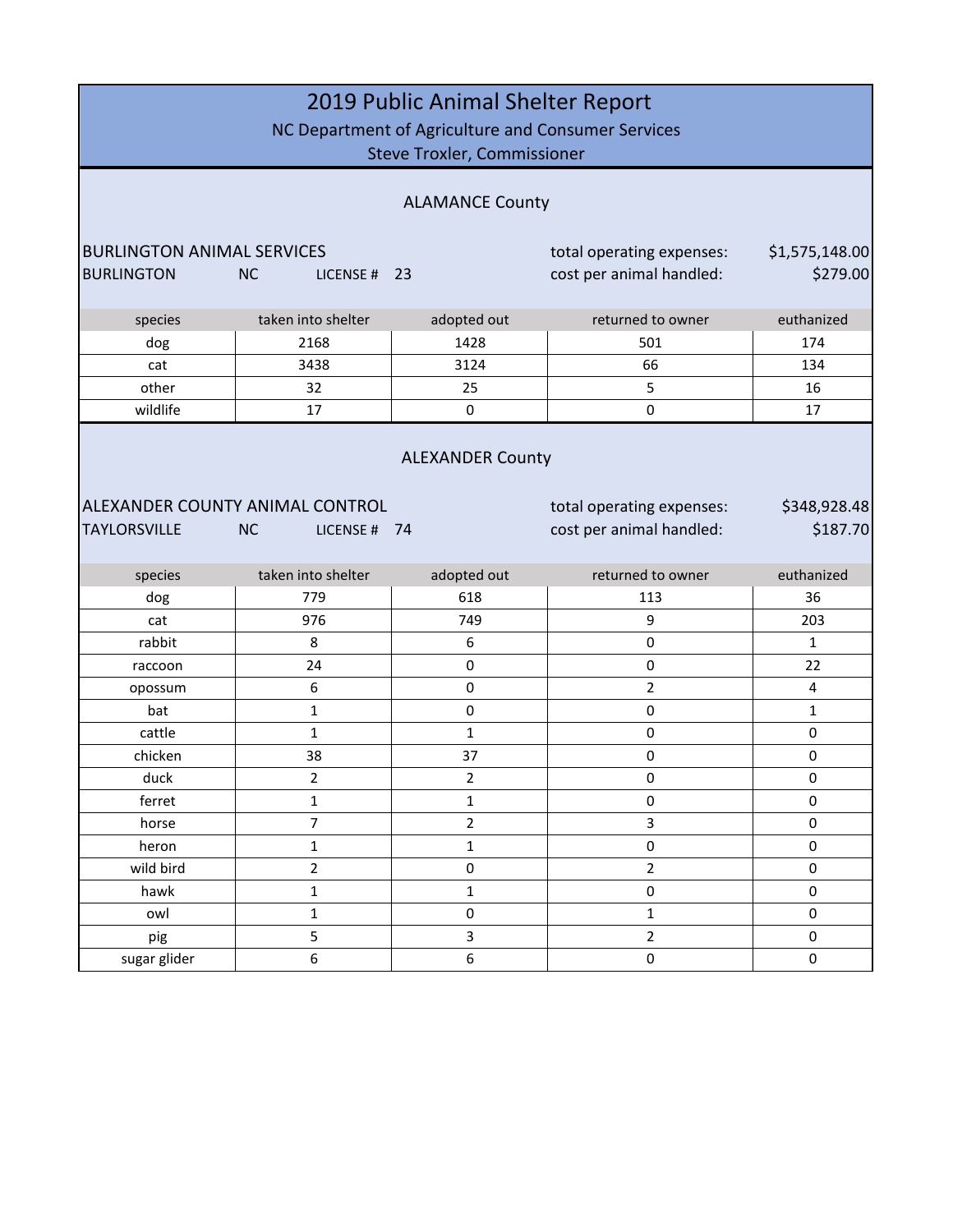| <b>ALLEGHANY County</b>                              |                           |                     |                                                       |                          |
|------------------------------------------------------|---------------------------|---------------------|-------------------------------------------------------|--------------------------|
| <b>ALLEGHANY ANIMAL SHELTER</b><br><b>SPARTA</b>     | <b>NC</b><br>LICENSE#     | 101                 | total operating expenses:<br>cost per animal handled: | \$45,000.00              |
| species                                              | taken into shelter        | adopted out         | returned to owner                                     | euthanized               |
| dog                                                  | 323                       | 304                 | 6                                                     | 23                       |
| cat                                                  | 57                        | 55                  | $\overline{2}$                                        | 3                        |
|                                                      |                           | <b>ANSON County</b> |                                                       |                          |
| <b>ANSON COUNTY ANIMAL SHELTER</b>                   |                           |                     | total operating expenses:                             | \$252,976.00             |
| <b>POLKTON</b>                                       | <b>NC</b><br>LICENSE#     | 43                  | cost per animal handled:                              | \$373.12                 |
| species                                              | taken into shelter        | adopted out         | returned to owner                                     | euthanized               |
| dog                                                  | 478                       | 383                 | 27                                                    | 18                       |
| cat                                                  | 200                       | 165                 | $\overline{2}$                                        | 10                       |
| bat                                                  | $\overline{2}$            | 0                   | $\pmb{0}$                                             | 0                        |
| skunk                                                | $\overline{2}$            | 0                   | $\mathbf 0$                                           | 0                        |
|                                                      |                           | <b>ASHE County</b>  |                                                       |                          |
| <b>ASHE COUNTY ANIMAL SHELTER</b><br><b>CRUMPLER</b> | <b>NC</b><br>LICENSE # 79 |                     | total operating expenses:<br>cost per animal handled: | \$274,255.00<br>\$363.21 |
| species                                              | taken into shelter        | adopted out         | returned to owner                                     | euthanized               |
| dog                                                  | 374                       | 105                 | 84                                                    | 32                       |
| cat                                                  | 378                       | 21                  | 8                                                     | 241                      |
| potbelly pig                                         | 3                         | 3                   | $\pmb{0}$                                             | $\mathbf 0$              |
|                                                      |                           | <b>AVERY County</b> |                                                       |                          |
| <b>AVERY COUNTY HUMANE SOCIETY</b>                   |                           |                     | total operating expenses:                             | \$871,603.37             |
| <b>NEWLAND</b>                                       | <b>NC</b><br>LICENSE # 6  |                     | cost per animal handled:                              | \$117.16                 |
| species                                              | taken into shelter        | adopted out         | returned to owner                                     | euthanized               |
| dog                                                  | 378                       | 315                 | 53                                                    | 18                       |
| cat                                                  | 256                       | 221                 | 8                                                     | 30                       |
| guinea pig                                           | 4                         | 4                   | $\pmb{0}$                                             | 0                        |
| rabbit                                               | $\overline{2}$            | $\overline{2}$      | $\pmb{0}$                                             | $\pmb{0}$                |
| lizard                                               | $\overline{2}$            | $\overline{2}$      | $\pmb{0}$                                             | $\pmb{0}$                |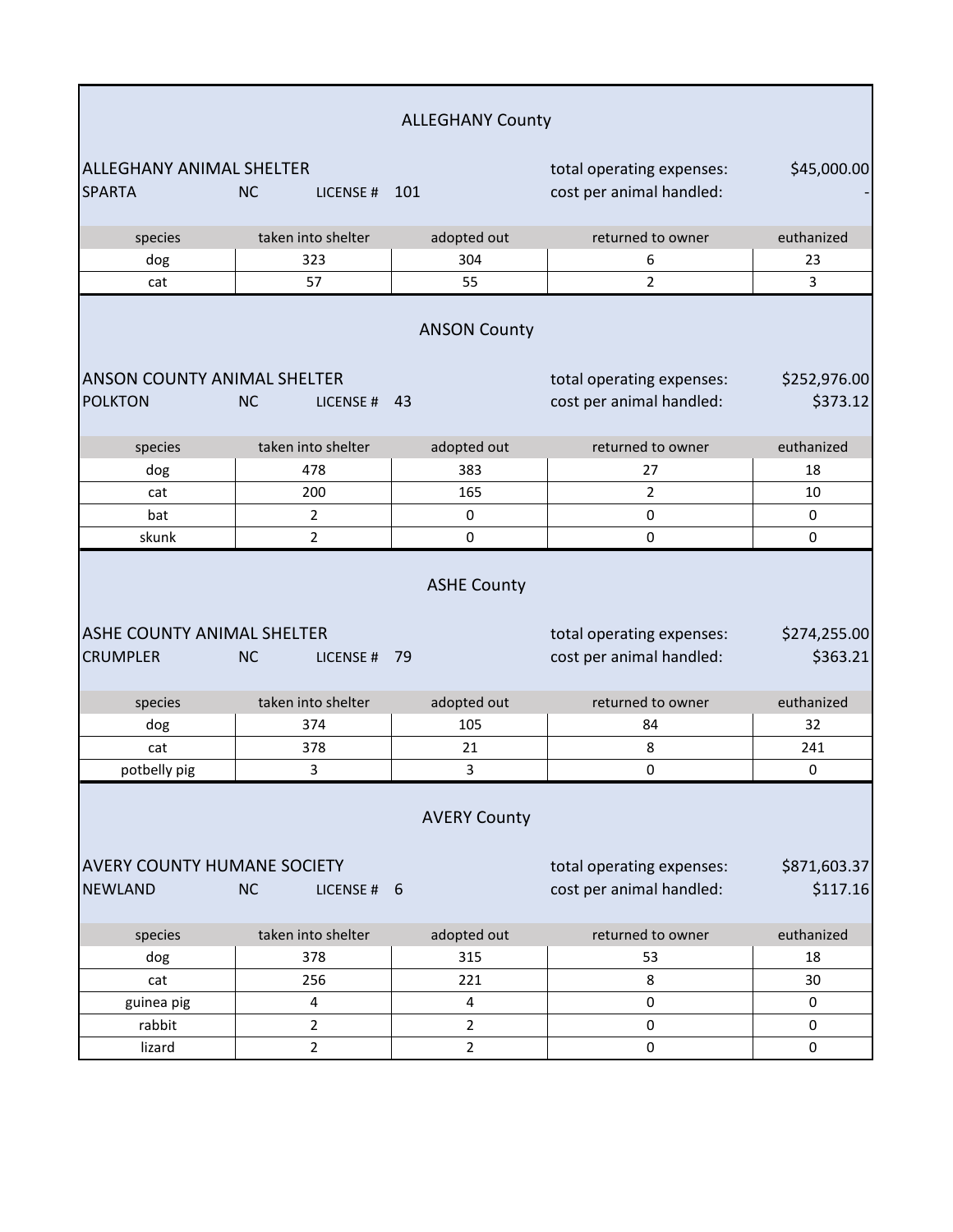| <b>BEAUFORT County</b>              |                                         |                      |                           |              |  |
|-------------------------------------|-----------------------------------------|----------------------|---------------------------|--------------|--|
|                                     | BETSY BAILEY NELSON ANIMAL CONTROL FAC. |                      | total operating expenses: | \$370,157.89 |  |
| <b>WASHINGTON</b>                   | <b>NC</b><br>LICENSE # 58               |                      | cost per animal handled:  | \$175.26     |  |
|                                     |                                         |                      |                           |              |  |
| species                             | taken into shelter                      | adopted out          | returned to owner         | euthanized   |  |
| dog                                 | 798                                     | 497                  | 130                       | 117          |  |
| cat                                 | 1287                                    | 500                  | 9                         | 643          |  |
| raccoon                             | 8                                       | 0                    | $\mathbf 0$               | 8            |  |
| opossum                             | $\mathbf{1}$                            | 0                    | 0                         | $\mathbf{1}$ |  |
| bat                                 | $\mathbf{1}$                            | 0                    | 0                         | $\mathbf{1}$ |  |
| chicken                             | $\mathbf{1}$                            | 1                    | 0                         | $\mathbf 0$  |  |
| ferret                              | 1                                       | $\mathbf{1}$         | 0                         | $\pmb{0}$    |  |
| fox                                 | 4                                       | $\pmb{0}$            | $\pmb{0}$                 | 4            |  |
| goat                                | $\overline{2}$                          | $\overline{2}$       | 0                         | $\pmb{0}$    |  |
| hamster                             | $\mathbf{1}$                            | $\mathbf{1}$         | 0                         | $\mathbf 0$  |  |
| macaw                               | 3                                       | 3                    | $\pmb{0}$                 | $\mathbf 0$  |  |
| pig                                 | $\mathbf{1}$                            | $\mathbf{1}$         | 0                         | $\mathbf 0$  |  |
| rooster                             | 1                                       | $\mathbf{1}$         | 0                         | $\mathbf 0$  |  |
| squirrel                            | 1                                       | $\pmb{0}$            | $\pmb{0}$                 | $\mathbf{1}$ |  |
| guinea pig                          | $\overline{2}$                          | 2                    | $\pmb{0}$                 | 0            |  |
|                                     |                                         | <b>BERTIE County</b> |                           |              |  |
| <b>TOWN OF WINDSOR</b>              |                                         | $\ast$               | total operating expenses: | \$7,299.84   |  |
| <b>WINDSOR</b>                      | <b>NC</b><br>LICENSE#                   | 126                  | cost per animal handled:  | \$663.63     |  |
| species                             | taken into shelter                      | adopted out          | returned to owner         | euthanized   |  |
| dog                                 | 11                                      | 6                    | 5                         | 0            |  |
| <b>BLADEN County</b>                |                                         |                      |                           |              |  |
| <b>BLADEN COUNTY ANIMAL SHELTER</b> |                                         |                      | total operating expenses: | \$265,533.58 |  |
| <b>ELIZABETHTOWN</b>                | <b>NC</b><br>LICENSE#                   | 85                   | cost per animal handled:  | \$118.23     |  |
| species                             | taken into shelter                      | adopted out          | returned to owner         | euthanized   |  |
| dog                                 | 1222                                    | 959                  | 184                       | 56           |  |
| cat                                 | 1018                                    | 517                  | 25                        | 458          |  |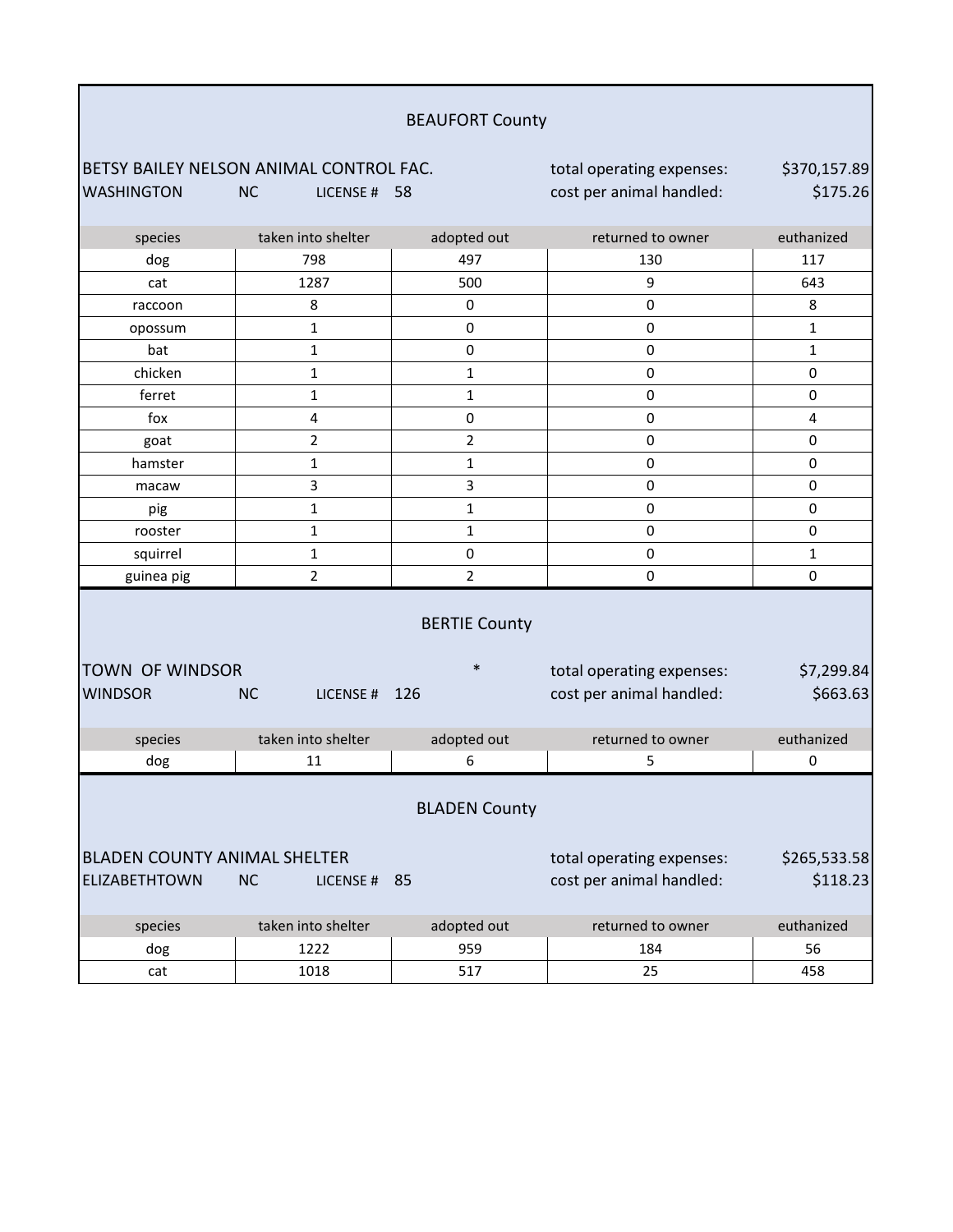|                                                     |                                                                                | <b>BRUNSWICK County</b> |                                                       |                            |
|-----------------------------------------------------|--------------------------------------------------------------------------------|-------------------------|-------------------------------------------------------|----------------------------|
| <b>SUPPLY</b>                                       | <b>BRUNSWICK SHERIFF'S ANIMAL PROTECTIVE SERVICES</b><br><b>NC</b><br>LICENSE# | 15                      | total operating expenses:<br>cost per animal handled: | \$1,165,625.97<br>\$270.50 |
| species                                             | taken into shelter                                                             | adopted out             | returned to owner                                     | euthanized                 |
| dog                                                 | 1798                                                                           | 864                     | 425                                                   | 484                        |
| cat                                                 | 2489                                                                           | 1982                    | 51                                                    | 387                        |
| rabbit                                              | 6                                                                              | 5                       | 0                                                     | $\mathbf{1}$               |
| raccoon                                             | 7                                                                              | 0                       | 0                                                     | 7                          |
| opossum                                             | 9                                                                              | $\Omega$                | 0                                                     | 9                          |
| LELAND POLICE DEPT. ANIMAL SHELTER<br><b>LELAND</b> | <b>NC</b><br>LICENSE#                                                          | $\ast$<br>17            | total operating expenses:<br>cost per animal handled: |                            |
| species                                             | taken into shelter                                                             | adopted out             | returned to owner                                     | euthanized                 |
| dog                                                 | 47                                                                             | 0                       | 0                                                     | 0                          |
| cat                                                 | 111                                                                            | 0                       | 0                                                     | $\mathbf 0$                |
| rabbit                                              | $\mathbf{1}$                                                                   | $\Omega$                | 0                                                     | 0                          |
| <b>TOWN OF SUNSET BEACH</b><br><b>SUNSET BEACH</b>  | <b>NC</b><br>LICENSE#                                                          | $\ast$<br>110           | total operating expenses:<br>cost per animal handled: |                            |
| species                                             | taken into shelter                                                             | adopted out             | returned to owner                                     | euthanized                 |
| dog                                                 | 19                                                                             | 0                       | 17                                                    | 0                          |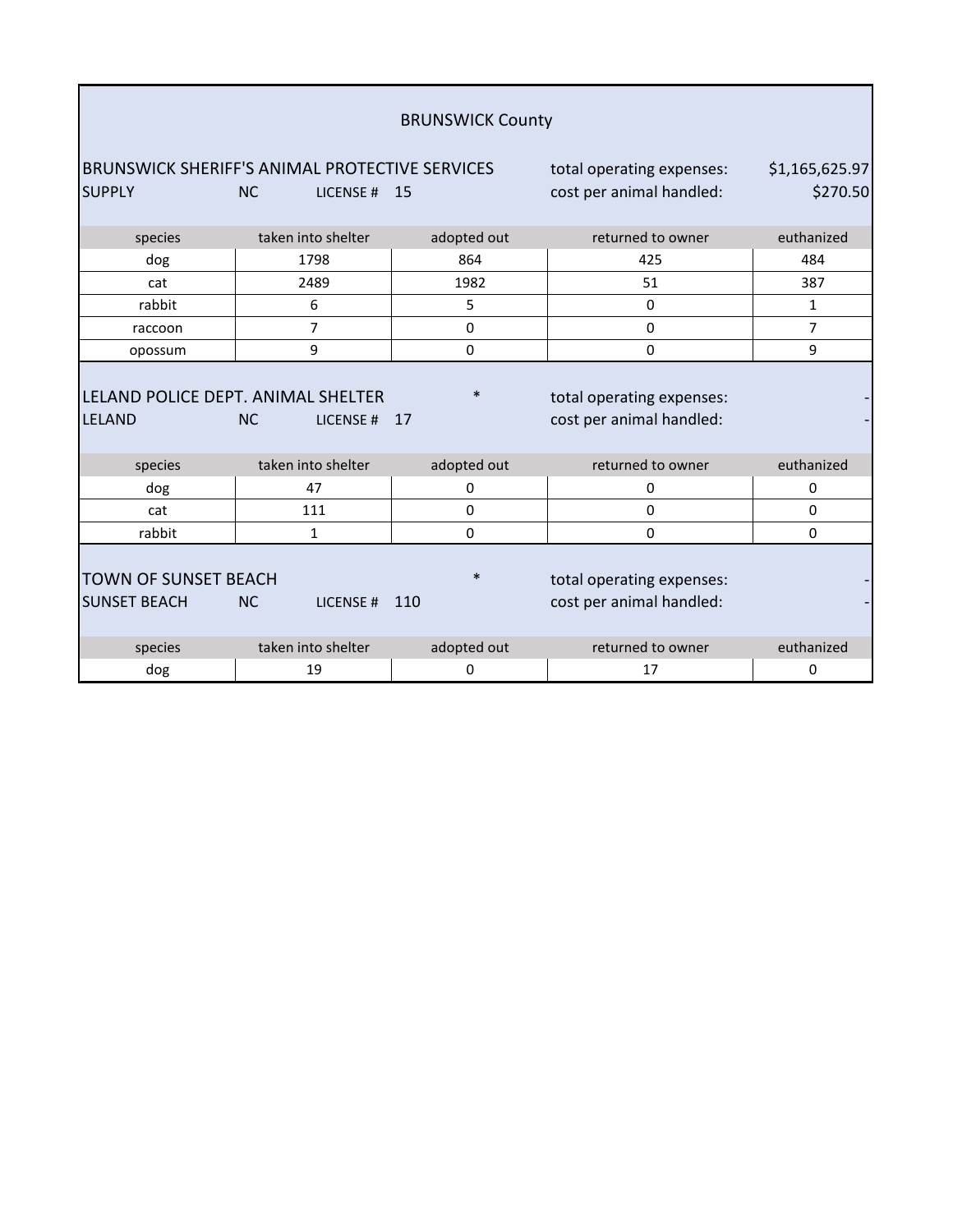#### BUNCOMBE County

BUNCOMBE CO ANIMAL SHELTER/ASHEVILLE HUMANE SOC total operating expenses: ASHEVILLE NC LICENSE # 66 cost per animal handled: \$1,236,530.00 \$209.47 species taken into shelter adopted out returned to owner euthanized

| <b>Sheries</b> | <b>CALCIT IIILO SIIEILEI</b> | auopieu out             | <b>ICCULTICA TO OMITCI</b> | <b>CULTIQUILLEU</b>     |
|----------------|------------------------------|-------------------------|----------------------------|-------------------------|
| dog            | 2811                         | 1263                    | 906                        | 267                     |
| cat            | 2675                         | 2159                    | 151                        | 212                     |
| rabbit         | 65                           | 58                      | $\pmb{0}$                  | $\overline{7}$          |
| raccoon        | 32                           | $\mathsf{O}\xspace$     | $\pmb{0}$                  | 31                      |
| opossum        | 19                           | $\pmb{0}$               | $\pmb{0}$                  | 19                      |
| bat            | 29                           | $\pmb{0}$               | $\pmb{0}$                  | 26                      |
| chicken        | 63                           | 52                      | $\pmb{0}$                  | $\overline{\mathbf{3}}$ |
| cockateil      | $\mathbf{3}$                 | 3                       | $\pmb{0}$                  | $\pmb{0}$               |
| cow            | $\overline{\mathbf{4}}$      | $\mathbf 0$             | $\overline{2}$             | $\pmb{0}$               |
| duck           | $\boldsymbol{6}$             | 5                       | $\pmb{0}$                  | $\mathbf{1}$            |
| ferret         | 5                            | 5                       | $\pmb{0}$                  | $\pmb{0}$               |
| fish           | $\boldsymbol{6}$             | 5                       | $\pmb{0}$                  | $\mathbf 1$             |
| guinea fowl    | $\mathbf 1$                  | $\overline{\mathbf{4}}$ | $\pmb{0}$                  | $\pmb{0}$               |
| $f$ ox         | $\overline{2}$               | 0                       | $\pmb{0}$                  | $\mathbf 1$             |
| gecko          | $\mathbf 1$                  | $\pmb{0}$               | $\pmb{0}$                  | $\mathbf 1$             |
| gerbil         | $\overline{2}$               | $\overline{2}$          | $\pmb{0}$                  | $\pmb{0}$               |
| frog           | $\mathbf 1$                  | $\mathbf 1$             | $\pmb{0}$                  | $\pmb{0}$               |
| goat           | 12                           | 8                       | $\overline{\mathbf{3}}$    | $\mathsf{O}\xspace$     |
| goose          | $\mathbf 1$                  | $\mathbf 0$             | $\pmb{0}$                  | $\mathbf{1}$            |
| ground hog     | 13                           | $\pmb{0}$               | $\pmb{0}$                  | 13                      |
| guinea pig     | 73                           | $71\,$                  | $\pmb{0}$                  | $\mathbf{1}$            |
| hamster        | $\overline{\mathbf{3}}$      | $\pmb{0}$               | $\pmb{0}$                  | $\overline{3}$          |
| horse          | $\boldsymbol{6}$             | $\overline{2}$          | 5                          | $\pmb{0}$               |
| mouse          | 3                            | $\mathsf{O}\xspace$     | $\pmb{0}$                  | $\overline{2}$          |
| parakeet       | $\sf 5$                      | 3                       | $\mathbf 1$                | $\pmb{0}$               |
| peacock        | $\mathbf 1$                  | $\pmb{0}$               | $\pmb{0}$                  | $\mathbf 1$             |
| pig            | 22                           | 35                      | $\mathbf 1$                | $\pmb{0}$               |
| pigeon         | $\mathbf 1$                  | $\pmb{0}$               | $\mathbf{1}$               | $\mathsf 0$             |
| rat            | 38                           | 19                      | $\pmb{0}$                  | 12                      |
| sheep          | $\mathbf 1$                  | $\pmb{0}$               | $\mathbf 1$                | $\pmb{0}$               |
| snake          | $\mathsf{3}$                 | $\overline{2}$          | $\pmb{0}$                  | $\pmb{0}$               |
| squirrel       | $\overline{\mathbf{4}}$      | $\pmb{0}$               | $\pmb{0}$                  | $\overline{2}$          |
| turkey         | $\mathbf 1$                  | $\pmb{0}$               | $\pmb{0}$                  | $\mathbf{1}$            |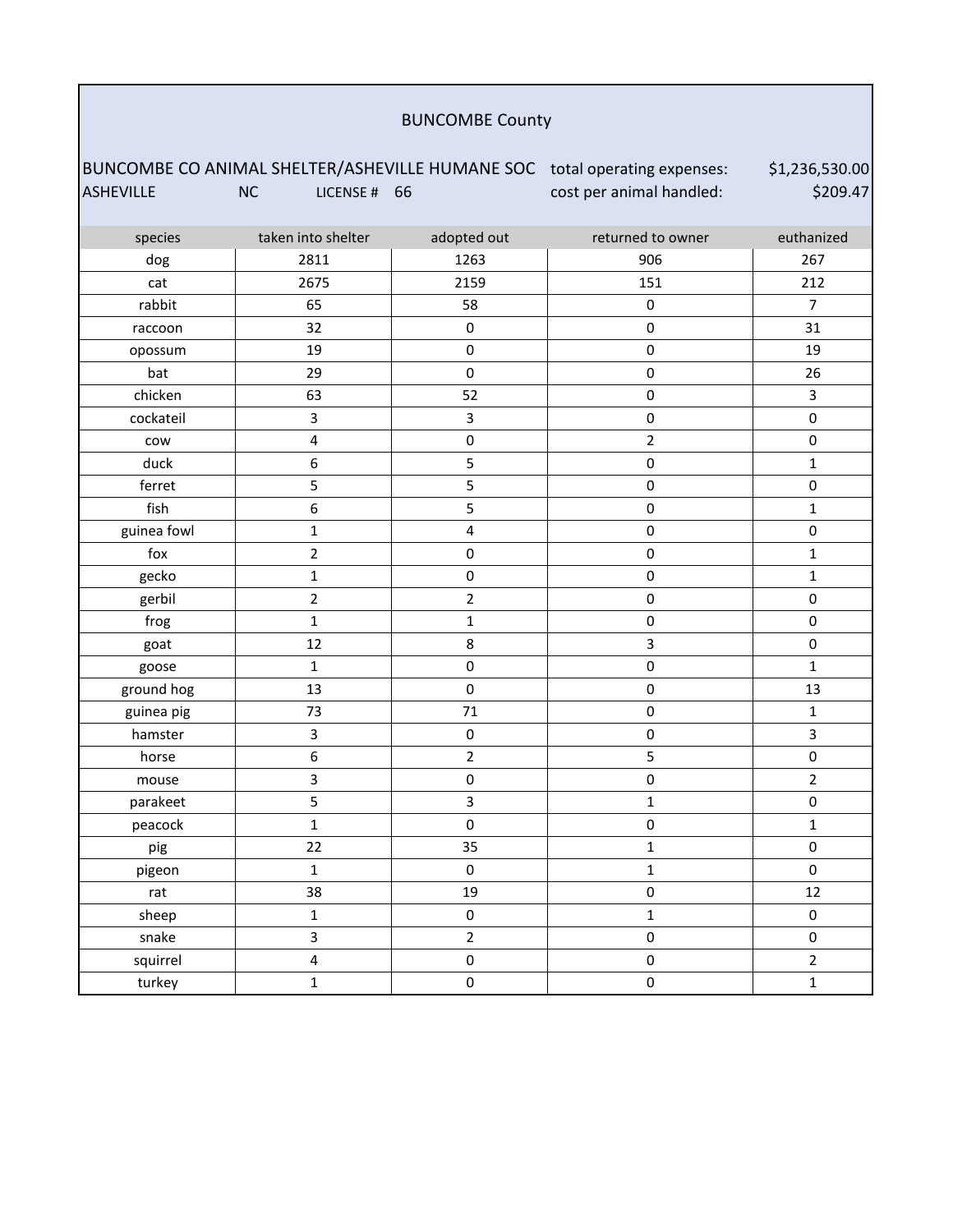|                                       |                           | <b>BURKE County</b>    |                           |                |
|---------------------------------------|---------------------------|------------------------|---------------------------|----------------|
| <b>BURKE COUNTY ANIMAL SHELTER</b>    |                           |                        | total operating expenses: | \$217,535.00   |
| <b>MORGANTON</b>                      | <b>NC</b><br>LICENSE # 54 |                        | cost per animal handled:  | \$107.11       |
| species                               | taken into shelter        | adopted out            | returned to owner         | euthanized     |
| dog                                   | 931                       | 509                    | 221                       | 162            |
| cat                                   | 1100                      | 508                    | 25                        | 505            |
| raccoon                               | $\overline{7}$            | 0                      | $\pmb{0}$                 | $\overline{7}$ |
| opossum                               | $\mathbf{1}$              | 0                      | $\Omega$                  | $\mathbf{1}$   |
| fox                                   | 9                         | 0                      | 0                         | 9              |
| bat                                   | 6                         | 0                      | 0                         | 6              |
| skunk                                 | $\mathbf{1}$              | 0                      | $\mathbf 0$               | $\mathbf{1}$   |
| <b>CABARRUS COUNTY ANIMAL SHELTER</b> |                           | <b>CABARRUS County</b> | total operating expenses: | \$492,032.00   |
| <b>CONCORD</b>                        | <b>NC</b><br>LICENSE#     | 161                    | cost per animal handled:  | \$142.25       |
| species                               | taken into shelter        | adopted out            | returned to owner         | euthanized     |
| dog                                   | 1591                      | 944                    | 428                       |                |
| cat                                   |                           |                        |                           | 220            |
| rabbit                                | 1843                      | 1405                   | 22                        | 332            |
|                                       | 5                         | 3                      | 0                         | $\overline{2}$ |
| raccoon                               | $\overline{2}$            | $\mathbf 0$            | 0                         | 0              |
| pig                                   | $\mathbf{1}$              | 4                      | 0                         | 0              |
| guinea pig                            | 9                         | 8                      | 0                         | 0              |
| bird                                  | $\mathbf{1}$              | $\mathbf 1$            | $\pmb{0}$                 | 0              |
| hamster                               | $\overline{2}$            | $\overline{2}$         | $\pmb{0}$                 | 0              |
| fox                                   | 3<br>$\overline{2}$       | 0                      | 0                         | 0              |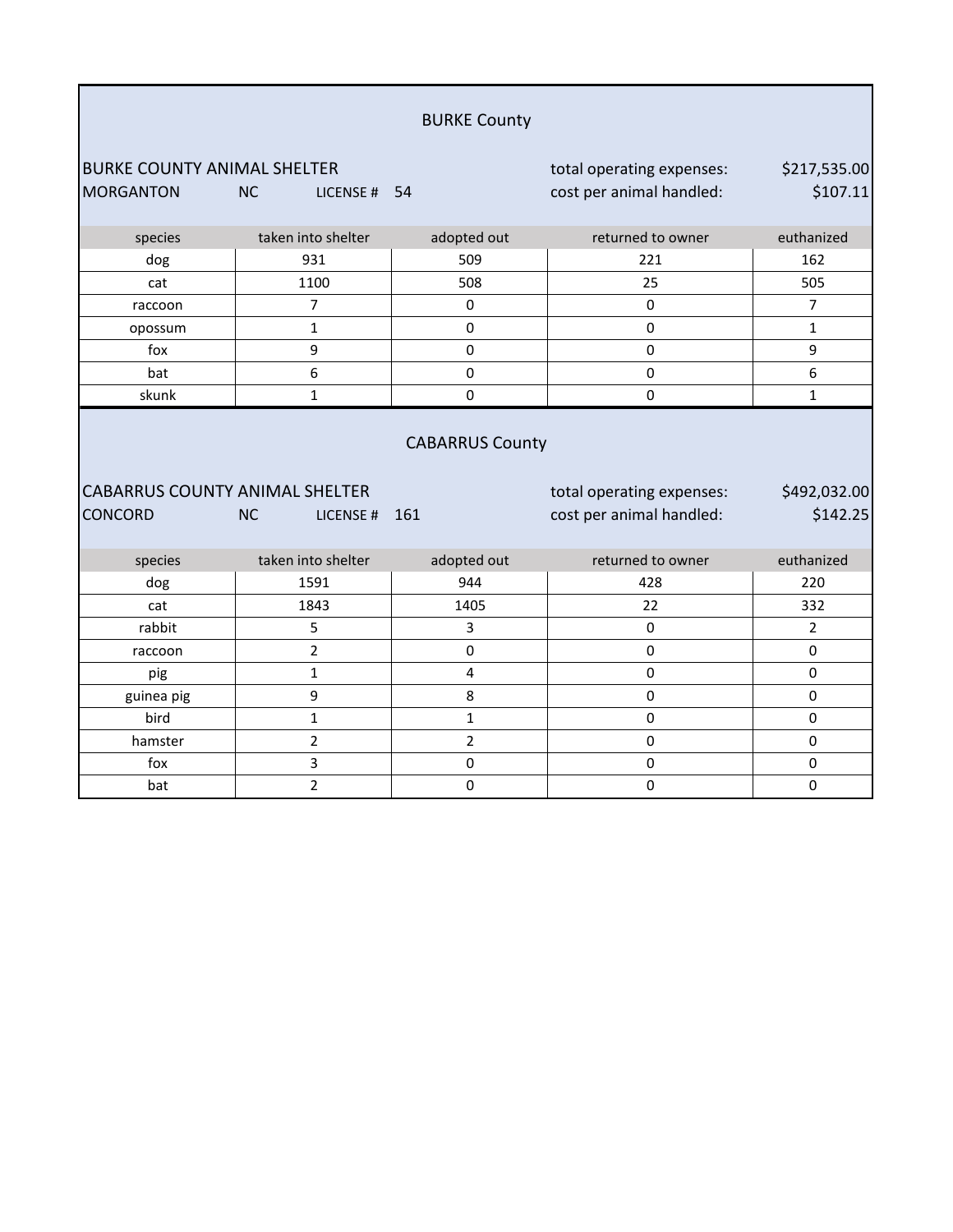| <b>CALDWELL County</b>                                      |                           |                         |                                                       |                          |
|-------------------------------------------------------------|---------------------------|-------------------------|-------------------------------------------------------|--------------------------|
| CALDWELL CO. ANIMAL CARE & CONTROL SHELTER<br><b>LENIOR</b> | <b>NC</b><br>LICENSE # 61 |                         | total operating expenses:<br>cost per animal handled: | \$524,001.66<br>\$417.86 |
| species                                                     | taken into shelter        | adopted out             | returned to owner                                     | euthanized               |
| dog                                                         | 671                       | 205                     | 123                                                   | 161                      |
| cat                                                         | 494                       | 132                     | 11                                                    | 281                      |
| raccoon                                                     | 3                         | $\pmb{0}$               | $\pmb{0}$                                             | 0                        |
| rabbit                                                      | $\overline{2}$            | $\overline{2}$          | 0                                                     | $\mathbf 0$              |
| quail                                                       | 25                        | $\pmb{0}$               | 0                                                     | $\pmb{0}$                |
| chicken                                                     | $\mathbf{1}$              | 0                       | 0                                                     | $\pmb{0}$                |
| bat                                                         | 10                        | 0                       | 0                                                     | 9                        |
| guinea pig                                                  | 3                         | $\overline{2}$          | 0                                                     | $\pmb{0}$                |
| budgie                                                      | 25                        | $\pmb{0}$               | 0                                                     | $\pmb{0}$                |
| pig                                                         | 4                         | 4                       | 0                                                     | $\pmb{0}$                |
| fox                                                         | 3                         | 0                       | 0                                                     | $\pmb{0}$                |
| skunk                                                       | $\overline{2}$            | $\pmb{0}$               | 0                                                     | $\pmb{0}$                |
| ferret                                                      | $\overline{2}$            | $\mathbf 2$             | 0                                                     | $\mathbf 0$              |
| goat                                                        | 4                         | $\overline{2}$          | $\pmb{0}$                                             | $\pmb{0}$                |
| ground hog                                                  | 1                         | $\pmb{0}$               | $\pmb{0}$                                             | $\pmb{0}$                |
| horse                                                       | 4                         | $\mathbf{1}$            | 3                                                     | $\mathbf 0$              |
|                                                             |                           | <b>CARTERET County</b>  |                                                       |                          |
| <b>CARTERET COUNTY HUMANE SOCIETY</b>                       |                           |                         | total operating expenses:                             | \$389,859.00             |
| <b>NEWPORT</b>                                              | <b>NC</b><br>LICENSE #    | 12                      | cost per animal handled:                              | \$154.58                 |
| species                                                     | taken into shelter        | adopted out             | returned to owner                                     | euthanized               |
| $\rm{dog}$                                                  | 792                       | 456                     | 247                                                   | 69                       |
| cat                                                         | 1692                      | 599                     | 53                                                    | 919                      |
| rabbit                                                      | $\boldsymbol{6}$          | $\boldsymbol{6}$        | $\pmb{0}$                                             | $\pmb{0}$                |
| raccoon                                                     | 4                         | $\mathsf 0$             | 0                                                     | $\mathbf{1}$             |
| bird                                                        | 4                         | 12                      | 0                                                     | $\pmb{0}$                |
| chicken                                                     | 6                         | $\bf 8$                 | $\pmb{0}$                                             | $\mathbf 1$              |
| fox                                                         | 5                         | $\pmb{0}$               | 0                                                     | $\mathbf 0$              |
| goat                                                        | $\overline{2}$            | $\mathbf 0$             | $\overline{2}$                                        | $\pmb{0}$                |
| guinea pig                                                  | $\overline{2}$            | $\overline{2}$          | $\pmb{0}$                                             | $\pmb{0}$                |
| pig                                                         | $\overline{2}$            | $\mathbf{1}$            | $\pmb{0}$                                             | $\mathbf 0$              |
| rat                                                         | $\overline{\mathbf{3}}$   | $\overline{\mathbf{3}}$ | $\pmb{0}$                                             | $\pmb{0}$                |
| sugar glider                                                | 4                         | $\sqrt{4}$              | 0                                                     | $\pmb{0}$                |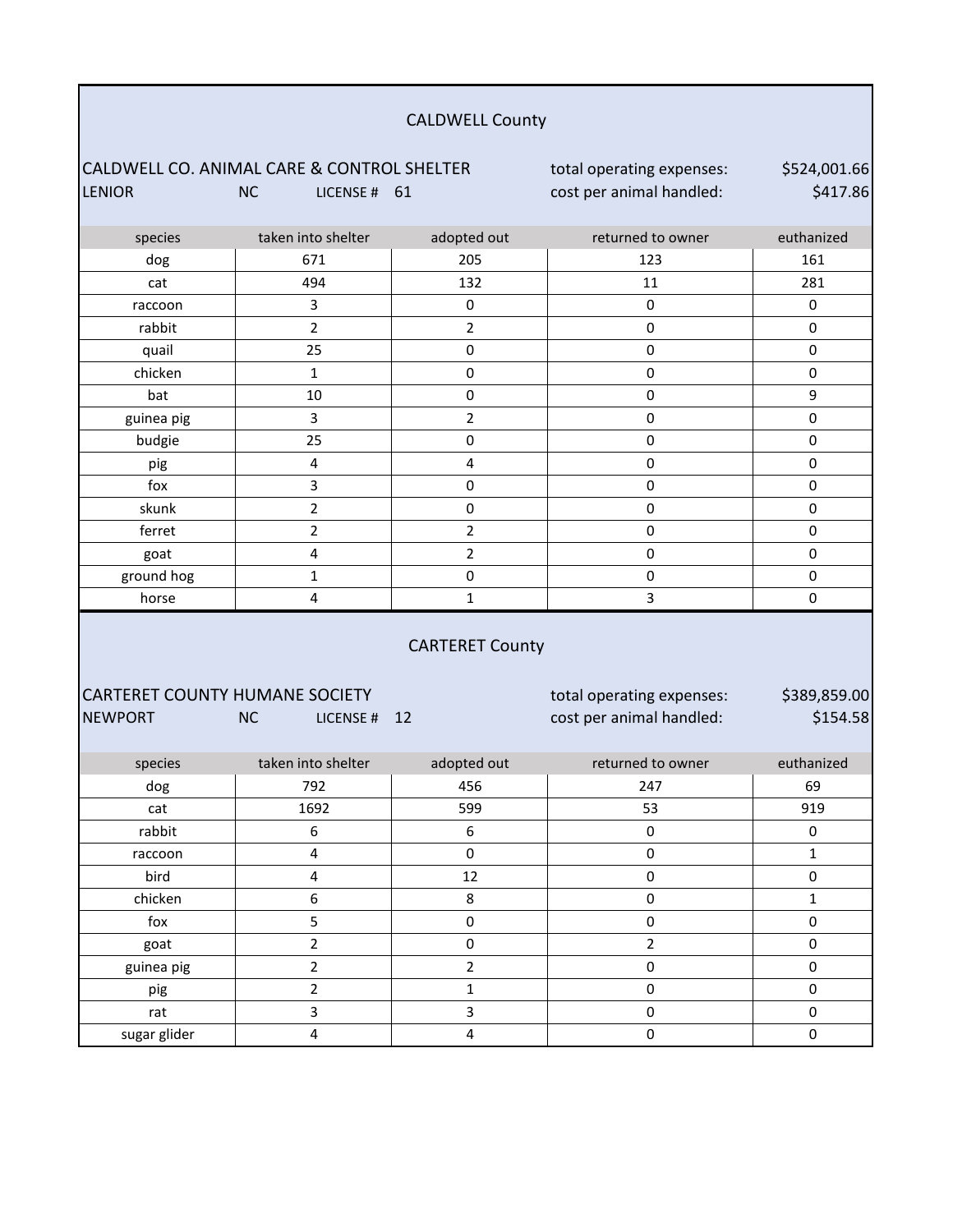| <b>CASWELL County</b>                                                           |                            |                       |                                                                                                           |                          |
|---------------------------------------------------------------------------------|----------------------------|-----------------------|-----------------------------------------------------------------------------------------------------------|--------------------------|
| <b>ANIMAL PROTECTION SOCIETY OF CASWELL COUNTY</b><br>total operating expenses: |                            |                       |                                                                                                           |                          |
| <b>BLANCH</b>                                                                   | <b>NC</b><br>LICENSE # 67  |                       | cost per animal handled:                                                                                  | \$120.00                 |
|                                                                                 |                            |                       |                                                                                                           |                          |
| species                                                                         | taken into shelter         | adopted out           | returned to owner                                                                                         | euthanized               |
| dog                                                                             | 550                        | 441                   | 82                                                                                                        | 87                       |
| cat                                                                             | 526                        | 260                   | 4                                                                                                         | 300                      |
| rabbit                                                                          | 2                          | $\overline{2}$        | $\pmb{0}$                                                                                                 | 0                        |
| raccoon                                                                         | 1                          | $\pmb{0}$             | $\pmb{0}$                                                                                                 | $\mathbf{1}$             |
| bearded dragon                                                                  | $\mathbf 1$                | $\mathbf{1}$          | $\pmb{0}$                                                                                                 | 0                        |
| fish                                                                            | 1                          | $\pmb{0}$             | $\pmb{0}$                                                                                                 | $\mathbf{1}$             |
| bat                                                                             | $\overline{2}$             | 0                     | 0                                                                                                         | $\overline{2}$           |
| <b>PITTSBORO</b>                                                                | <b>NC</b><br>LICENSE # 377 | <b>CHATHAM County</b> | CHATHAM COUNTY SHERIFF'S OFFICE ANIMAL RESOURCE CEI total operating expenses:<br>cost per animal handled: | \$807,926.00<br>\$506.00 |
| species                                                                         | taken into shelter         | adopted out           | returned to owner                                                                                         | euthanized               |
| dog                                                                             | 662                        | 358                   | 170                                                                                                       | 132                      |
| cat                                                                             |                            |                       |                                                                                                           |                          |
|                                                                                 | 845                        | 343                   | 15                                                                                                        | 454                      |
| rabbit                                                                          | 5                          | 5                     | 0                                                                                                         | $\pmb{0}$                |
| bird                                                                            | 41                         | $\pmb{4}$             | 35                                                                                                        | $\mathbf{1}$             |
| mammal                                                                          | 19                         | $\pmb{0}$             | $\pmb{0}$                                                                                                 | 17                       |
| reptile                                                                         | 4                          | $\pmb{4}$             | 0                                                                                                         | $\pmb{0}$                |
| rodent                                                                          | 4                          | 3                     | 0                                                                                                         | $\mathbf{1}$             |
| swine                                                                           | 6                          | $\overline{4}$        | $\overline{2}$                                                                                            | 0                        |
|                                                                                 |                            | <b>CHOWAN County</b>  |                                                                                                           |                          |
| TRI-COUNTY ANIMAL SHELTER                                                       |                            |                       | total operating expenses:                                                                                 |                          |
| <b>TYNER</b>                                                                    | <b>NC</b><br>LICENSE #     | 35                    | cost per animal handled:                                                                                  | \$258,323.76<br>\$186.38 |
| species                                                                         | taken into shelter         | adopted out           | returned to owner                                                                                         | euthanized               |
| dog                                                                             | 507                        | 309                   | 81                                                                                                        | 119                      |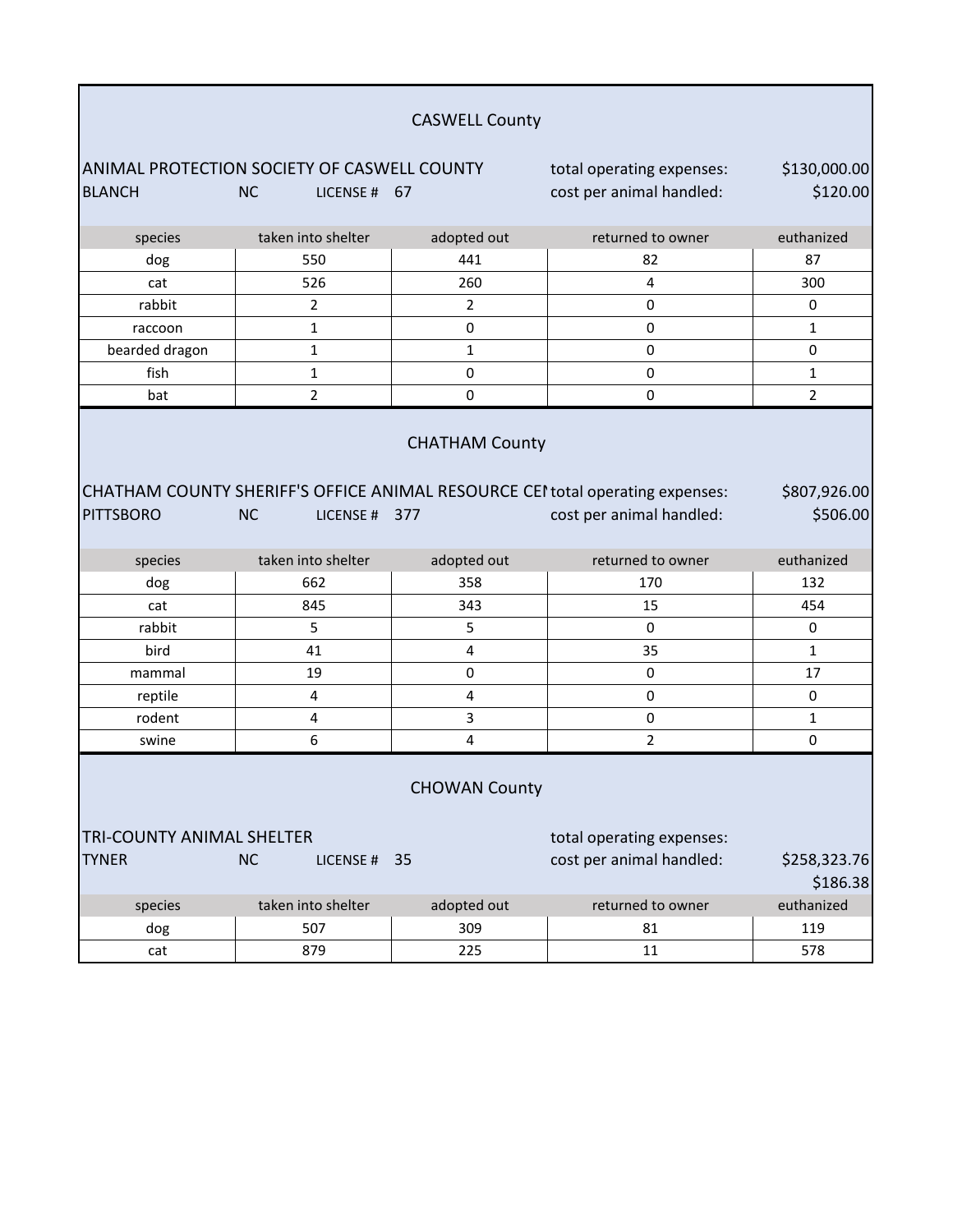#### CLEVELAND County

CLEVELAND COUNTY ANIMAL SHELTER total operating expenses: SHELBY NC LICENSE # 75 cost per animal handled:

\$1,301,405.30 \$403.04

| species                               | taken into shelter      | adopted out            | returned to owner         | euthanized              |
|---------------------------------------|-------------------------|------------------------|---------------------------|-------------------------|
| dog                                   | 1566                    | 1034                   | 210                       | 298                     |
| cat                                   | 1565                    | 855                    | 19                        | 433                     |
| raccoon                               | 23                      | $\pmb{0}$              | $\pmb{0}$                 | 23                      |
| skunk                                 | 6                       | 0                      | $\pmb{0}$                 | 6                       |
| sheep                                 | 6                       | $\mathbf 0$            | $\boldsymbol{6}$          | $\pmb{0}$               |
| fox                                   | $\overline{2}$          | $\mathbf 0$            | $\pmb{0}$                 | $\overline{2}$          |
| opossum                               | $\overline{3}$          | $\pmb{0}$              | $\pmb{0}$                 | 3                       |
| bat                                   | 10                      | $\mathbf 0$            | $\pmb{0}$                 | 10                      |
| horse/pony                            | 6                       | $\mathbf 0$            | 6                         | $\pmb{0}$               |
| pig                                   | 17                      | 9                      | $\overline{7}$            | $\pmb{0}$               |
| cow                                   | $\mathbf 2$             | $\mathbf 1$            | $\mathbf{1}$              | $\pmb{0}$               |
| goat                                  | 5                       | $\overline{2}$         | 3                         | $\mathsf{O}\xspace$     |
| hawk                                  | $\overline{\mathbf{4}}$ | 4                      | $\pmb{0}$                 | $\mathsf{O}\xspace$     |
| deer                                  | $\mathbf{1}$            | $\pmb{0}$              | $\pmb{0}$                 | $\mathbf{1}$            |
| donkey                                | $\mathbf 1$             | $\mathbf{1}$           | $\pmb{0}$                 | $\pmb{0}$               |
| lizard                                | $\mathbf 1$             | $\mathbf 0$            | $\mathbf{1}$              | $\mathbf 0$             |
| buzzard                               | $\mathbf 1$             | $\mathbf 1$            | $\pmb{0}$                 | $\mathsf{O}\xspace$     |
| owl                                   | $\mathbf 1$             | $\mathbf{1}$           | $\pmb{0}$                 | $\pmb{0}$               |
| ferret                                | $\mathbf 1$             | $\mathbf{1}$           | $\pmb{0}$                 | $\mathbf 0$             |
| rabbit                                | $\mathbf{1}$            | $\pmb{0}$              | $\pmb{0}$                 | $\mathbf{1}$            |
| coyote                                | $\pmb{4}$               | $\mathbf 0$            | $\pmb{0}$                 | $\overline{\mathbf{4}}$ |
| duck                                  | $\overline{3}$          | 3                      | $\pmb{0}$                 | $\pmb{0}$               |
|                                       |                         | <b>COLUMBUS County</b> |                           |                         |
| <b>COLUMBUS COUNTY ANIMAL SHELTER</b> |                         |                        | total operating expenses: | \$373,996.00            |
| <b>WHITEVILLE</b>                     | <b>NC</b><br>LICENSE #  | $\overline{2}$         | cost per animal handled:  | \$153.00                |

## species taken into shelter adopted out returned to owner euthanized dog 1071 936 78 57 cat 1375 1237 10 128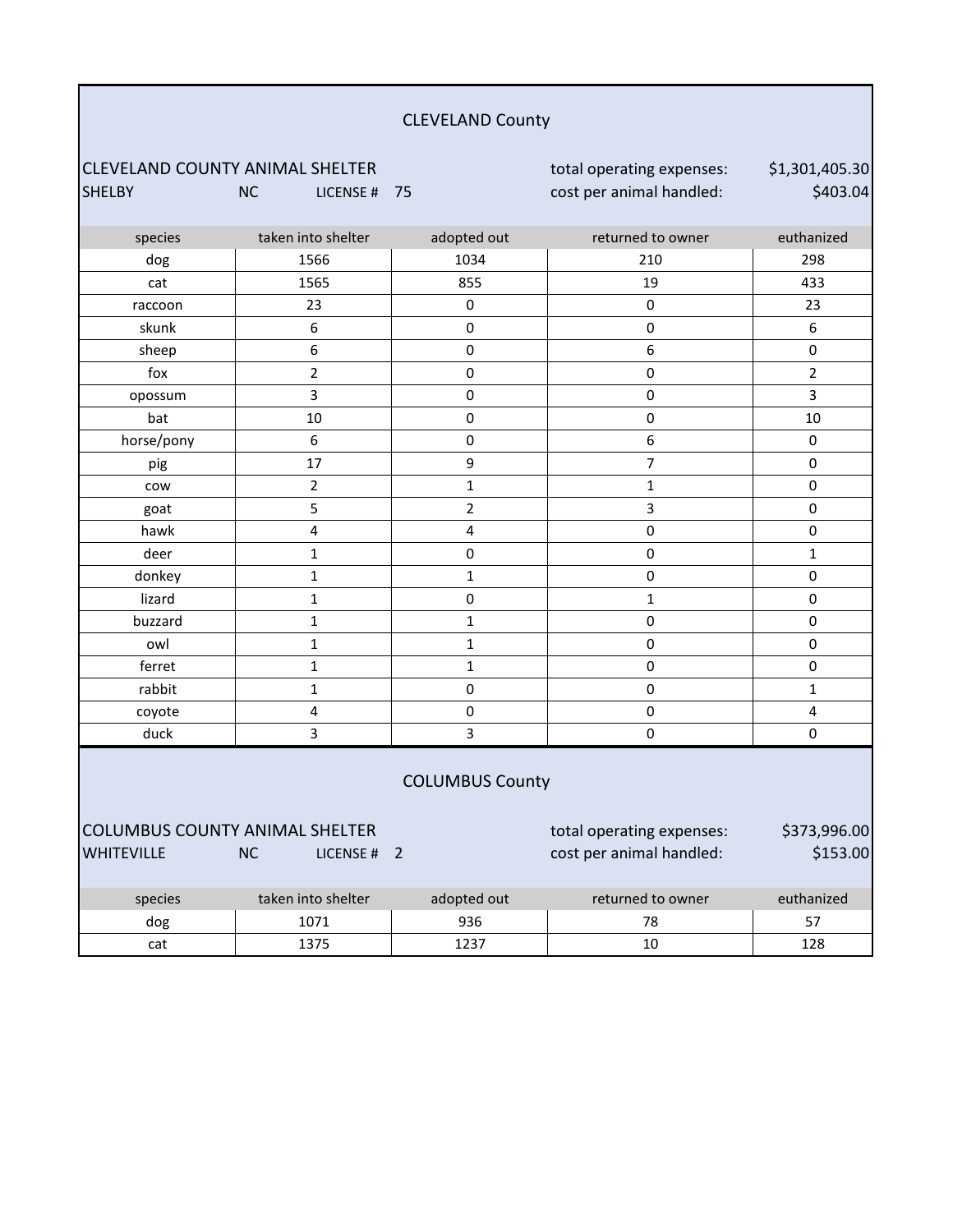#### CRAVEN County

#### CRAVEN-PAMLICO ANIMAL SERVICES CENTER total operating expenses: NEW BERN NC LICENSE # 34 cost per animal handled:

\$378,599.65 \$95.20

| species    | taken into shelter | adopted out      | returned to owner | euthanized |
|------------|--------------------|------------------|-------------------|------------|
| dog        | 1592               | 930              | 201               | 459        |
| cat        | 2278               | 1549             | 37                | 688        |
| rabbit     | 13                 | 13               | $\pmb{0}$         | 0          |
| raccoon    | 3                  | 0                | $\pmb{0}$         | 3          |
| opossum    | $16\,$             | 0                | $10\,$            | 6          |
| turtle     | $\overline{2}$     | $\overline{2}$   | 0                 | 0          |
| pig        | 5                  | $5\phantom{.0}$  | $\pmb{0}$         | 0          |
| lizard     | $\mathbf{1}$       | $\mathbf 1$      | $\pmb{0}$         | 0          |
| horse      | 1                  | $\pmb{0}$        | 1                 | 0          |
| guinea pig | 6                  | $\boldsymbol{6}$ | $\pmb{0}$         | 0          |
| goat       | 4                  | $\overline{2}$   | $\overline{2}$    | 0          |
| ferret     | 5                  | 5                | $\pmb{0}$         | 0          |
| duck       | 3                  | $\overline{2}$   | 1                 | 0          |
| chicken    | 29                 | 29               | $\pmb{0}$         | 0          |
| bird       | 38                 | 38               | $\pmb{0}$         | 0          |
| bear       | 1                  | $\pmb{0}$        | $\pmb{0}$         | 1          |
| bat        | 1                  | $\mathbf 0$      | $\pmb{0}$         | 1          |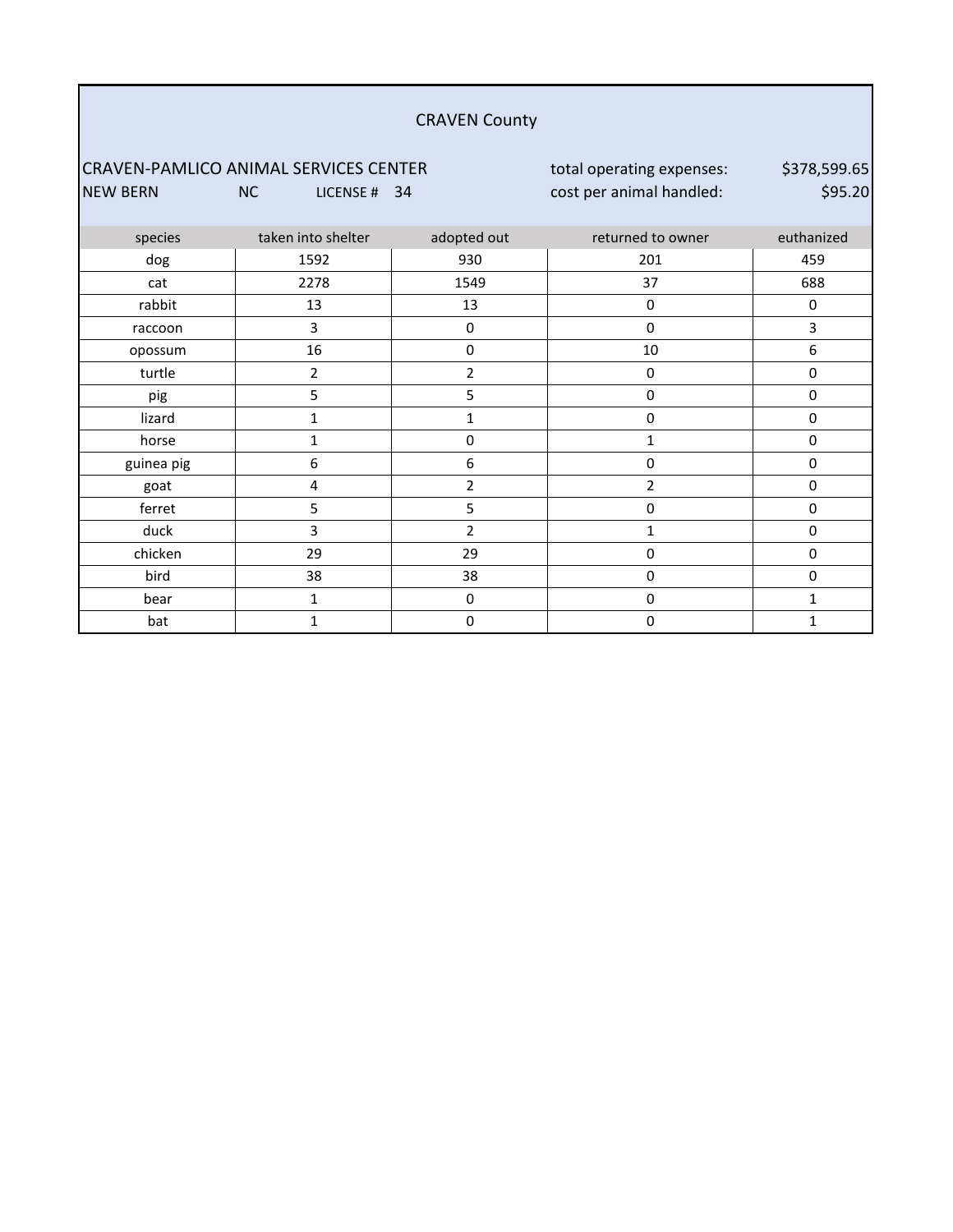#### CUMBERLAND County

# CUMBERLAND COUNTY ANIMAL CONTROL **total operating expenses:**<br>FAYETTEVILLE **NOW THE CONTROL** total operanimal handled:

NC LICENSE # 14 cost per animal handled:

\$3,462,878.00 \$322.79

| species                                                                                                                                                                                | taken into shelter      | adopted out             | returned to owner | euthanized     |  |
|----------------------------------------------------------------------------------------------------------------------------------------------------------------------------------------|-------------------------|-------------------------|-------------------|----------------|--|
| cat                                                                                                                                                                                    | 5192                    | 1291                    | 61                | 2299           |  |
| dog                                                                                                                                                                                    | 4912                    | 1716                    | 912               | 941            |  |
| rabbit                                                                                                                                                                                 | 82                      | 35                      | $\pmb{0}$         | 13             |  |
| raccoon                                                                                                                                                                                | 91                      | $\pmb{0}$               | $\pmb{0}$         | 91             |  |
| opossum                                                                                                                                                                                | 123                     | $\pmb{0}$               | $\pmb{0}$         | 49             |  |
| bird                                                                                                                                                                                   | 107                     | 28                      | $\pmb{0}$         | 17             |  |
| cow                                                                                                                                                                                    | $\mathbf{1}$            | $\mathbf{1}$            | $\pmb{0}$         | $\pmb{0}$      |  |
| goat                                                                                                                                                                                   | 17                      | 10                      | 3                 | $\pmb{0}$      |  |
| horse                                                                                                                                                                                  | 10                      | $\overline{2}$          | 3                 | $\mathbf 0$    |  |
| pig                                                                                                                                                                                    | 25                      | 14                      | 3                 | $\pmb{0}$      |  |
| ferret                                                                                                                                                                                 | $\boldsymbol{6}$        | 5                       | $\pmb{0}$         | $\mathbf{1}$   |  |
| gerbil                                                                                                                                                                                 | 8                       | 8                       | 0                 | 0              |  |
| guinea pig                                                                                                                                                                             | 31                      | 24                      | $\pmb{0}$         | $\mathbf{1}$   |  |
| hamster                                                                                                                                                                                | 9                       | 9                       | $\pmb{0}$         | $\pmb{0}$      |  |
| reptile                                                                                                                                                                                | 9                       | $\overline{\mathbf{4}}$ | $\pmb{0}$         | $\mathbf{1}$   |  |
| domestic mouse                                                                                                                                                                         | $\mathbf 1$             | $\mathbf{1}$            | $\pmb{0}$         | $\pmb{0}$      |  |
| domestic rat                                                                                                                                                                           | $\overline{\mathbf{4}}$ | $\overline{\mathbf{4}}$ | $\pmb{0}$         | $\mathbf 0$    |  |
| fish                                                                                                                                                                                   | $\overline{\mathbf{4}}$ | $\overline{\mathbf{4}}$ | $\pmb{0}$         | $\mathbf 0$    |  |
| bat                                                                                                                                                                                    | 59                      | $\mathsf 0$             | $\pmb{0}$         | 59             |  |
| coyote                                                                                                                                                                                 | $\mathbf 2$             | $\pmb{0}$               | $\mathsf 0$       | $\overline{2}$ |  |
| deer                                                                                                                                                                                   | 3                       | $\mathsf 0$             | $\pmb{0}$         | 3              |  |
| fox                                                                                                                                                                                    | 20                      | $\pmb{0}$               | $\pmb{0}$         | 20             |  |
| squirrel                                                                                                                                                                               | 11                      | $\mathsf 0$             | $\pmb{0}$         | 11             |  |
| wild turtle                                                                                                                                                                            | $\mathbf 1$             | $\pmb{0}$               | $\pmb{0}$         | $\mathbf{1}$   |  |
| <b>CURRITUCK County</b>                                                                                                                                                                |                         |                         |                   |                |  |
| CURRITUCK ANIMAL SERVICES & CTRL/CURRITUCK SPCA<br>\$698,877.00<br>total operating expenses:<br><b>CURRITUCK</b><br>cost per animal handled:<br>\$679.18<br><b>NC</b><br>LICENSE # 155 |                         |                         |                   |                |  |

| species      | taken into shelter | adopted out | returned to owner | euthanized |
|--------------|--------------------|-------------|-------------------|------------|
| dog          | 367                | 225         | 127               |            |
| cat          | 643                | 397         | 15                | 195        |
| rabbit       | 12                 |             |                   |            |
| bird         |                    |             |                   |            |
| guinea pig   |                    |             |                   |            |
| pig          |                    |             |                   |            |
| sugar glider |                    |             |                   |            |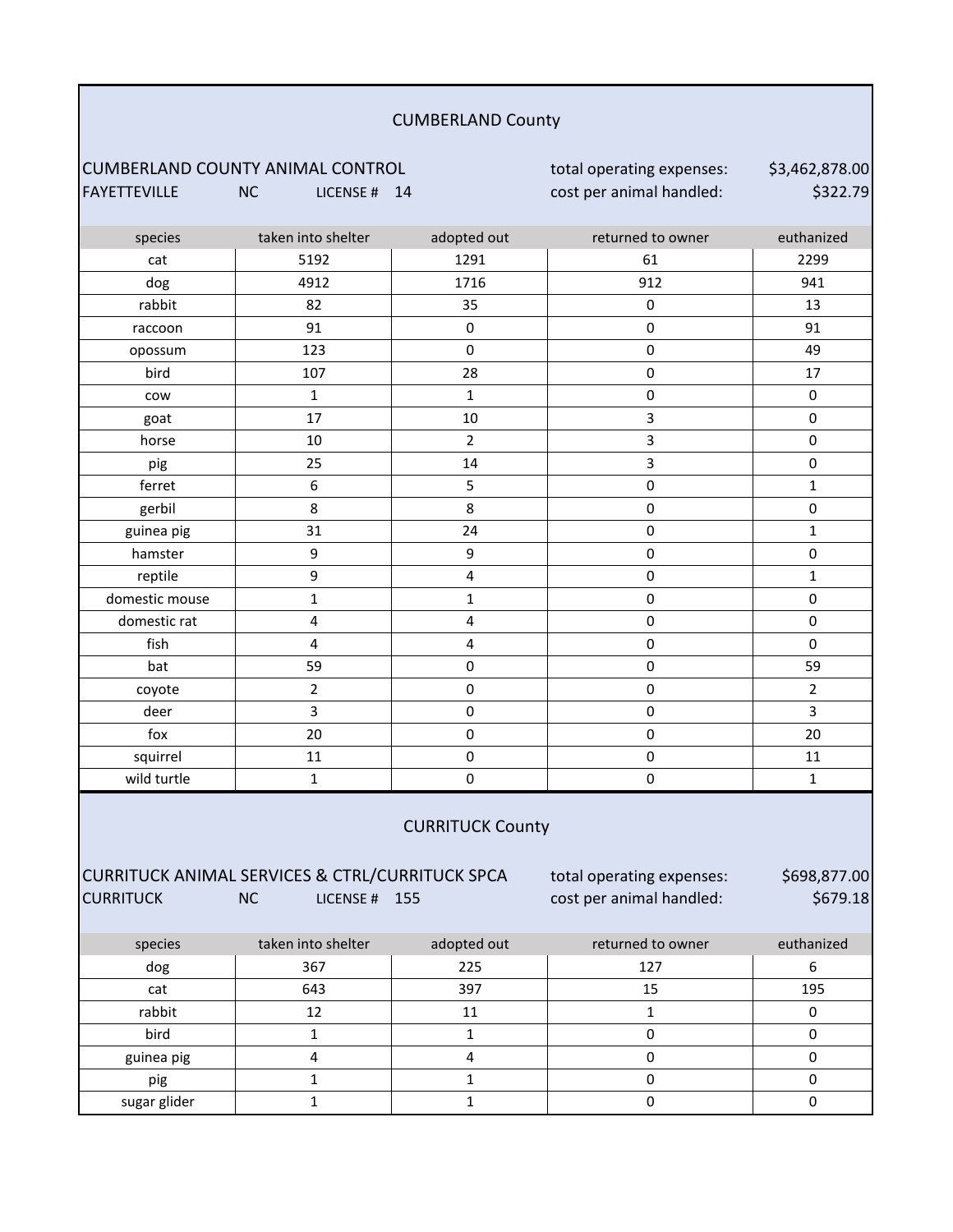|                                                    |                          | <b>DARE County</b>            |                                                       |                          |
|----------------------------------------------------|--------------------------|-------------------------------|-------------------------------------------------------|--------------------------|
| DARE CO ANIMAL SHELTER<br><b>MANTEO</b>            | <b>NC</b><br>LICENSE # 5 |                               | total operating expenses:<br>cost per animal handled: | \$578,129.08<br>\$496.25 |
| species                                            | taken into shelter       | adopted out                   | returned to owner                                     | euthanized               |
| dog                                                | 550                      | 301                           | 111                                                   | 30                       |
| cat                                                | 576                      | 310                           | 75                                                    | 89                       |
| rabbit                                             | 6                        | 6                             | 0                                                     | 0                        |
| raccoon                                            | $\overline{2}$           | $\pmb{0}$                     | $\pmb{0}$                                             | $\mathbf{1}$             |
| opossum                                            | 10                       | $\mathsf 0$                   | $\mathsf 0$                                           | $\overline{2}$           |
| ferret                                             | $\mathbf{1}$             | $\mathsf 0$                   | $\mathsf 0$                                           | $\mathbf{1}$             |
| loon                                               | $\mathbf 1$              | $\pmb{0}$                     | $\pmb{0}$                                             | $\pmb{0}$                |
| duck                                               | 1                        | $\pmb{0}$                     | $\pmb{0}$                                             | 0                        |
| chicken                                            | $\mathbf 1$              | $\pmb{0}$                     | $\pmb{0}$                                             | 0                        |
| guinea pig                                         | 3                        | $\pmb{0}$                     | $\pmb{0}$                                             | 0                        |
| bat                                                | 4                        | 0                             | $\pmb{0}$                                             | $\mathbf{1}$             |
| starling                                           | $\mathbf{1}$             | $\pmb{0}$                     | $\mathsf 0$                                           | $\pmb{0}$                |
| pelican                                            | 4                        | $\pmb{0}$                     | $\pmb{0}$                                             | $\mathbf{1}$             |
| seagull                                            | 4                        | $\pmb{0}$                     | 0                                                     | $\mathbf{1}$             |
| deer                                               | $\mathbf{1}$             | $\mathbf 0$                   | 0                                                     | 0                        |
|                                                    |                          |                               |                                                       |                          |
| DAVIDSON COUNTY ANIMAL SHELTER<br><b>LEXINGTON</b> | <b>NC</b><br>LICENSE #   | <b>DAVIDSON County</b><br>153 | total operating expenses:                             | \$629,423.00<br>\$137.10 |
|                                                    |                          |                               | cost per animal handled:                              |                          |
| species                                            | taken into shelter       | adopted out                   | returned to owner                                     | euthanized               |
| dog                                                | 1875                     | 311                           | 421                                                   | 440                      |
| cat                                                | 2601                     | 401                           | 41                                                    | 1653                     |
| rabbit                                             | 8                        | 5                             | $\mathbf{1}$                                          | 0                        |
| bat                                                | 9                        | $\pmb{0}$                     | $\pmb{0}$                                             | 9                        |
| chicken                                            | $\overline{2}$           | $\mathsf{O}\xspace$           | $\mathsf{O}\xspace$                                   | $\mathbf{1}$             |
| $f$ ox                                             | $\mathbf{1}$             | $\pmb{0}$                     | $\pmb{0}$                                             | $\mathbf 1$              |
| guinea pig                                         | 55                       | 43                            | $\mathbf 1$                                           | $\mathbf 1$              |
| hedgehog                                           | $\mathbf{1}$             | $\mathbf 1$                   | $\pmb{0}$                                             | 0                        |
| skunk                                              | 6                        | $\pmb{0}$                     | $\pmb{0}$                                             | $\overline{\mathbf{3}}$  |
| snake                                              | $\mathbf 1$              | $\mathbf 1$                   | 0                                                     | 0                        |
| bird                                               | 6                        | 5                             | $\pmb{0}$                                             | $\pmb{0}$                |
| ferret                                             | $\overline{2}$           | $\overline{2}$                | $\pmb{0}$                                             | 0                        |
| rat                                                | 6                        | $\boldsymbol{6}$              | $\pmb{0}$                                             | 0                        |
| pig                                                | $\overline{7}$           | $\mathbf 1$                   | 3                                                     | $\pmb{0}$                |
| goat                                               | $\mathbf{1}$<br>$10\,$   | $\mathsf{O}\xspace$<br>10     | $\mathbf 1$<br>$\pmb{0}$                              | $\pmb{0}$<br>$\pmb{0}$   |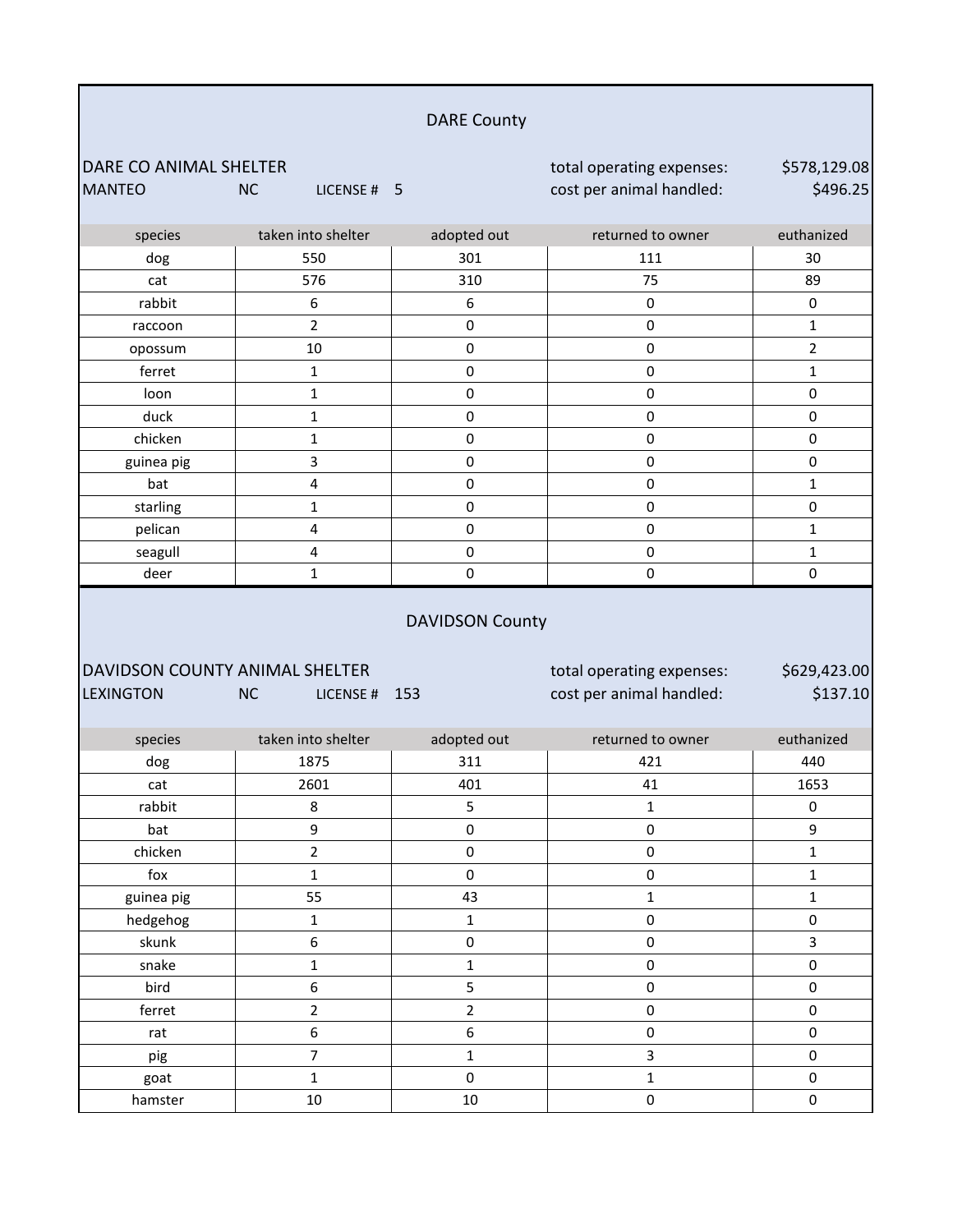|                                                  |                             | <b>DAVIE County</b>  |                                                       |                          |
|--------------------------------------------------|-----------------------------|----------------------|-------------------------------------------------------|--------------------------|
| DAVIE COUNTY ANIMAL SHELTER<br><b>MOCKSVILLE</b> | <b>NC</b><br>LICENSE # 62   |                      | total operating expenses:<br>cost per animal handled: | \$37,000.00<br>\$34.25   |
| species                                          | taken into shelter          | adopted out          | returned to owner                                     | euthanized               |
| dog                                              | 512                         | 423                  | 98                                                    | 49                       |
| cat                                              | 564                         | 572                  | 10                                                    | 38                       |
| bird                                             | $\mathbf{1}$                | $\mathbf{1}$         | 0                                                     | 0                        |
| goat                                             | $\overline{2}$              | $\mathbf{1}$         | $\mathbf{1}$                                          | 0                        |
| horse                                            | 1                           | $\mathbf 0$          | $\mathbf{1}$                                          | $\mathbf 0$              |
| wolf hybrid                                      | $\mathbf{1}$                | $\mathbf{1}$         | $\Omega$                                              | $\Omega$                 |
| DUPLIN COUNTY ANIMAL SHELTER<br>KENANSVILLE      | <b>NC</b><br>LICENSE # $41$ | <b>DUPLIN County</b> | total operating expenses:<br>cost per animal handled: | \$374,749.00<br>\$130.00 |
| species                                          | taken into shelter          | adopted out          | returned to owner                                     | euthanized               |
| dog                                              | 1533                        | 1040                 | 177                                                   | 108                      |
| cat                                              | 1266                        | 618                  | 25                                                    | 552                      |
| rabbit                                           | $\overline{2}$              | 0                    | $\mathbf{1}$                                          | $\mathbf{1}$             |
| raccoon                                          | 1                           | 0                    | 0                                                     | 0                        |
| cow                                              | 3                           | $\mathbf 1$          | $\Omega$                                              | 0                        |
| chicken                                          | 33                          | 0                    | $\overline{2}$                                        | 0                        |
| coyote                                           | 1                           | 0                    | 0                                                     | 0                        |
| duck                                             | $\overline{2}$              | $\mathbf 0$          | $\mathbf 0$                                           | $\mathbf 0$              |
| fowl                                             | 5                           | 0                    | $\pmb{0}$                                             | 0                        |
| fox                                              | $\mathbf{1}$                | $\mathbf 0$          | 0                                                     | $\mathbf 0$              |
| goat                                             | 16                          | 0                    | 0                                                     | 0                        |
| guinea pig                                       | $\overline{\mathbf{4}}$     | 3                    | 0                                                     | $\pmb{0}$                |
| hawk                                             | $\mathbf{1}$                | $\mathsf 0$          | $\pmb{0}$                                             | $\pmb{0}$                |
| horse                                            | 10                          | 3                    | $\overline{3}$                                        | $\mathbf{1}$             |
| pig                                              | 15                          | 5                    | $\mathbf 0$                                           | $\mathbf 0$              |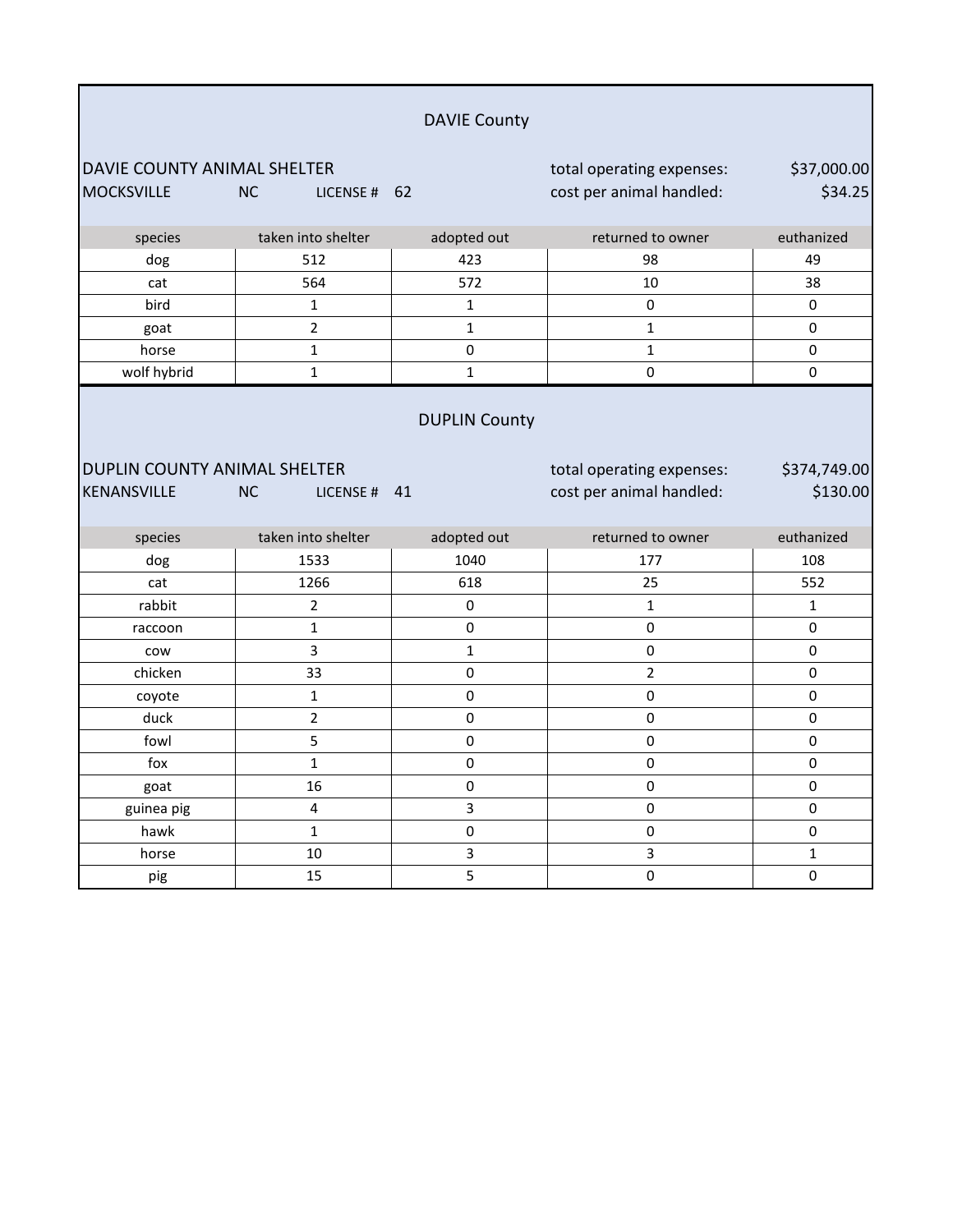|                                                 |                          | <b>DURHAM County</b>    |                                                       |                            |
|-------------------------------------------------|--------------------------|-------------------------|-------------------------------------------------------|----------------------------|
| DURHAM COUNTY ANIMAL SHELTER<br><b>DURHAM</b>   | <b>NC</b><br>LICENSE # 7 |                         | total operating expenses:<br>cost per animal handled: | \$1,098,869.15<br>\$230.42 |
| species                                         | taken into shelter       | adopted out             | returned to owner                                     | euthanized                 |
| dog                                             | 2345                     | 1169                    | 455                                                   | 651                        |
| cat                                             | 1955                     | 1046                    | 38                                                    | 769                        |
| rabbit                                          | 40                       | 29                      | $\overline{2}$                                        | $\overline{2}$             |
| raccoon                                         | 118                      | $\mathbf 0$             | $\mathbf 0$                                           | 111                        |
| opossum                                         | 57                       | $\pmb{0}$               | $\pmb{0}$                                             | 56                         |
| bat                                             | 40                       | $\Omega$                | $\mathbf 0$                                           | 37                         |
| bird                                            | 39                       | 26                      | $\pmb{0}$                                             | 13                         |
| coyote                                          | $\overline{2}$           | $\mathbf 0$             | $\pmb{0}$                                             | $\mathbf{1}$               |
| ferret                                          | 13                       | 9                       | $\pmb{0}$                                             | $\overline{4}$             |
| fish                                            | 6                        | $\mathbf{1}$            | $\overline{2}$                                        | $\mathbf 0$                |
| fox                                             | 19                       | 0                       | $\pmb{0}$                                             | 19                         |
| livestock                                       | 4                        | $\mathbf{1}$            | $\mathbf{1}$                                          | $\overline{2}$             |
| reptile                                         | 9                        | $\overline{2}$          | $\mathbf 1$                                           | $\mathbf{1}$               |
| rodent                                          | 121                      | 80                      | 0                                                     | 17                         |
| skunk                                           | $\mathbf{1}$             | 0                       | $\Omega$                                              | $\mathbf{1}$               |
|                                                 |                          | <b>EDGECOMBE County</b> |                                                       |                            |
| <b>TARBORO ANIMAL SHELTER</b><br><b>TARBORO</b> | <b>NC</b><br>LICENSE #   | 27                      | total operating expenses:<br>cost per animal handled: | \$75,703.33<br>\$293.42    |
| species                                         | taken into shelter       | adopted out             | returned to owner                                     | euthanized                 |
| dog                                             | 119                      | 83                      | 17                                                    | 19                         |
| cat                                             | 139                      | 77                      | $\overline{2}$                                        | 60                         |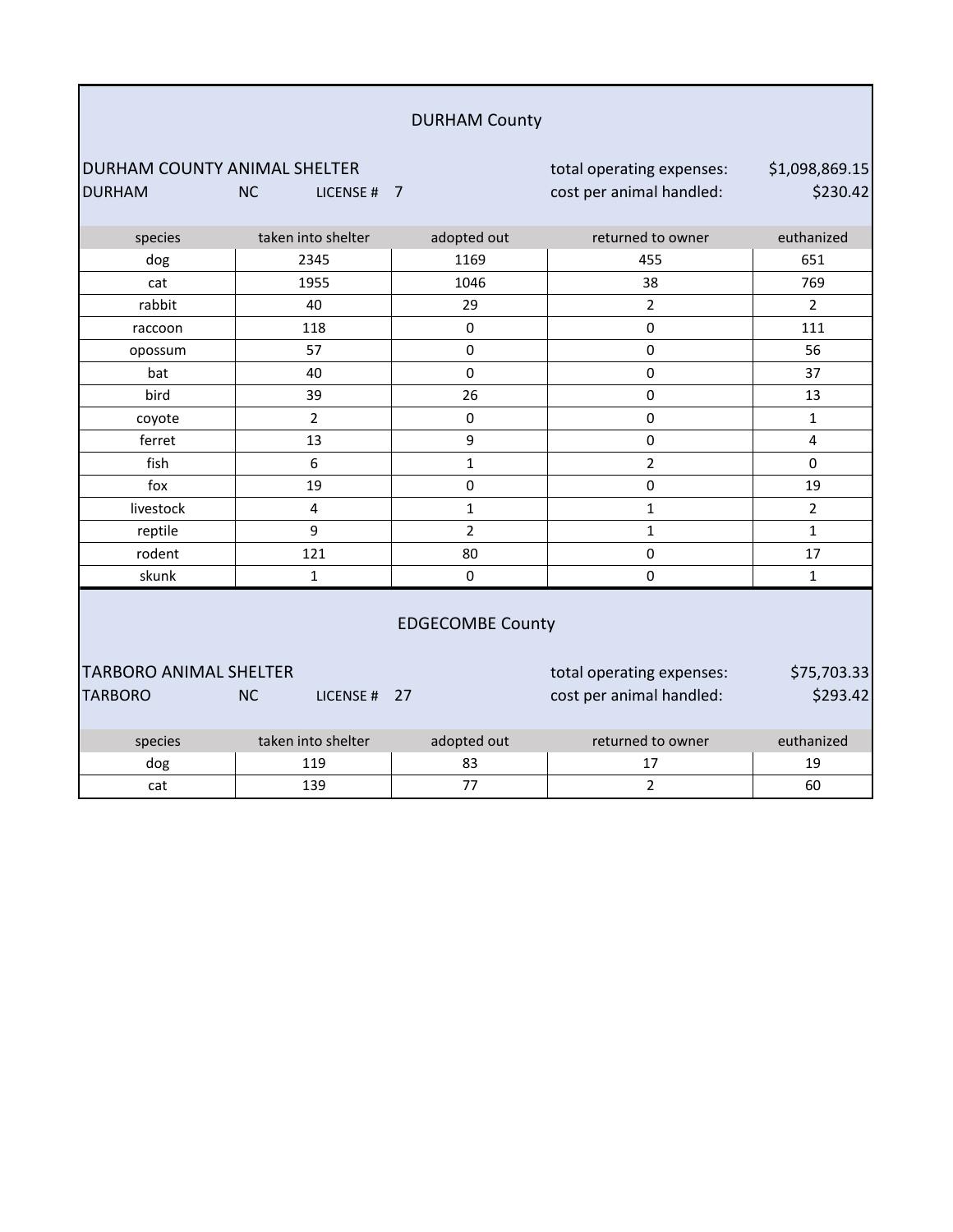#### FORSYTH County

#### FORSYTH COUNTY SHERIFF'S OFFICE ANIMAL SERVICES DIVISI total operating expenses: WINSTON SALEM NC LICENSE # 351 cost per animal handled: \$2,106,729.00 \$566.00

| species      | taken into shelter | adopted out    | returned to owner       | euthanized     |
|--------------|--------------------|----------------|-------------------------|----------------|
| dog          | 2191               | 1571           | 28                      | 497            |
| cat          | 1259               | 799            | $\boldsymbol{6}$        | 389            |
| rabbit       | 15                 | 10             | $\pmb{0}$               | 5              |
| raccoon      | 61                 | $\mathbf 0$    | $\pmb{0}$               | 61             |
| opossum      | $\mathsf g$        | $\mathbf 1$    | $\pmb{0}$               | 8              |
| deer         | 21                 | $\mathbf 0$    | $\pmb{0}$               | 21             |
| bat          | 66                 | $\mathbf 0$    | $\pmb{0}$               | 66             |
| fox          | 12                 | $\pmb{0}$      | $\pmb{0}$               | 12             |
| skunk        | 11                 | $\pmb{0}$      | $\pmb{0}$               | 11             |
| ground hog   | 12                 | $\mathsf 0$    | $\pmb{0}$               | 12             |
| guinea pig   | 5                  | $\pmb{4}$      | $\pmb{0}$               | $\mathbf{1}$   |
| coyote       | $\overline{2}$     | $\pmb{0}$      | $\pmb{0}$               | $\overline{2}$ |
| hamster      | $\bf 8$            | 3              | $\pmb{0}$               | 5              |
| squirrel     | $\mathbf{1}$       | $\mathbf 0$    | $\pmb{0}$               | $\mathbf{1}$   |
| goat         | 5                  | $\mathbf{1}$   | $\overline{\mathbf{3}}$ | $\mathbf{1}$   |
| mouse        | $\overline{2}$     | $\mathsf 0$    | $\pmb{0}$               | $\overline{2}$ |
| rat          | 3                  | $\mathbf 0$    | $\pmb{0}$               | 3              |
| pig          | 9                  | $\mathsf S$    | $\pmb{4}$               | $\mathsf 0$    |
| horse        | 3                  | $\mathbf 2$    | $\mathbf 1$             | $\pmb{0}$      |
| sheep        | $\mathbf{1}$       | $\pmb{0}$      | $\mathbf{1}$            | $\pmb{0}$      |
| gerbil       | $\overline{2}$     | $\overline{2}$ | $\pmb{0}$               | $\pmb{0}$      |
| chicken      | $\overline{7}$     | $\overline{7}$ | $\pmb{0}$               | $\pmb{0}$      |
| potbelly pig | $\mathbf 1$        | $\mathbf{1}$   | $\pmb{0}$               | 0              |
| turkey       | $\mathbf 1$        | $\mathbf 0$    | $\pmb{0}$               | $\mathbf{1}$   |
| parakeet     | $\mathbf 1$        | $\mathbf 0$    | $\pmb{0}$               | $\mathbf{1}$   |
| other birds  | 6                  | $\mathbf 0$    | $\pmb{0}$               | 6              |
| turtle       | $\mathbf{1}$       | $\mathbf{1}$   | $\pmb{0}$               | $\pmb{0}$      |
| ferret       | $\overline{2}$     | $\overline{2}$ | $\pmb{0}$               | $\mathsf 0$    |
| owl          | $\mathbf 1$        | $\mathbf{1}$   | $\pmb{0}$               | $\pmb{0}$      |
| goose        | $\overline{2}$     | $\mathbf 0$    | $\pmb{0}$               | $\mathbf{1}$   |
| cockatiel    | $\mathbf 1$        | $\mathbf 1$    | $\pmb{0}$               | $\mathsf 0$    |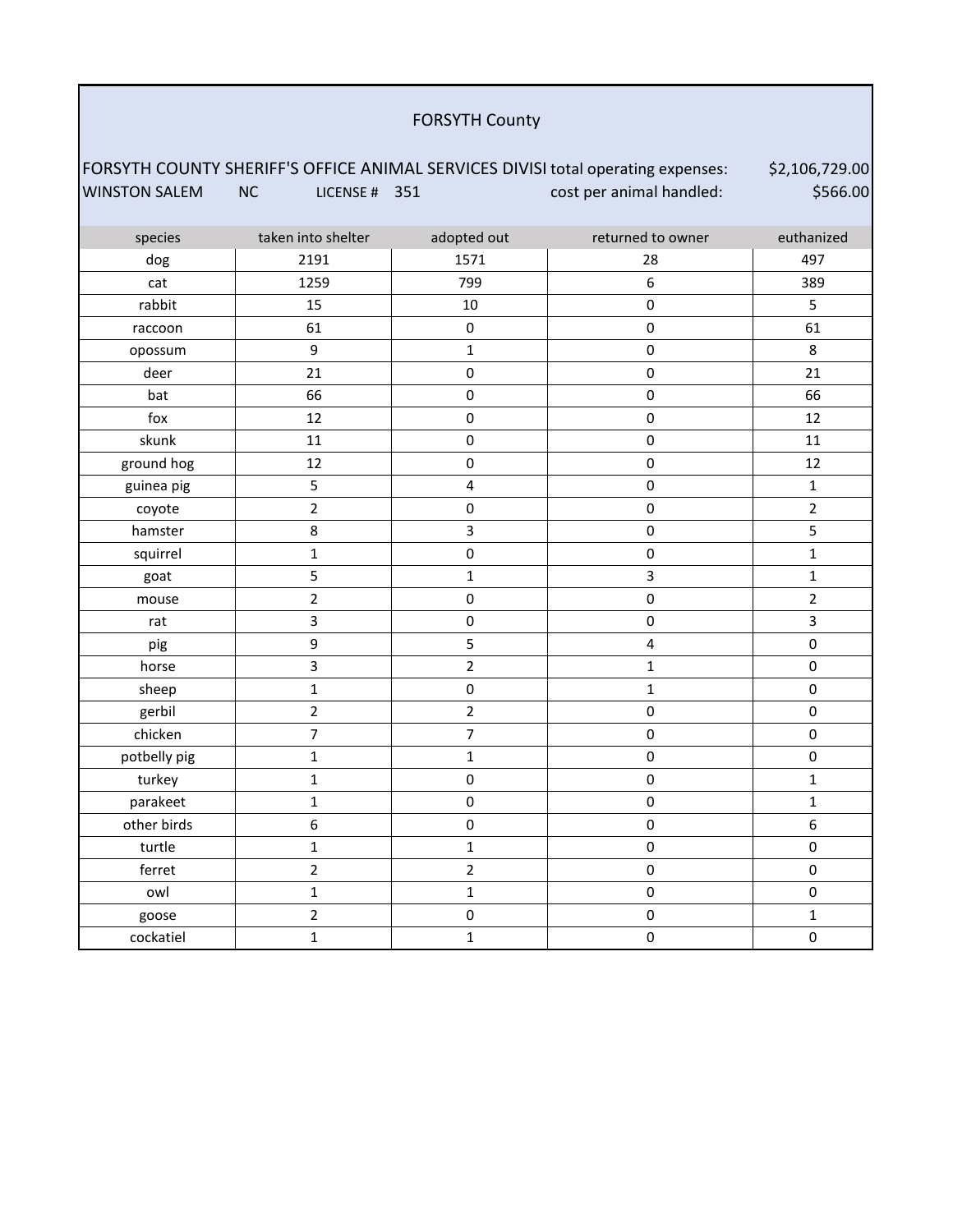|                                       |                                                | <b>FRANKLIN County</b>    |                           |                                     |
|---------------------------------------|------------------------------------------------|---------------------------|---------------------------|-------------------------------------|
| <b>FRANKLIN COUNTY ANIMAL SHELTER</b> |                                                |                           | total operating expenses: | \$747,434.00                        |
| <b>LOUISBURG</b>                      | NC<br>LICENSE # 1                              |                           | cost per animal handled:  | \$292.30                            |
| species                               | taken into shelter                             | adopted out               | returned to owner         | euthanized                          |
| dog                                   | 1324                                           | 818                       | 322                       | 178                                 |
| cat                                   | 1187                                           | 543                       | 19                        | 619                                 |
| raccoon                               | $\mathbf{1}$                                   | $\mathsf{O}\xspace$       | 0                         | $\mathbf{1}$                        |
| pig                                   | 0                                              | $\pmb{0}$                 | $\mathbf 1$               | 0                                   |
| rat                                   | 40                                             | 40                        | $\mathbf 0$               | 0                                   |
| lizard                                | 1                                              | $\mathbf{1}$              | $\mathbf 0$               | 0                                   |
| bird                                  | 2                                              | $\pmb{0}$                 | $\pmb{0}$                 | 0                                   |
| bat                                   | $\mathbf 1$                                    | $\mathsf 0$               | $\pmb{0}$                 | $\mathbf{1}$                        |
|                                       | ANIMAL CARE & ENFORCEMENT DIV/GASTON CO POLICE | <b>GASTON County</b>      | total operating expenses: | \$2,335,235.00                      |
| <b>DALLAS</b>                         | <b>NC</b><br>LICENSE # 37                      |                           | cost per animal handled:  | \$142.00                            |
| species                               | taken into shelter                             | adopted out               | returned to owner         | euthanized                          |
| dog                                   | 1610                                           | 1093                      | 256                       | 151                                 |
| cat                                   | 1558                                           | 1161                      | 27                        | 186                                 |
| rabbit                                | $\overline{7}$                                 | 3                         | 0                         | $\overline{2}$                      |
| raccoon                               | 224                                            | 0                         | $\pmb{0}$                 | 199                                 |
| opossum                               | 9                                              | 0                         | $\mathbf 0$               | 8                                   |
| bat                                   | 8                                              | $\mathbf 0$               | $\mathbf 0$               | $\overline{7}$                      |
| beaver                                | 1                                              | 0                         | $\pmb{0}$                 | 1                                   |
| deer                                  | 1                                              | $\pmb{0}$                 | $\pmb{0}$                 | $\mathbf{1}$                        |
| avian                                 | 3                                              | $\pmb{0}$                 | $\pmb{0}$                 | 3                                   |
| fox                                   | 21                                             | $\mathsf{O}\xspace$       | $\pmb{0}$                 | 18                                  |
| groundhog                             | $\mathbf{1}$                                   | $\mathsf{O}\xspace$       | $\mathsf{O}\xspace$       | $\mathbf{1}$                        |
| guinea pig                            | $\mathbf{1}$<br>$\mathbf 1$                    | $\mathbf{1}$<br>$\pmb{0}$ | $\pmb{0}$<br>$\pmb{0}$    | $\mathsf{O}\xspace$<br>$\mathbf{1}$ |
| prairie dog<br>skunk                  | $10\,$                                         | $\mathbf 0$               | $\mathsf{O}\xspace$       | $\overline{4}$                      |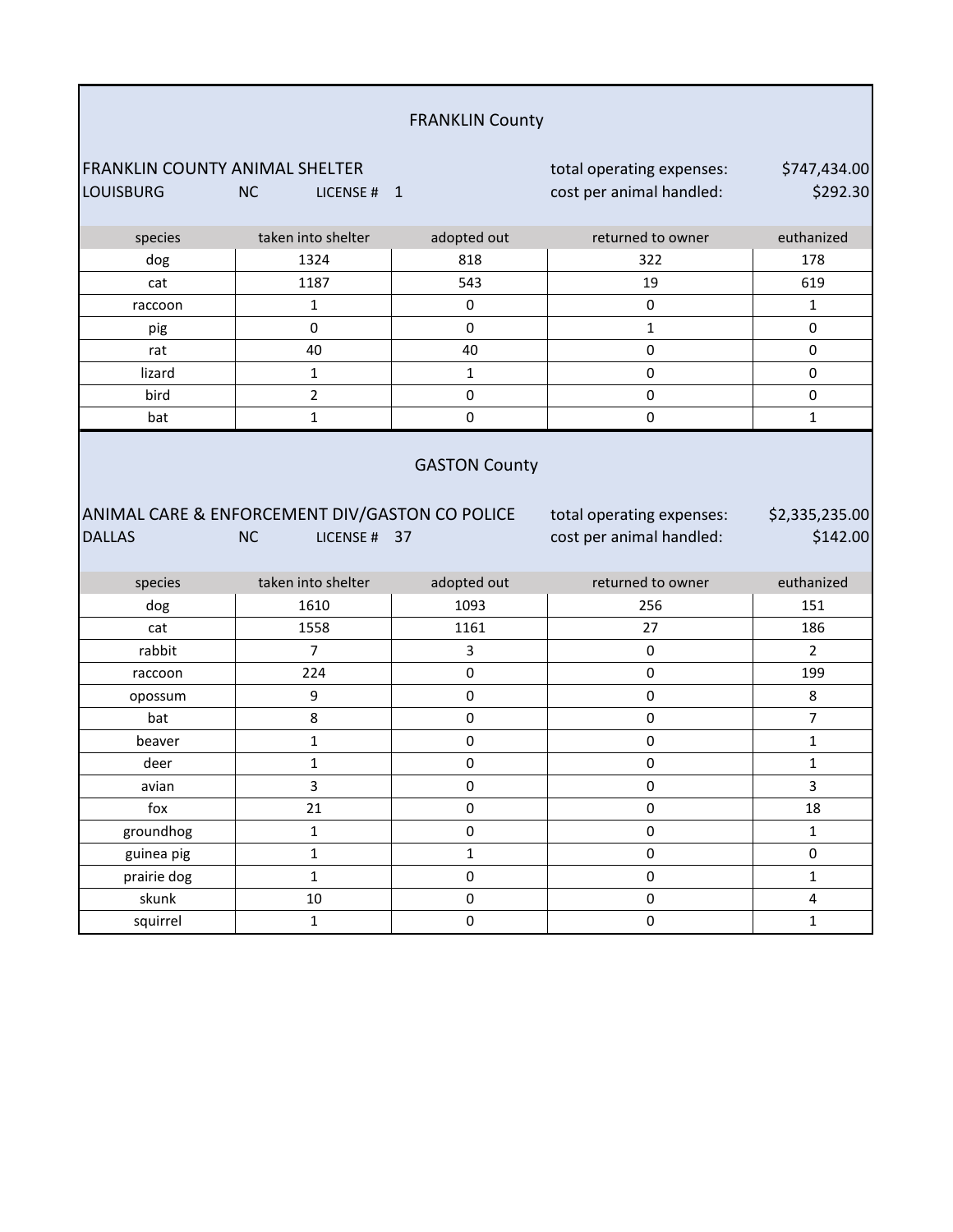|                                                            |                            | <b>GRANVILLE County</b>     |                                                       |                            |
|------------------------------------------------------------|----------------------------|-----------------------------|-------------------------------------------------------|----------------------------|
| <b>GRANVILLE COUNTY ANIMAL SHELTER</b><br><b>OXFORD</b>    | <b>NC</b><br>LICENSE # 22  |                             | total operating expenses:<br>cost per animal handled: | \$776,832.38<br>\$339.38   |
| species                                                    | taken into shelter         | adopted out                 | returned to owner                                     | euthanized                 |
| dog                                                        | 1041                       | 724                         | 178                                                   | 116                        |
| cat                                                        | 1146                       | 861                         | 142                                                   | 131                        |
| rabbit                                                     | 4                          | 4                           | 0                                                     | $\pmb{0}$                  |
| raccoon                                                    | 29                         | 0                           | $\pmb{0}$                                             | 21                         |
| opossum                                                    | $\mathbf 1$                | 0                           | 0                                                     | $\mathbf{1}$               |
| bat                                                        | 7                          | 0                           | 0                                                     | 4                          |
| chicken                                                    | 23                         | 22                          | 0                                                     | $\pmb{0}$                  |
| cow                                                        | $\mathbf{1}$               | 1                           | $\mathbf 0$                                           | $\mathbf 0$                |
| ferret                                                     | 1                          | $\mathbf{1}$                | 0                                                     | 0                          |
| fox                                                        | 11                         | 0                           | 0                                                     | 11                         |
| goat                                                       | 3                          | 3                           | $\pmb{0}$                                             | $\pmb{0}$                  |
| goose                                                      | 2                          | 2                           | 0                                                     | $\pmb{0}$                  |
| guinea pig                                                 | 6                          | 6                           | 0                                                     | $\pmb{0}$                  |
| horse                                                      | $\mathbf 1$                | 0                           | $\mathbf 0$                                           | 0                          |
| pig                                                        | 6                          | 6                           | 0                                                     | 0                          |
| pony                                                       | 1                          | 0                           | $\mathbf 1$                                           | $\pmb{0}$                  |
| skunk                                                      | 4                          | 0                           | $\pmb{0}$                                             | $\overline{2}$             |
| squirrel                                                   | 1                          | 0                           | 0                                                     | $\mathbf 1$                |
| groundhog                                                  | $\mathbf{1}$               | 0                           | 0                                                     | 0                          |
| <b>GUILFORD COUNTY ANIMAL SHELTER</b><br><b>GREENSBORO</b> | <b>NC</b><br>LICENSE # 151 | <b>GUILFORD County</b>      | total operating expenses:<br>cost per animal handled: | \$2,002,917.00<br>\$299.00 |
| species                                                    | taken into shelter         | adopted out                 | returned to owner                                     | euthanized                 |
| dog                                                        | 3878                       | 2004                        | 660                                                   | 509                        |
| cat                                                        | 2812                       | 1579                        | 40                                                    | 646                        |
| HALIFAX COUNTY ANIMAL SHELTER<br><b>HALIFAX</b>            | <b>NC</b><br>LICENSE #     | <b>HALIFAX County</b><br>25 | total operating expenses:<br>cost per animal handled: | \$313,207.00<br>\$240.74]  |
| species                                                    | taken into shelter         | adopted out                 | returned to owner                                     | euthanized                 |
| dog                                                        | 565                        | 240                         | 137                                                   | 188                        |
| cat                                                        | 736                        | 47                          | 15                                                    | 647                        |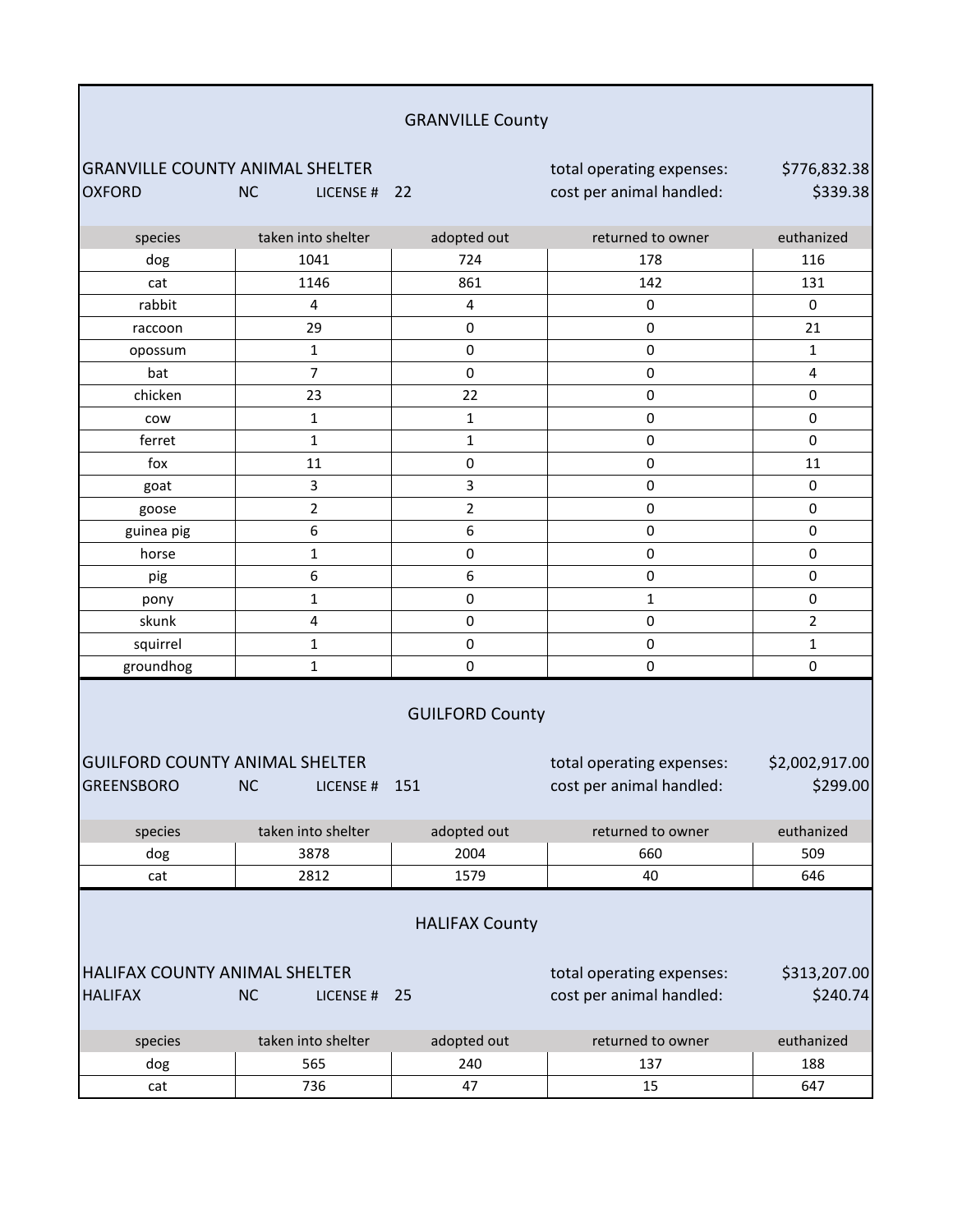#### HARNETT County

#### HARNETT COUNTY ANIMAL SERVICES **total operating expenses:** LILLINGTON NC LICENSE # 44 cost per animal handled:

\$212,375.66 \$57.88

| species     | taken into shelter                                                | adopted out      | returned to owner                                     | euthanized              |
|-------------|-------------------------------------------------------------------|------------------|-------------------------------------------------------|-------------------------|
| dog         | 1416                                                              | 944              | 134                                                   | 315                     |
| cat         | 2074                                                              | 854              | 23                                                    | 1175                    |
| rabbit      | 6                                                                 | 6                | $\pmb{0}$                                             | $\pmb{0}$               |
| raccoon     | 26                                                                | $\mathsf 0$      | 13                                                    | $\overline{7}$          |
| opossum     | 57                                                                | $\mathsf 0$      | 52                                                    | $\overline{\mathbf{4}}$ |
| bat         | 9                                                                 | $\pmb{0}$        | 3                                                     | 5                       |
| blackbird   | $\mathbf 1$                                                       | $\pmb{0}$        | $\pmb{0}$                                             | $\mathbf 1$             |
| bobcat      | $\mathbf{1}$                                                      | $\mathbf 0$      | $\pmb{0}$                                             | $\mathbf{1}$            |
| chicken     | 112                                                               | 110              | $\pmb{0}$                                             | $\mathbf{1}$            |
| deer        | $\overline{\mathbf{3}}$                                           | $\pmb{0}$        | $\pmb{0}$                                             | $\overline{\mathbf{3}}$ |
| donkey      | $\mathbf 1$                                                       | $\mathsf 0$      | $\mathbf{1}$                                          | $\pmb{0}$               |
| duck        | $\overline{2}$                                                    | $\mathbf 1$      | $\mathbf 0$                                           | $\mathbf 0$             |
| fox         | 11                                                                | $\pmb{0}$        | $\pmb{0}$                                             | $\overline{7}$          |
| goose       | $\overline{2}$                                                    | $\overline{2}$   | $\pmb{0}$                                             | $\pmb{0}$               |
| guinea pig  | 10                                                                | $10\,$           | $\pmb{0}$                                             | $\pmb{0}$               |
| guinea      | $\mathbf{1}$                                                      | $\mathbf{1}$     | 0                                                     | $\pmb{0}$               |
| hawk        | $\mathbf 1$                                                       | $\mathbf 0$      | $\mathbf 1$                                           | $\mathsf{O}\xspace$     |
| horse       | $\overline{7}$                                                    | $\overline{2}$   | $\overline{\mathbf{4}}$                               | $\mathbf{1}$            |
| pig/hog     | 12                                                                | 9                | $\overline{2}$                                        | $\mathbf{1}$            |
| pigeon      | $\overline{2}$                                                    | $\mathbf{1}$     | $\mathbf 1$                                           | $\pmb{0}$               |
| snake       | 5                                                                 | $\mathbf 0$      | 5                                                     | $\pmb{0}$               |
| <b>DUNN</b> | CITY OF DUNN ANIMAL CONTROL FAICLITY<br><b>NC</b><br>LICENSE # 96 | $\ast$           | total operating expenses:<br>cost per animal handled: | \$29,005.56<br>\$65.00  |
| species     | taken into shelter                                                | adopted out      | returned to owner                                     | euthanized              |
| dog         | 366                                                               | 271              | 46                                                    | 66                      |
| cat         | 440                                                               | 303              | 3                                                     | 94                      |
| raccoon     | $\overline{2}$                                                    | $\pmb{0}$        | $\pmb{0}$                                             | $\overline{2}$          |
| opossum     | $\overline{\mathbf{4}}$                                           | $\pmb{0}$        | $\pmb{0}$                                             | $\overline{\mathbf{4}}$ |
| guinea pig  | 6                                                                 | $\boldsymbol{6}$ | $\pmb{0}$                                             | $\pmb{0}$               |
| chicken     | 3                                                                 | 3                | $\mathbf 0$                                           | $\pmb{0}$               |
|             |                                                                   |                  |                                                       |                         |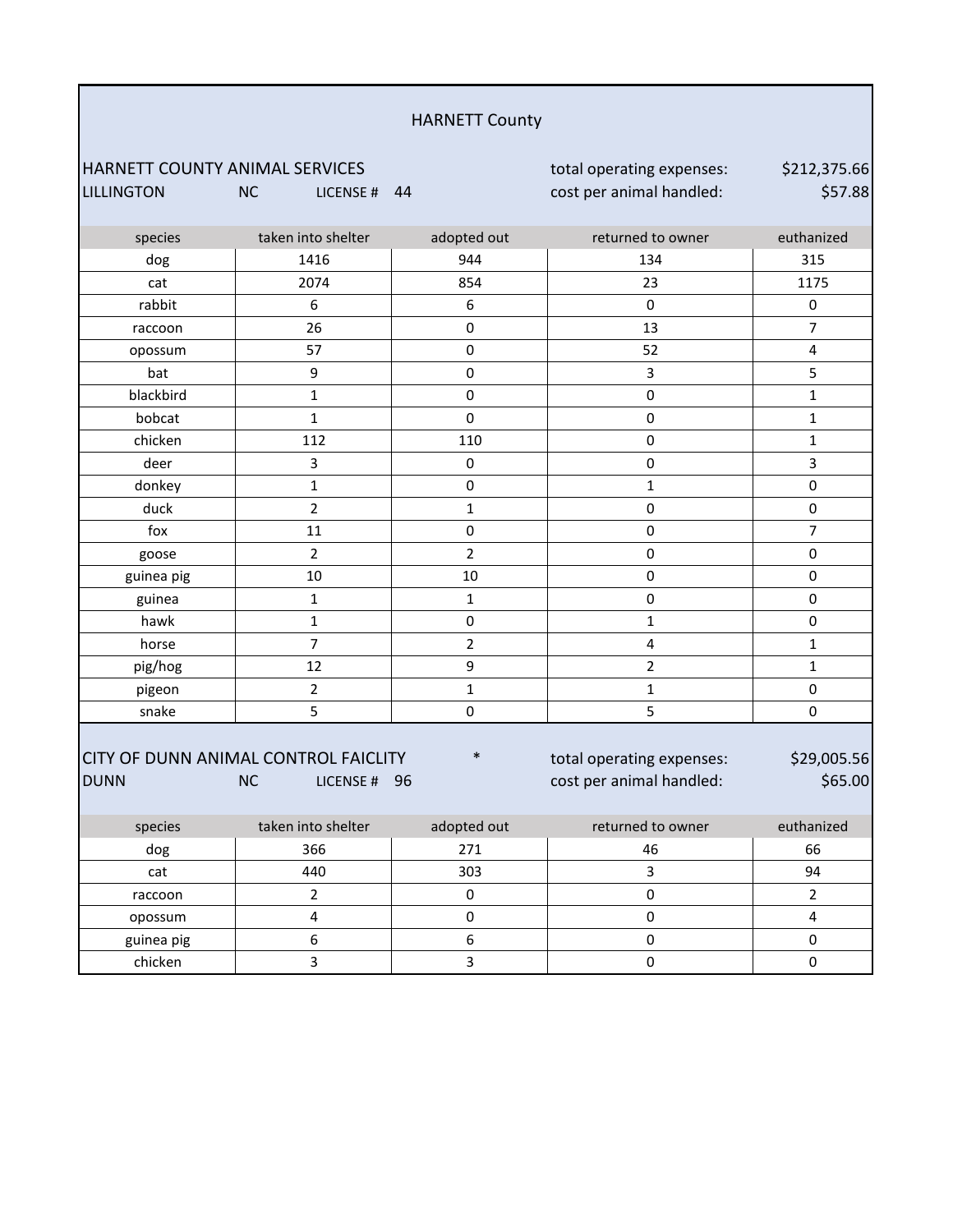| HAYWOOD County                                                                                                                                                                                    |                            |                |                                                       |                            |  |
|---------------------------------------------------------------------------------------------------------------------------------------------------------------------------------------------------|----------------------------|----------------|-------------------------------------------------------|----------------------------|--|
| HAYWOOD COUNTY ANIMAL SERVICES<br><b>HAZELWOOD</b>                                                                                                                                                | <b>NC</b><br>LICENSE # 353 |                | total operating expenses:<br>cost per animal handled: | \$1,156,357.44<br>\$275.39 |  |
| species                                                                                                                                                                                           | taken into shelter         | adopted out    | returned to owner                                     | euthanized                 |  |
| dog                                                                                                                                                                                               | 1218                       | 775            | 385                                                   | 50                         |  |
| cat                                                                                                                                                                                               | 745                        | 686            | 20                                                    | 25                         |  |
| rabbit                                                                                                                                                                                            | 17                         | 17             | $\pmb{0}$                                             | $\mathsf 0$                |  |
| raccoon                                                                                                                                                                                           | 1                          | $\pmb{0}$      | $\pmb{0}$                                             | $\mathbf{1}$               |  |
| bird                                                                                                                                                                                              | $\overline{2}$             | $\overline{2}$ | $\pmb{0}$                                             | $\pmb{0}$                  |  |
| pig                                                                                                                                                                                               | 6                          | 4              | $\overline{2}$                                        | $\pmb{0}$                  |  |
| equine                                                                                                                                                                                            | 11                         | 11             | $\pmb{0}$                                             | $\pmb{0}$                  |  |
| bat                                                                                                                                                                                               | $\mathbf 1$                | 0              | 0                                                     | $\mathbf{1}$               |  |
| ferret                                                                                                                                                                                            | 5                          | $\pmb{4}$      | $\mathbf{1}$                                          | $\pmb{0}$                  |  |
| snake                                                                                                                                                                                             | $\mathbf 1$                | $\pmb{0}$      | $\mathbf 1$                                           | $\pmb{0}$                  |  |
| guinea pig                                                                                                                                                                                        | 8                          | $\overline{7}$ | $\pmb{0}$                                             | $\mathbf 0$                |  |
| ground hog                                                                                                                                                                                        | 1                          | 0              | 0                                                     | 1                          |  |
| lizard                                                                                                                                                                                            | 3                          | $\mathbf{3}$   | 0                                                     | $\pmb{0}$                  |  |
| rat                                                                                                                                                                                               | $\overline{2}$             | $\mathbf 2$    | $\pmb{0}$                                             | $\pmb{0}$                  |  |
| hamster                                                                                                                                                                                           | 1                          | 1              | $\pmb{0}$                                             | $\pmb{0}$                  |  |
| <b>HENDERSON County</b><br>HENDERSON COUNTY ANIMAL SERVICES<br>total operating expenses:<br>\$706,302.00<br>cost per animal handled:<br>\$262.00<br>HENDERSONVILLE<br><b>NC</b><br>52<br>LICENSE# |                            |                |                                                       |                            |  |
| species                                                                                                                                                                                           | taken into shelter         | adopted out    | returned to owner                                     | euthanized                 |  |
| dog                                                                                                                                                                                               | 1218                       | 578            | 513                                                   | 133                        |  |
| cat                                                                                                                                                                                               | 1235                       | 863            | 47                                                    | 314                        |  |
| raccoon                                                                                                                                                                                           | 212                        | $\Omega$       | 0                                                     | 212                        |  |
| rabbit                                                                                                                                                                                            | 5                          | 5              | $\pmb{0}$                                             | 0                          |  |
| bat                                                                                                                                                                                               | 17                         | $\pmb{0}$      | $\pmb{0}$                                             | 17                         |  |
| groundhog                                                                                                                                                                                         | 2                          | $\mathbf 0$    | $\mathbf 0$                                           | $\overline{2}$             |  |
| <b>HERTFORD County</b><br>HERTFORD COUNTY ANIMAL CONTROL<br>total operating expenses:<br>cost per animal handled:<br><b>WINTON</b><br><b>NC</b><br>LICENSE # 83                                   |                            |                |                                                       |                            |  |
| species                                                                                                                                                                                           | taken into shelter         | adopted out    | returned to owner                                     | euthanized                 |  |
| dog                                                                                                                                                                                               | 283                        | 4              | 42                                                    | 56                         |  |
| cat                                                                                                                                                                                               | 471                        | 43             | $\overline{7}$                                        | 133                        |  |
| turkey                                                                                                                                                                                            | $\mathbf{1}$               | $\pmb{0}$      | $\mathbf 1$                                           | $\pmb{0}$                  |  |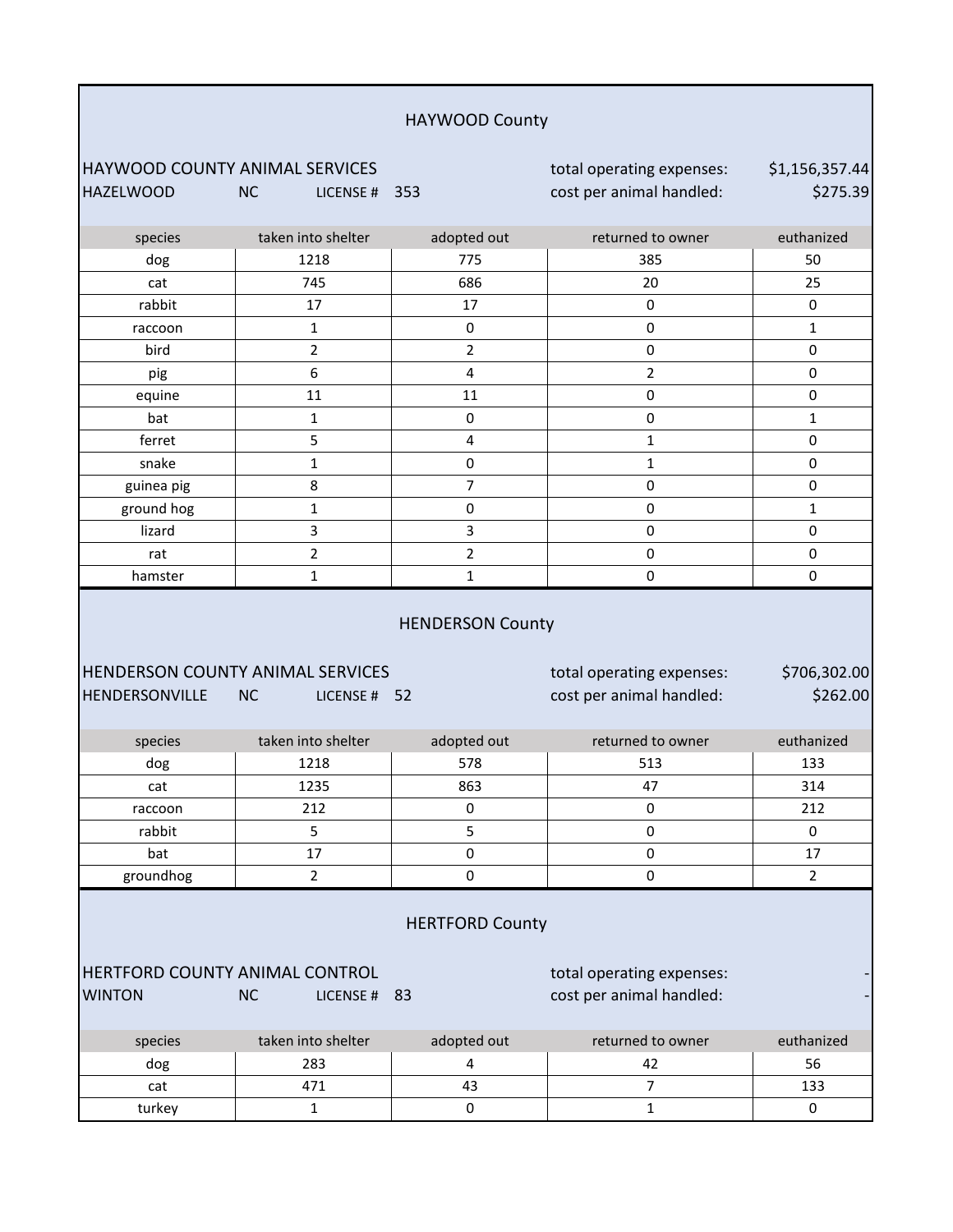|                                                            |                        | <b>IREDELL County</b> |                                                       |                            |
|------------------------------------------------------------|------------------------|-----------------------|-------------------------------------------------------|----------------------------|
|                                                            |                        |                       |                                                       |                            |
| <b>IREDELL COUNTY ANIMAL CONTROL</b><br><b>STATESVILLE</b> | <b>NC</b><br>LICENSE # | 38                    | total operating expenses:<br>cost per animal handled: | \$1,447,198.00<br>\$289.09 |
| species                                                    | taken into shelter     | adopted out           | returned to owner                                     | euthanized                 |
| dog                                                        | 1900                   | 1013                  | 380                                                   | 224                        |
| cat                                                        | 2953                   | 1275                  | 37                                                    | 690                        |
| rabbit                                                     | 46                     | 28                    | 0                                                     | 5                          |
| raccoon                                                    | 47                     | $\pmb{0}$             | $\pmb{0}$                                             | 38                         |
| opossum                                                    | 16                     | $\pmb{0}$             | $\pmb{0}$                                             | $\mathbf{1}$               |
| chicken                                                    | 11                     | 3                     | $\pmb{0}$                                             | $\overline{7}$             |
| duck                                                       | 4                      | $\pmb{0}$             | $\pmb{0}$                                             | $\pmb{0}$                  |
| goat                                                       | 8                      | $\pmb{4}$             | 4                                                     | $\pmb{0}$                  |
| guinea pig                                                 | 11                     | 10                    | $\pmb{0}$                                             | 0                          |
| pig                                                        | 10                     | 5                     | $\overline{2}$                                        | $\mathbf{1}$               |
| JOHNSTON COUNTY ANIMAL SERVICES                            |                        |                       | total operating expenses:                             | \$874,863.00               |
| <b>SMITHFIELD</b>                                          | <b>NC</b><br>LICENSE # | 28                    | cost per animal handled:                              | \$222.67                   |
| species                                                    | taken into shelter     | adopted out           | returned to owner                                     | euthanized                 |
| dog                                                        | 1581                   | 706                   | 373                                                   | 500                        |
| cat                                                        | 2242                   | 458                   | 48                                                    | 1739                       |
| rabbit                                                     | 9                      | $\overline{7}$        | $\pmb{0}$                                             | $\overline{2}$             |
| raccoon                                                    | $\overline{2}$         | $\pmb{0}$             | $\pmb{0}$                                             | $\overline{2}$             |
| opossum                                                    | $\overline{7}$         | $\pmb{0}$             | $\pmb{0}$                                             | $\overline{7}$             |
| chicken                                                    | 49                     | 47                    | $\overline{\mathbf{c}}$                               | 0                          |
| chincilla                                                  | $\mathbf 1$            | $\mathbf{1}$          | 0                                                     | 0                          |
| duck                                                       | $\overline{2}$         | $\overline{2}$        | $\pmb{0}$                                             | 0                          |
| ferret                                                     | $\mathbf{1}$           | $\pmb{0}$             | $\mathbf 1$                                           | $\pmb{0}$                  |
| goat                                                       | $\mathbf 1$            | $\pmb{0}$             | $\pmb{0}$                                             | $\mathbf{1}$               |
| goose                                                      | $\overline{2}$         | $\pmb{0}$             | $\mathsf{O}\xspace$                                   | $\overline{2}$             |
| guinea pig                                                 | 12                     | $11\,$                | $\mathsf{O}\xspace$                                   | $\pmb{0}$                  |
| horse                                                      | $\overline{2}$         | $\mathbf 1$           | $\pmb{0}$                                             | 0                          |
| iguana                                                     | $\mathbf{1}$           | $\mathbf 1$           | $\pmb{0}$                                             | $\pmb{0}$                  |
| parakeet                                                   | $\mathbf{1}$           | $\mathbf 1$           | $\mathbf 0$                                           | 0                          |
| peacock                                                    | $\overline{2}$         | $\mathbf 1$           | $\mathbf 0$                                           | $\mathbf{1}$               |
| pig                                                        | 9<br>$\mathbf 1$       | 5<br>$\pmb{0}$        | 3<br>$\mathbf{1}$                                     | $\mathbf 1$<br>$\pmb{0}$   |

vulture | 3 | 0 | 0 0 |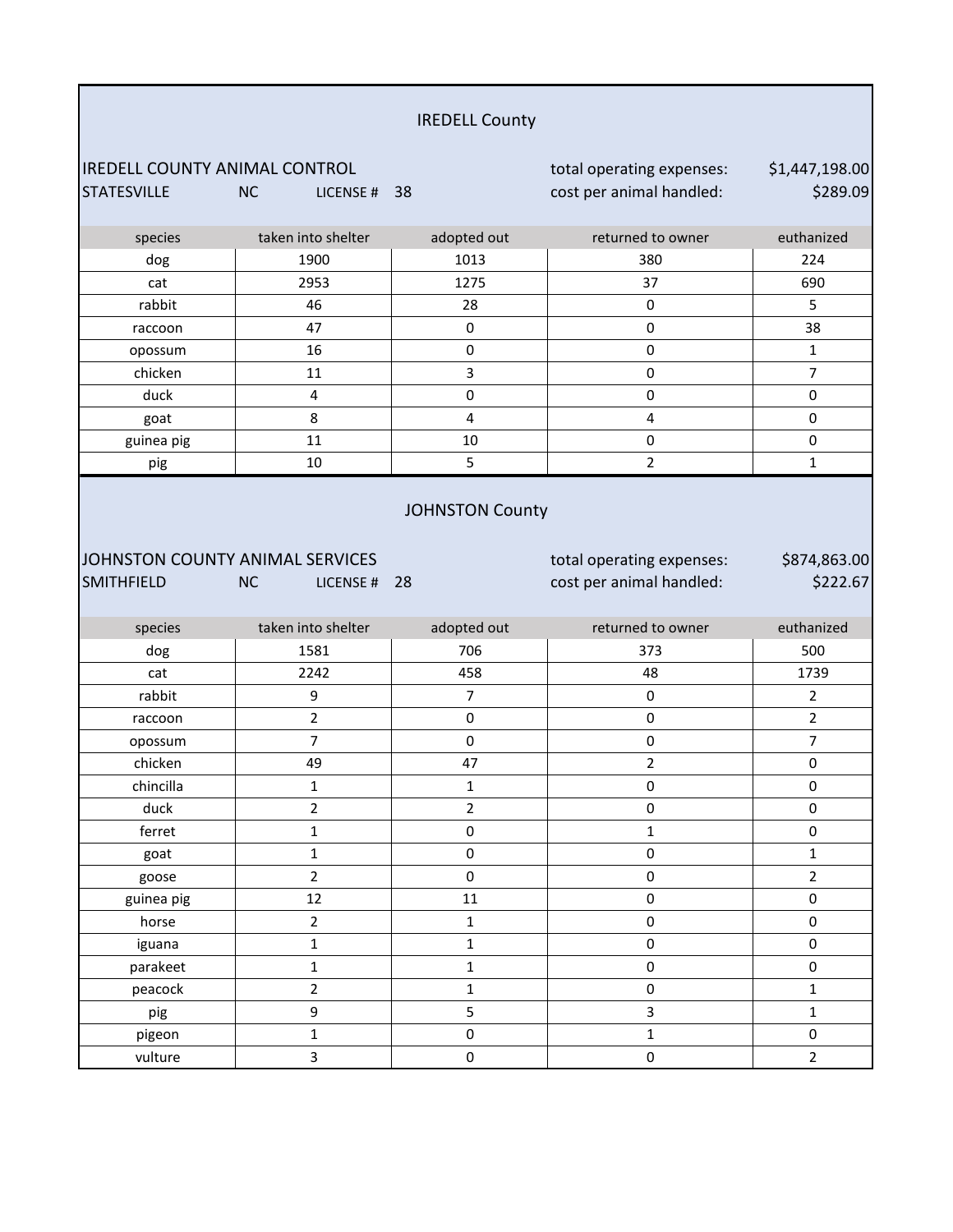| <b>PINE LEVEL</b>                               | PINE LEVEL POLICE DEPT. HOLDING FACILITY<br><b>NC</b><br>LICENSE# | $\ast$<br>106     | total operating expenses:<br>cost per animal handled: | \$400.00           |
|-------------------------------------------------|-------------------------------------------------------------------|-------------------|-------------------------------------------------------|--------------------|
| species                                         | taken into shelter                                                | adopted out       | returned to owner                                     | euthanized         |
| dog                                             | 1                                                                 | 0                 | 0                                                     | 0                  |
| cat                                             | 13                                                                | 0                 | $\mathbf 0$                                           | $\mathbf 0$        |
| TOWN OF WILSON'S MILLS<br><b>WILSON'S MILLS</b> | <b>NC</b><br>LICENSE#                                             | $\ast$<br>322     | total operating expenses:<br>cost per animal handled: | \$190.58<br>\$6.35 |
| species                                         | taken into shelter                                                | adopted out       | returned to owner                                     | euthanized         |
| dog                                             | 11                                                                | 0                 | 5                                                     | 0                  |
| cat                                             | 18                                                                | $\Omega$          | 0                                                     | 0                  |
| pig                                             | $\mathbf{1}$                                                      | $\mathbf 0$       | 0                                                     | $\pmb{0}$          |
| LEE COUNTY ANIMAL SERVICES<br><b>SANFORD</b>    | <b>NC</b><br>LICENSE # $42$                                       | <b>LEE County</b> | total operating expenses:<br>cost per animal handled: |                    |
| species                                         | taken into shelter                                                | adopted out       | returned to owner                                     | euthanized         |
| dog                                             | 860                                                               | 581               | 212                                                   | 67                 |
| cat                                             | 592                                                               | 463               | 12                                                    | 117                |
| bat                                             | 12                                                                | 0                 | 0                                                     | $\mathbf{1}$       |
| raccoon                                         | $\mathbf{1}$                                                      | $\mathbf 0$       | 0                                                     | 0                  |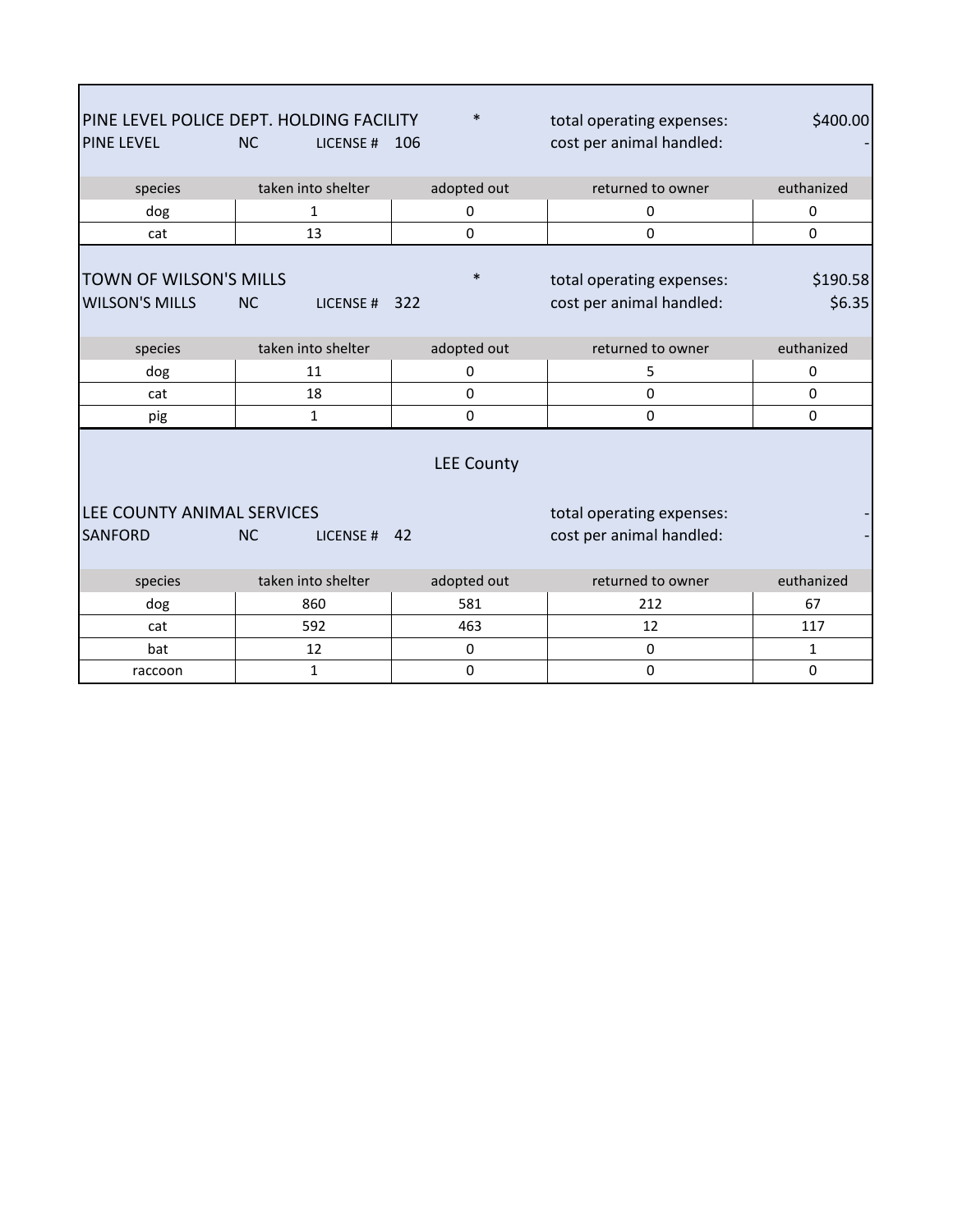| <b>LINCOLN County</b> |  |
|-----------------------|--|
|-----------------------|--|

LINCOLN COUNTY ANIMAL SERVICES total operating expenses: LINCOLNTON NC LICENSE # 76 cost per animal handled:

| species      | taken into shelter | adopted out    | returned to owner | euthanized  |
|--------------|--------------------|----------------|-------------------|-------------|
| dog          | 1154               | 702            | 236               | 44          |
| cat          | 1456               | 1381           | 21                | 58          |
| rabbit       | 11                 | 6              | $\pmb{0}$         | 5           |
| raccoon      | 34                 | 0              | $\pmb{0}$         | 34          |
| opossum      | 1                  | $\mathbf 0$    | $\pmb{0}$         | 1           |
| rat          | 1                  | $\mathbf{1}$   | $\pmb{0}$         | 0           |
| guinea pig   | $10\,$             | 10             | $\pmb{0}$         | $\mathbf 0$ |
| pig          | 9                  | 7              | 1                 | 0           |
| chicken      | $\overline{2}$     | $\mathbf{1}$   | $\pmb{0}$         | $\pmb{0}$   |
| fox          | 7                  | $\mathbf 0$    | $\pmb{0}$         | 7           |
| sugar glider | $\overline{2}$     | $\overline{2}$ | $\pmb{0}$         | 0           |
| bat          | 7                  | $\mathbf 0$    | $\pmb{0}$         | 7           |
| squirrel     | 1                  | 0              | $\pmb{0}$         | 1           |
| parakeet     | $\overline{2}$     | $\overline{2}$ | 0                 | 0           |
| goat         |                    | 0              | 1                 | 0           |
| horse        | 1                  | $\mathbf 0$    | 1                 | 0           |
| gerbil       | 8                  | 8              | 0                 | 0           |
|              |                    |                |                   |             |

#### MACON County

| IMACON COUNTY ANIMAL SHELTER |           |               |  |
|------------------------------|-----------|---------------|--|
| <b>FRANKLIN</b>              | <b>NC</b> | IICENSE # 121 |  |

total operating expenses: cost per animal handled:

\$408,461.00 \$525.69

| species | taken into shelter | adopted out | returned to owner | euthanized |
|---------|--------------------|-------------|-------------------|------------|
| dog     | 471                | 278         | 126               | 29         |
| cat     | 284                | 195         | 6                 | 42         |
| rabbit  |                    |             |                   |            |
| raccoon | 10                 | $\Box$      |                   | 10         |
| fox     |                    | $\Omega$    |                   |            |
| coyote  |                    |             |                   |            |
| bat     |                    |             |                   |            |
| goat    |                    |             |                   |            |
| ferret  |                    |             |                   |            |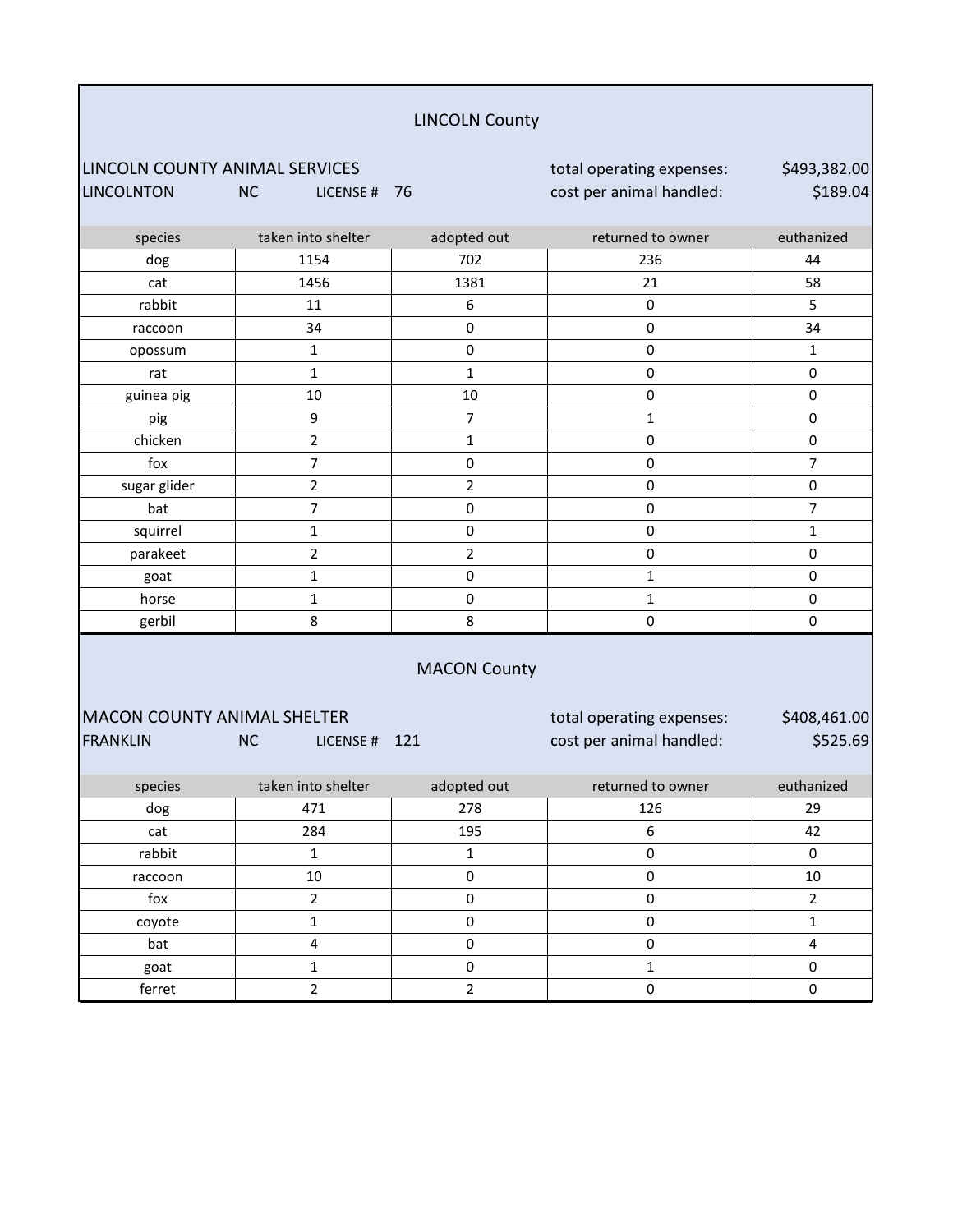|                                                          |                                                                        | <b>MADISON County</b> |                                                       |                          |
|----------------------------------------------------------|------------------------------------------------------------------------|-----------------------|-------------------------------------------------------|--------------------------|
| <b>MADISON COUNTY ANIMAL SERVICES</b><br><b>MARSHALL</b> | <b>NC</b><br>LICENSE#                                                  | 113                   | total operating expenses:<br>cost per animal handled: | \$289,626.59<br>\$438.16 |
| species                                                  | taken into shelter                                                     | adopted out           | returned to owner                                     | euthanized               |
| dog                                                      | 395                                                                    | 260                   | 90                                                    | 15                       |
| cat                                                      | 266                                                                    | 248                   | 4                                                     | 14                       |
|                                                          |                                                                        | <b>MARTIN County</b>  |                                                       |                          |
| <b>WILLIAMSTON</b>                                       | MARTIN COUNTY SHERIFF'S OFFICE ANIMAL SHELTER<br><b>NC</b><br>LICENSE# | 147                   | total operating expenses:<br>cost per animal handled: | \$185,477.00<br>\$274.37 |
| species                                                  | taken into shelter                                                     | adopted out           | returned to owner                                     | euthanized               |
| dog                                                      | 304                                                                    | 101                   | 43                                                    | 160                      |
| cat                                                      | 372                                                                    | 30                    | $\mathbf{1}$                                          | 341                      |
| <b>MCDOWELL County</b>                                   |                                                                        |                       |                                                       |                          |
| MCDOWELL COUNTY ANIMAL CONTROL                           |                                                                        |                       | total operating expenses:                             | \$205,886.05             |
| <b>MARION</b>                                            | <b>NC</b><br>LICENSE#                                                  | 88                    | cost per animal handled:                              | \$254.81                 |
| species                                                  | taken into shelter                                                     | adopted out           | returned to owner                                     | euthanized               |
| dog                                                      | 552                                                                    | 392                   | 127                                                   | 39                       |
| cat                                                      | 255                                                                    | 199                   | 7                                                     | 46                       |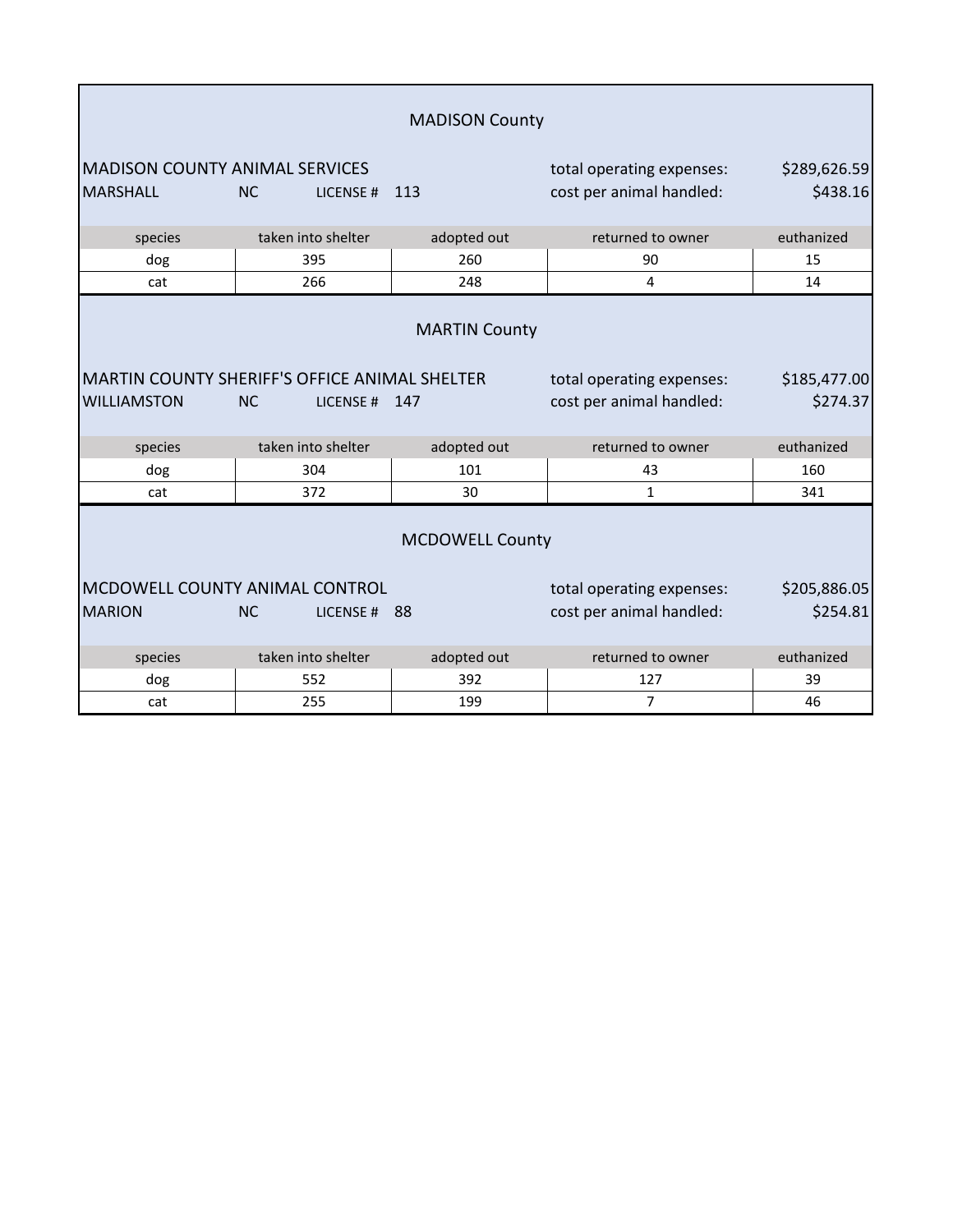#### MECKLENBURG County

### CHARLOTTE/MECKLENBURG ANIMAL CONTROL **total operating expenses:** CHARLOTTE NC LICENSE # 68 cost per animal handled:

\$1,970,337.76 \$185.37

| species        | taken into shelter      | adopted out         | returned to owner   | euthanized          |
|----------------|-------------------------|---------------------|---------------------|---------------------|
| cat            | 3402                    | 2477                | 108                 | 608                 |
| dog            | 5635                    | 2883                | 1327                | 1205                |
| canary         | $\overline{2}$          | $\mathbf 1$         | $\pmb{0}$           | $\pmb{0}$           |
| cockatiel      | $\mathbf 1$             | $\mathbf 1$         | $\mathbf 0$         | $\mathsf 0$         |
| finch          | $\overline{2}$          | $\pmb{0}$           | $\pmb{0}$           | $\mathbf 1$         |
| parakeet       | 24                      | 22                  | $\pmb{0}$           | $\mathbf{1}$        |
| parrot         | 3                       | $\mathbf 1$         | $\overline{2}$      | $\mathsf{O}\xspace$ |
| horse          | $\mathbf 1$             | $\pmb{0}$           | $\mathbf 1$         | $\mathsf 0$         |
| araucana       | 8                       | 8                   | $\mathbf 0$         | $\mathsf{O}\xspace$ |
| australorp     | $\mathbf 1$             | $\mathbf 1$         | $\pmb{0}$           | $\pmb{0}$           |
| barred rock    | 3                       | 3                   | $\pmb{0}$           | $\mathbf 0$         |
| black chicken  | $\overline{\mathbf{3}}$ | $\mathbf 1$         | $\pmb{0}$           | $\pmb{0}$           |
| chicken        | 106                     | 37                  | $\boldsymbol{6}$    | 61                  |
| cornish        | $\overline{2}$          | $\mathbf 2$         | $\mathbf 0$         | $\pmb{0}$           |
| dominique      | $\mathbf 1$             | $\mathbf 1$         | $\pmb{0}$           | $\pmb{0}$           |
| dove           | 4                       | 3                   | $\pmb{0}$           | $\mathsf 0$         |
| duck           | 15                      | $10\,$              | $\pmb{0}$           | $\overline{2}$      |
| gamefowl       | $\mathbf 1$             | $\mathbf 1$         | $\pmb{0}$           | $\mathsf 0$         |
| goose          | 19                      | $10\,$              | $\pmb{0}$           | 6                   |
| guinea         | 3                       | 3                   | $\pmb{0}$           | $\mathsf 0$         |
| leghorn        | 8                       | $\bf 8$             | $\pmb{0}$           | $\mathsf 0$         |
| pigeon         | $\overline{\mathbf{4}}$ | 3                   | $\pmb{0}$           | $\pmb{0}$           |
| polish         | $\mathbf 1$             | $\mathbf 1$         | $\pmb{0}$           | 0                   |
| rhode island   | 3                       | 2                   | $\pmb{0}$           | $\mathbf{1}$        |
| rock           | $\mathbf 1$             | $\mathbf{1}$        | $\pmb{0}$           | $\mathsf 0$         |
| silkie         | $\overline{2}$          | $\overline{2}$      | $\pmb{0}$           | $\mathsf{O}\xspace$ |
| goat           | 3                       | $\mathbf 1$         | $\overline{2}$      | $\pmb{0}$           |
| bat            | 143                     | $\pmb{0}$           | $\mathbf 0$         | 111                 |
| coyote         | 6                       | $\pmb{0}$           | $\pmb{0}$           | 5                   |
| deer           | 214                     | 5                   | $\mathbf 0$         | 181                 |
| ferret         | 5                       | 5                   | $\pmb{0}$           | $\pmb{0}$           |
| fox            | 20                      | $\mathsf{O}\xspace$ | $\pmb{0}$           | 17                  |
| opossum        | 110                     | 30 <sub>o</sub>     | $\pmb{0}$           | 66                  |
| otter          | $\mathbf 1$             | $\pmb{0}$           | $\pmb{0}$           | $\mathbf{1}$        |
| raccoon        | 246                     | $\mathbf{1}$        | $\pmb{0}$           | 220                 |
| skunk          | 5                       | $\pmb{0}$           | $\pmb{0}$           | $\overline{2}$      |
| angora english | $\mathbf 1$             | $\mathbf{1}$        | $\mathsf{O}\xspace$ | $\pmb{0}$           |
| dwarf hotot    | $\mathbf{1}$            | $\mathbf 1$         | $\pmb{0}$           | $\pmb{0}$           |
| flemish giant  | $\mathbf 1$             | $\mathbf{1}$        | $\mathsf{O}\xspace$ | $\pmb{0}$           |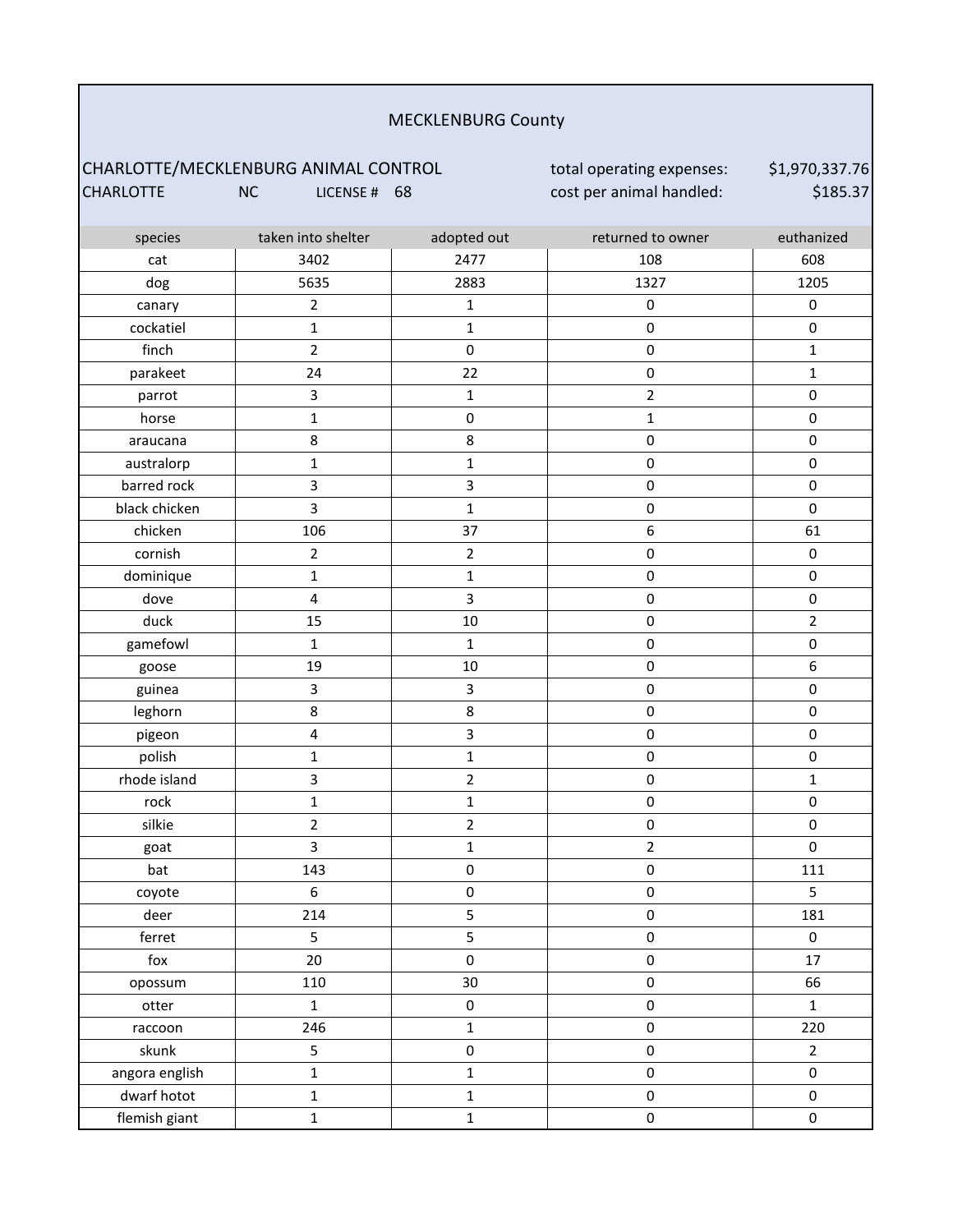| lop - amer fuzzy                                   | $\overline{2}$         | $\mathbf{1}$            | $\pmb{0}$                                             | $\mathbf{1}$            |
|----------------------------------------------------|------------------------|-------------------------|-------------------------------------------------------|-------------------------|
| lop - holland                                      | $\mathbf{1}$           | $\mathbf{1}$            | $\pmb{0}$                                             | $\pmb{0}$               |
| netherland dwarf                                   | $\mathbf{1}$           | $\mathbf{1}$            | $\pmb{0}$                                             | $\pmb{0}$               |
| rabbit lh                                          | 21                     | 20                      | $\pmb{0}$                                             | $\mathbf{1}$            |
| rabbit sh                                          | 158                    | 76                      | $\pmb{0}$                                             | 60                      |
| lizard                                             | 5                      | 5                       | $\pmb{0}$                                             | $\pmb{0}$               |
| snake                                              | $\overline{7}$         | $\overline{\mathbf{4}}$ | $\pmb{0}$                                             | $\overline{2}$          |
| tortoise                                           | 3                      | $\overline{2}$          | $\mathbf{1}$                                          | $\pmb{0}$               |
| turtle                                             | 21                     | 16                      | $\pmb{0}$                                             | $\overline{\mathbf{4}}$ |
| chipmunk                                           | 4                      | $\pmb{0}$               | $\pmb{0}$                                             | 3                       |
| gerbil                                             | 21                     | 17                      | $\pmb{0}$                                             | $\overline{2}$          |
| guinea pig                                         | 176                    | 164                     | $\pmb{0}$                                             | $\mathbf{1}$            |
| hamster                                            | 39                     | 37                      | $\pmb{0}$                                             | $\mathbf{1}$            |
| hedgehog                                           | $\mathbf 1$            | $\mathbf 1$             | $\pmb{0}$                                             | $\pmb{0}$               |
| mouse                                              | 4                      | $\pmb{0}$               | $\pmb{0}$                                             | $\overline{\mathbf{4}}$ |
| rat                                                | 6                      | 3                       | $\pmb{0}$                                             | $\overline{2}$          |
| squirrel                                           | 52                     | 13                      | $\pmb{0}$                                             | 25                      |
| pig                                                | 9                      | 8                       | $\overline{2}$                                        | $\pmb{0}$               |
| potbelly pig                                       | $\mathbf{1}$           | $\mathbf{1}$            | $\pmb{0}$                                             | $\mathbf 0$             |
| crow                                               | 3                      | $\mathbf{1}$            | $\pmb{0}$                                             | $\pmb{0}$               |
| hawk                                               | 13                     | 10                      | $\pmb{0}$                                             | $\pmb{0}$               |
| jay                                                | $\overline{2}$         | $\mathbf 0$             | $\pmb{0}$                                             | $\pmb{0}$               |
| other bird                                         | 34                     | 17                      | $\pmb{0}$                                             | 12                      |
| owl                                                | 5                      | 3                       | $\pmb{0}$                                             | $\mathbf{1}$            |
| song bird                                          | 27                     | 10                      | $\pmb{0}$                                             | 6                       |
| swallow                                            | $\mathbf 1$            | $\mathsf 0$             | $\pmb{0}$                                             | $\pmb{0}$               |
| water fowl                                         | $\mathbf{1}$           | $\mathbf{1}$            | $\pmb{0}$                                             | $\pmb{0}$               |
| TOWN OF DAVIDSON ANIMAL SHELTER<br><b>DAVIDSON</b> | <b>NC</b><br>LICENSE # | $\ast$<br>123           | total operating expenses:<br>cost per animal handled: |                         |
| species                                            | taken into shelter     | adopted out             | returned to owner                                     | euthanized              |
| dog                                                | 9                      | 3                       | 5                                                     | 0                       |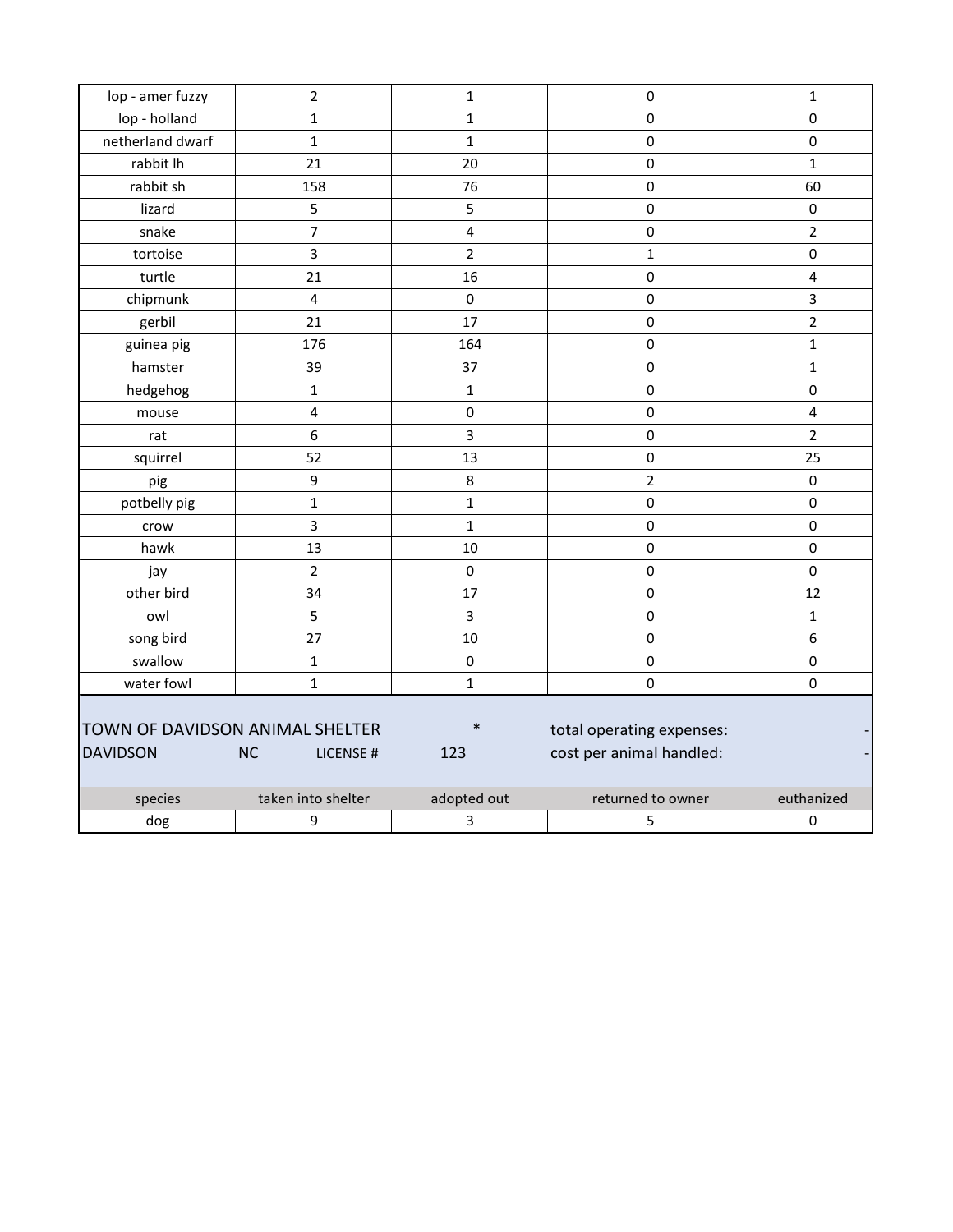| <b>MITCHELL County</b> |  |
|------------------------|--|
|                        |  |

MITCHELL COUNTY ANIMAL RESCUE total operating expenses: SPRUCE PINE NC LICENSE # 47 cost per animal handled:

\$354,836.10 \$289.00

> - -

| species     | taken into shelter                        | adopted out              | returned to owner         | euthanized   |
|-------------|-------------------------------------------|--------------------------|---------------------------|--------------|
| dog         | 437                                       | 228                      | 82                        | 22           |
| cat         | 534                                       | 384                      | 13                        | 69           |
| rabbit      | 5                                         | 5                        | $\pmb{0}$                 | $\mathbf 0$  |
| cockateil   | 1                                         | 0                        | $\pmb{0}$                 | $\mathbf 1$  |
| donkey      | 1                                         | 1                        | 0                         | $\mathbf 0$  |
| dove        | 1                                         | $\mathbf 1$              | $\pmb{0}$                 | $\mathbf 0$  |
| duck        | 1                                         | $\mathbf 1$              | $\pmb{0}$                 | $\mathbf 0$  |
| ferret      | 1                                         | $\mathbf 1$              | $\pmb{0}$                 | $\mathbf 0$  |
| goat/sheep  | 6                                         | $\mathbf{1}$             | 5                         | $\mathbf 0$  |
| guinea pig  | $\overline{\mathbf{4}}$                   | $\pmb{4}$                | $\pmb{0}$                 | $\pmb{0}$    |
| hamster     | $\mathbf 1$                               | $\mathbf 1$              | $\pmb{0}$                 | $\pmb{0}$    |
| horse       | $\overline{\mathbf{4}}$                   | 0                        | $\pmb{0}$                 | $\mathbf 0$  |
| parakeet    | 3                                         | 3                        | $\pmb{0}$                 | $\mathbf{1}$ |
| pig         | 5                                         | $\pmb{4}$                | $\pmb{0}$                 | $\pmb{0}$    |
| rat         | $\overline{2}$                            | $\overline{2}$           | 0                         | $\mathbf 0$  |
|             |                                           | <b>MONTGOMERY County</b> |                           |              |
|             | MONTGOMERY COUNTY ANIMAL CONTROL FACILITY |                          | total operating expenses: | \$121,726.57 |
| <b>TROY</b> | <b>NC</b><br>LICENSE #                    | 116                      | cost per animal handled:  | \$36.15      |
| species     | taken into shelter                        | adopted out              | returned to owner         | euthanized   |
| dog         | 1936                                      | 478                      | 74                        | 1384         |
| cat         | 1312                                      | 98                       | 16                        | 1198         |

MOORE County

raccoon | 64 | 0 | 0 0 | 64 opossum | 55 | 0 | 0 | 55

ANIMAL CENTER OF MOORE COUNTY The state of total operating expenses: CARTHAGE NC LICENSE # 18 cost per animal handled:

| species | taken into shelter | adopted out | returned to owner | euthanized |
|---------|--------------------|-------------|-------------------|------------|
| dog     | דרכ<br>LJZ.        | 291         | 181               | 379        |
| cat     | ר כפ               | 302         | ــ                | 762        |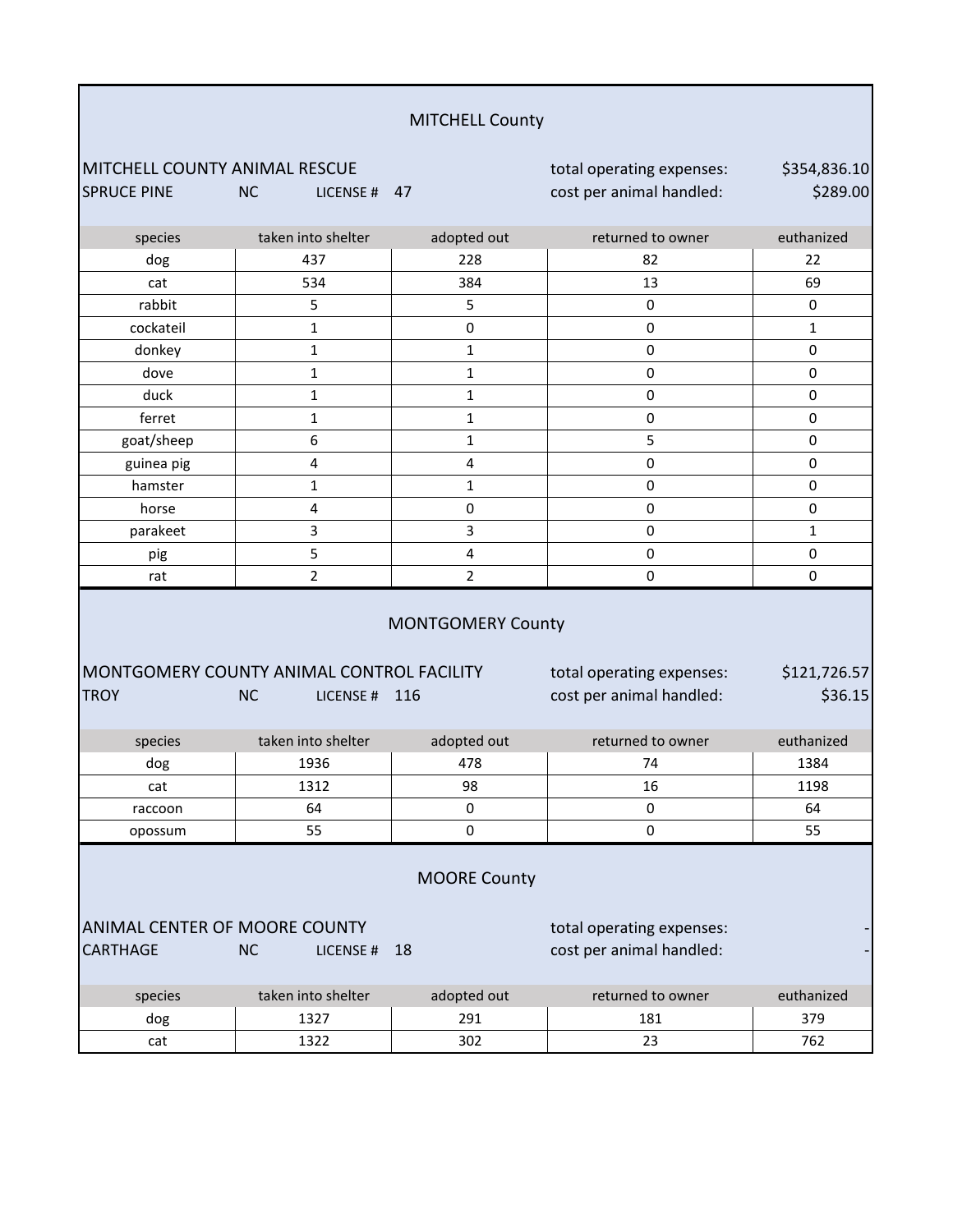|                                              |                                                                     | <b>NASH County</b>        |                                                       |                            |
|----------------------------------------------|---------------------------------------------------------------------|---------------------------|-------------------------------------------------------|----------------------------|
|                                              | ROCKY MOUNT ANIMAL SERVICES AND SHELTER                             |                           | total operating expenses:                             | \$306,471.00               |
| <b>ROCKY MOUNT</b>                           | <b>NC</b><br>LICENSE # $154$                                        |                           | cost per animal handled:                              | \$285.88                   |
| species                                      | taken into shelter                                                  | adopted out               | returned to owner                                     | euthanized                 |
| dog                                          | 671                                                                 | 489                       | 102                                                   | 77                         |
| cat                                          | 385                                                                 | 162                       | 4                                                     | 215                        |
|                                              |                                                                     | <b>NEW HANOVER County</b> |                                                       |                            |
| <b>WILMINGTON</b>                            | NEW HANOVER COUNTY ANIMAL CONTROL SERVICES<br><b>NC</b><br>LICENSE# | - 16                      | total operating expenses:<br>cost per animal handled: | \$1,391,154.00<br>\$745.00 |
| species                                      | taken into shelter                                                  | adopted out               | returned to owner                                     | euthanized                 |
| dog                                          | 1065                                                                | 457                       | 408                                                   | 135                        |
| cat                                          | 691                                                                 | 515                       | 49                                                    | 91                         |
| rabbit                                       | 45                                                                  | 44                        | 0                                                     | 1                          |
| raccoon                                      | 29                                                                  | 0                         | 0                                                     | 29                         |
| opossum                                      | 32                                                                  | 0                         | 0                                                     | 22                         |
| bat                                          | 5                                                                   | 0                         | 0                                                     | 5                          |
|                                              |                                                                     | <b>NORTHAMPTON County</b> |                                                       |                            |
|                                              | NORTHAMPTON COUNTY ANIMAL SHELTER                                   |                           | total operating expenses:                             | \$29,500.00                |
| <b>JACKSON</b>                               | <b>NC</b><br>LICENSE # $115$                                        |                           | cost per animal handled:                              | \$82.40                    |
| species                                      | taken into shelter                                                  | adopted out               | returned to owner                                     | euthanized                 |
| dog                                          | 247                                                                 | 187                       | 38                                                    | 22                         |
| cat                                          | 111                                                                 | 94                        | 7                                                     | 10                         |
| <b>TOWN OF GARYSBURG</b><br><b>GARYSBURG</b> | <b>NC</b><br>LICENSE#                                               | 114                       | total operating expenses:<br>cost per animal handled: | \$25.00<br>\$2.00          |
| species                                      | taken into shelter                                                  | adopted out               | returned to owner                                     | euthanized                 |
| dog                                          | 0                                                                   | 0                         | 0                                                     | 0                          |
| cat                                          | 4                                                                   | 4                         | 0                                                     | 0                          |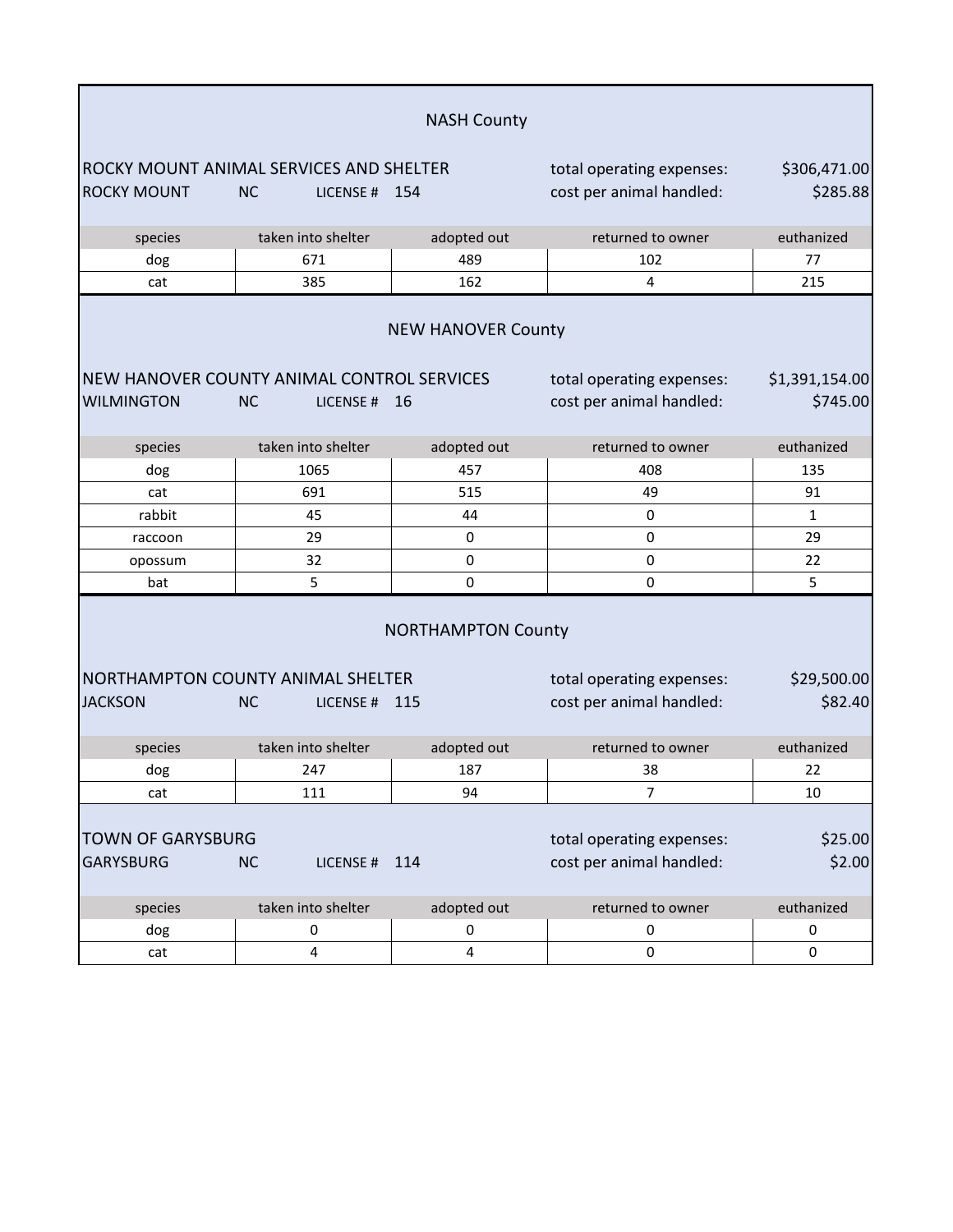|                                                            |                           | <b>ONSLOW County</b>    |                                                       |                            |
|------------------------------------------------------------|---------------------------|-------------------------|-------------------------------------------------------|----------------------------|
| <b>ONSLOW COUNTY ANIMAL SHELTER</b><br><b>JACKSONVILLE</b> | <b>NC</b><br>LICENSE # 59 |                         | total operating expenses:<br>cost per animal handled: | \$1,468,102.96<br>\$314.17 |
| species                                                    | taken into shelter        | adopted out             | returned to owner                                     | euthanized                 |
| bat                                                        | 4                         | 0                       | $\pmb{0}$                                             | $\overline{2}$             |
| cat                                                        | 2445                      | 986                     | 34                                                    | 1419                       |
| dog                                                        | 2161                      | 1026                    | 600                                                   | 497                        |
| fox                                                        | $\mathbf{1}$              | $\pmb{0}$               | 0                                                     | $\mathbf{1}$               |
| other                                                      | 47                        | 31                      | 11                                                    | 4                          |
| rabbit                                                     | 3                         | $\overline{3}$          | 0                                                     | $\pmb{0}$                  |
| raccoon                                                    | 12                        | $\pmb{0}$               | 0                                                     | 8                          |
| ORANGE COUNTY ANIMAL SHELTER<br><b>CHAPEL HILL</b>         | <b>NC</b><br>LICENSE # 20 | <b>ORANGE County</b>    | total operating expenses:<br>cost per animal handled: | \$819,090.00<br>\$250.10   |
| species                                                    | taken into shelter        | adopted out             | returned to owner                                     | euthanized                 |
| dog                                                        | 1303                      | 813                     | 314                                                   | 109                        |
| cat                                                        | 1479                      | 110                     | 66                                                    | 197                        |
| rabbit                                                     | 79                        | 69                      | $\overline{2}$                                        | $\pmb{0}$                  |
| raccoon                                                    | 86                        | $\pmb{0}$               | 0                                                     | 71                         |
| opossum                                                    | 14                        | 5                       | 0                                                     | 4                          |
| skunk                                                      | $\overline{7}$            | 0                       | $\pmb{0}$                                             | $\overline{2}$             |
| bat                                                        | 60                        | 0                       | 0                                                     | 36                         |
| fox                                                        | 15                        | 0                       | $\pmb{0}$                                             | 11                         |
| groundhog                                                  | $\mathbf 1$               | 1                       | 0                                                     | 0                          |
| deer                                                       | 56                        | 0                       | 0                                                     | 36                         |
| lizard                                                     | $\overline{\mathbf{4}}$   | $\overline{4}$          | 0                                                     | 0                          |
| emu                                                        | $\mathbf 1$               | 0                       | 0                                                     | $\pmb{0}$                  |
| bird (wildlife)                                            | 8                         | $\overline{\mathbf{4}}$ | $\pmb{0}$                                             | $\overline{\mathbf{3}}$    |
| bird (domestic)                                            | 18                        | 16                      | $\mathbf 1$                                           | $\mathbf{1}$               |
| chicken/rooster                                            | 22                        | 8                       | 8                                                     | 6                          |
| pig                                                        | 13                        | 8                       | 4                                                     | $\mathbf{1}$               |
| goat                                                       | 12                        | 6                       | $\pmb{0}$                                             | 6                          |
| snake                                                      | 22                        | 20                      | $\overline{2}$                                        | 0                          |
| mouse                                                      | $\mathsf g$               | $\pmb{0}$               | 9                                                     | $\pmb{0}$                  |
| rat                                                        | 14                        | 12                      | 0                                                     | $\pmb{0}$                  |
| ferret                                                     | 3                         | $\overline{2}$          | 0                                                     | $\pmb{0}$                  |
| squirrel                                                   | $\overline{\mathbf{3}}$   | $\mathbf 1$             | $\pmb{0}$                                             | $\pmb{0}$                  |
| guinea pig                                                 | 46                        | 45                      | $\pmb{0}$                                             | $\mathbf{1}$               |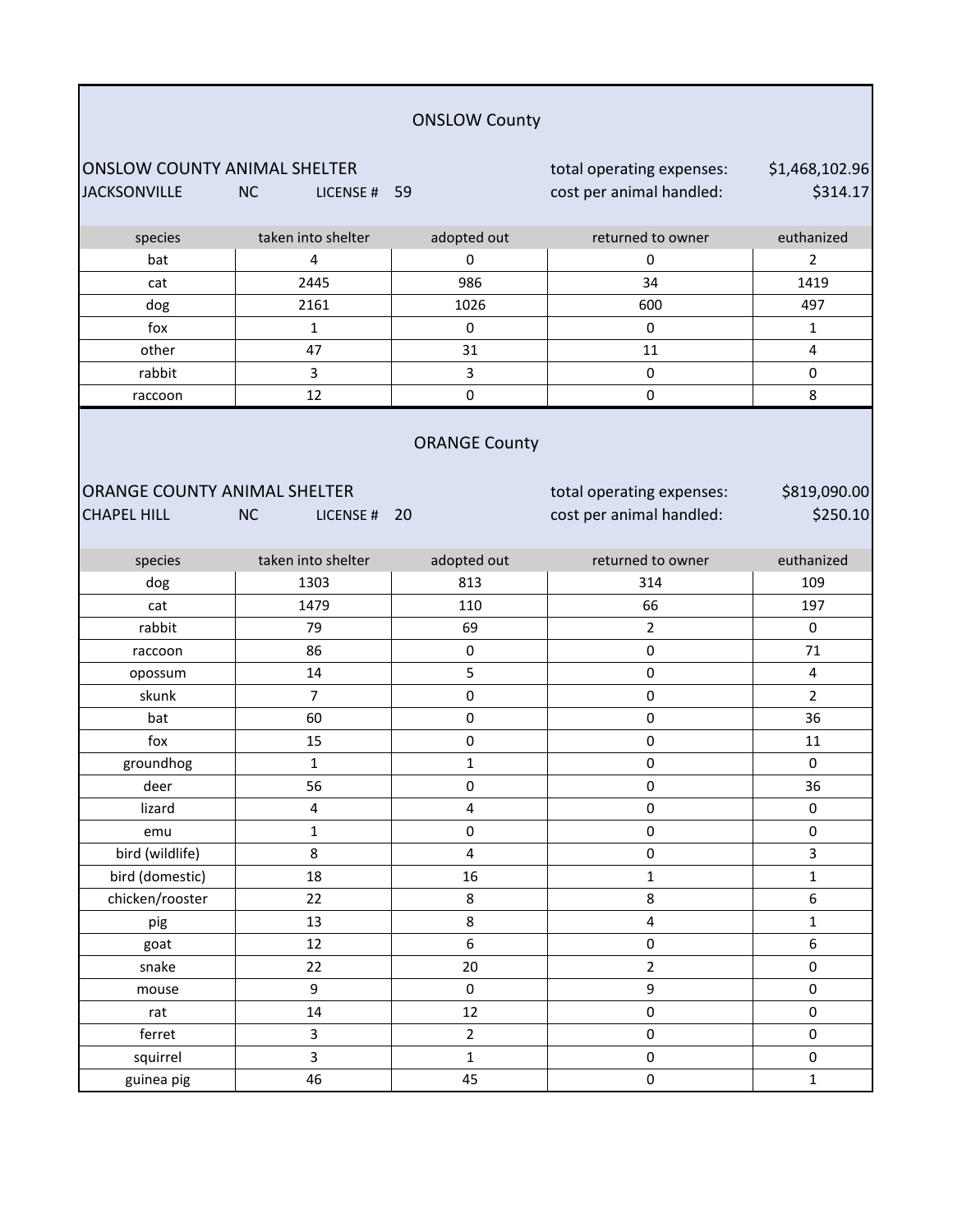|                                                                                                                                                                                            |                           | PASQUOTANK County    |                                                       |                          |
|--------------------------------------------------------------------------------------------------------------------------------------------------------------------------------------------|---------------------------|----------------------|-------------------------------------------------------|--------------------------|
| <b>SPCA OF NORTHEASTERN NC</b>                                                                                                                                                             |                           |                      |                                                       |                          |
| <b>ELIZABETH CITY</b>                                                                                                                                                                      | <b>NC</b><br>LICENSE #    | 162                  | total operating expenses:<br>cost per animal handled: | \$318,716.86<br>\$130.46 |
|                                                                                                                                                                                            |                           |                      |                                                       |                          |
| species                                                                                                                                                                                    | taken into shelter        | adopted out          | returned to owner                                     | euthanized               |
| dog                                                                                                                                                                                        | 772                       | 413                  | 186                                                   | 131                      |
| cat                                                                                                                                                                                        | 1605                      | 565                  | 35                                                    | 866                      |
| rabbit                                                                                                                                                                                     | 18                        | 19                   | $\pmb{0}$                                             | 0                        |
| gerbil                                                                                                                                                                                     | $\overline{7}$            | $\overline{7}$       | 0                                                     | $\pmb{0}$                |
| guinea pig                                                                                                                                                                                 | 10                        | 11                   | 0                                                     | $\pmb{0}$                |
| rat                                                                                                                                                                                        | 19                        | 19                   | 0                                                     | $\pmb{0}$                |
| ferret                                                                                                                                                                                     | $\overline{7}$            | $\overline{7}$       | 0                                                     | $\pmb{0}$                |
| bird                                                                                                                                                                                       | 5                         | 3                    | $\overline{2}$                                        | 0                        |
| PENDER COUNTY ANIMAL SHELTER<br><b>BURGAW</b>                                                                                                                                              | <b>NC</b><br>LICENSE # 87 | <b>PENDER County</b> | total operating expenses:<br>cost per animal handled: | \$500,862.82<br>\$171.99 |
| species                                                                                                                                                                                    | taken into shelter        | adopted out          | returned to owner                                     | euthanized               |
| dog                                                                                                                                                                                        | 1226                      | 758                  | 210                                                   | 259                      |
| cat                                                                                                                                                                                        | 1604                      | 876                  | 26                                                    | 700                      |
| other                                                                                                                                                                                      | 89                        | 36                   | 5                                                     | 43                       |
| <b>PERSON County</b><br>PERSON COUNTY ANIMAL SHELTER<br>\$403,535.00<br>total operating expenses:<br>cost per animal handled:<br>\$247.71<br><b>ROXBORO</b><br><b>NC</b><br>21<br>LICENSE# |                           |                      |                                                       |                          |
| species                                                                                                                                                                                    | taken into shelter        | adopted out          | returned to owner                                     | euthanized               |
| dog                                                                                                                                                                                        | 769                       | 104                  | 130                                                   | 283                      |
| cat                                                                                                                                                                                        | 835                       | 47                   | 8                                                     | 681                      |
| bat                                                                                                                                                                                        | $\mathbf{3}$              | $\pmb{0}$            | $\pmb{0}$                                             | $\mathbf{3}$             |
| pig                                                                                                                                                                                        | $\mathbf 1$               | $\pmb{0}$            | $\mathbf 1$                                           | $\pmb{0}$                |
| guinea pig                                                                                                                                                                                 | $\mathbf{3}$              | $\mathbf{3}$         | $\pmb{0}$                                             | $\pmb{0}$                |
| coyote                                                                                                                                                                                     | $\overline{5}$            | $\pmb{0}$            | 0                                                     | 5                        |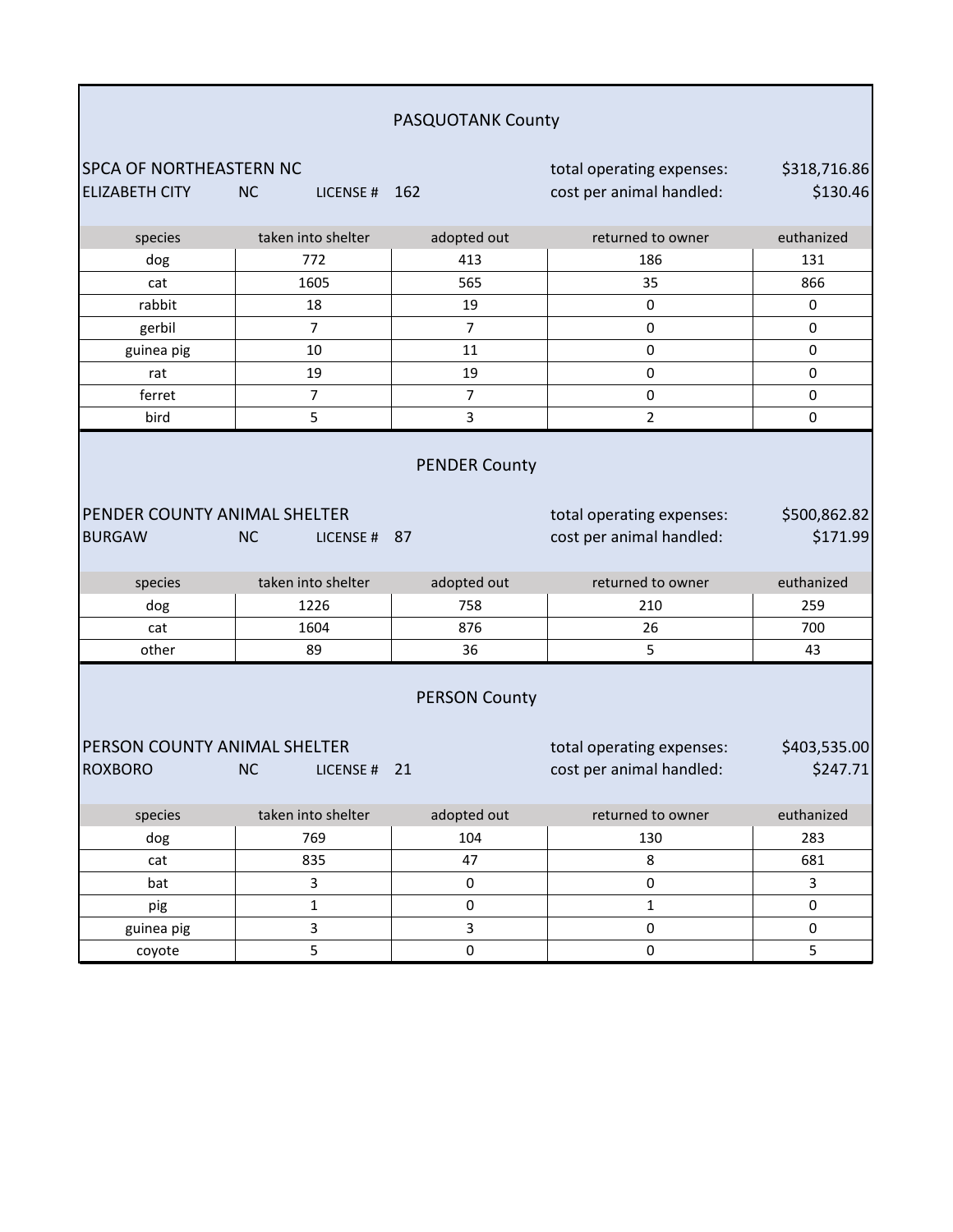|                                                            |                          | <b>PITT County</b> |                                                       |                          |
|------------------------------------------------------------|--------------------------|--------------------|-------------------------------------------------------|--------------------------|
| <b>GREENVILLE PD HOLDING FACILITY</b><br><b>GREENVILLE</b> | <b>NC</b><br>LICENSE #   | 133                | total operating expenses:<br>cost per animal handled: | \$80,507.71<br>\$145.32  |
| species                                                    | taken into shelter       | adopted out        | returned to owner                                     | euthanized               |
| dog                                                        | 300                      | 0                  | 67                                                    | 9                        |
| cat                                                        | 210                      | 0                  | 5                                                     | 31                       |
| ferret                                                     | 1                        | $\mathbf 0$        | $\pmb{0}$                                             | 0                        |
| bearded dragon                                             | 1                        | $\pmb{0}$          | $\pmb{0}$                                             | 0                        |
| chicken                                                    | 2                        | $\pmb{0}$          | $\pmb{0}$                                             | 0                        |
| wildlife                                                   | 40                       | 0                  | 0                                                     | 32                       |
| <b>TOWN OF AYDEN</b><br><b>AYDEN</b>                       | <b>NC</b><br>LICENSE#    | $\ast$<br>131      | total operating expenses:<br>cost per animal handled: | \$20,587.20<br>\$178.00  |
| species                                                    | taken into shelter       | adopted out        | returned to owner                                     | euthanized               |
| dog                                                        | 47                       | 8                  | 23                                                    | 0                        |
| cat                                                        | 69                       | 3                  | 14                                                    | 0                        |
| <b>TOWN OF FARMVILLE</b><br><b>FARMVILLE</b>               | <b>NC</b><br>LICENSE#    | $\ast$<br>130      | total operating expenses:<br>cost per animal handled: | \$1,452.00<br>\$14.96    |
| species                                                    | taken into shelter       | adopted out        | returned to owner                                     | euthanized               |
| dog                                                        | 47                       | 8                  | 23                                                    | 0                        |
| cat                                                        | 69                       | 3                  | 14                                                    | 0                        |
| PITT COUNTY ANIMAL SHELTER<br>GREENVILLE                   | <b>NC</b><br>LICENSE#    | 77                 | total operating expenses:<br>cost per animal handled: | \$970,999.00<br>\$433.67 |
| species                                                    | taken into shelter       | adopted out        | returned to owner                                     |                          |
| dog                                                        | 1223                     | 736                | 161                                                   | 312                      |
| cat                                                        | 1016                     | 377                | 353                                                   | 268                      |
|                                                            |                          | <b>POLK County</b> |                                                       |                          |
| <b>FOOTHILLS HUMANE SOCIETY</b><br><b>COLUMBUS</b>         | <b>NC</b><br>LICENSE # 8 |                    | total operating expenses:<br>cost per animal handled: | \$190,113.61<br>\$198.45 |
| species                                                    | taken into shelter       | adopted out        | returned to owner                                     | euthanized               |
| dog                                                        | 547                      | 387                | 141                                                   | 20                       |
| cat                                                        | 407                      | 449                | 12                                                    | 17                       |
| horse                                                      | 4                        | 4                  | 0                                                     | 0                        |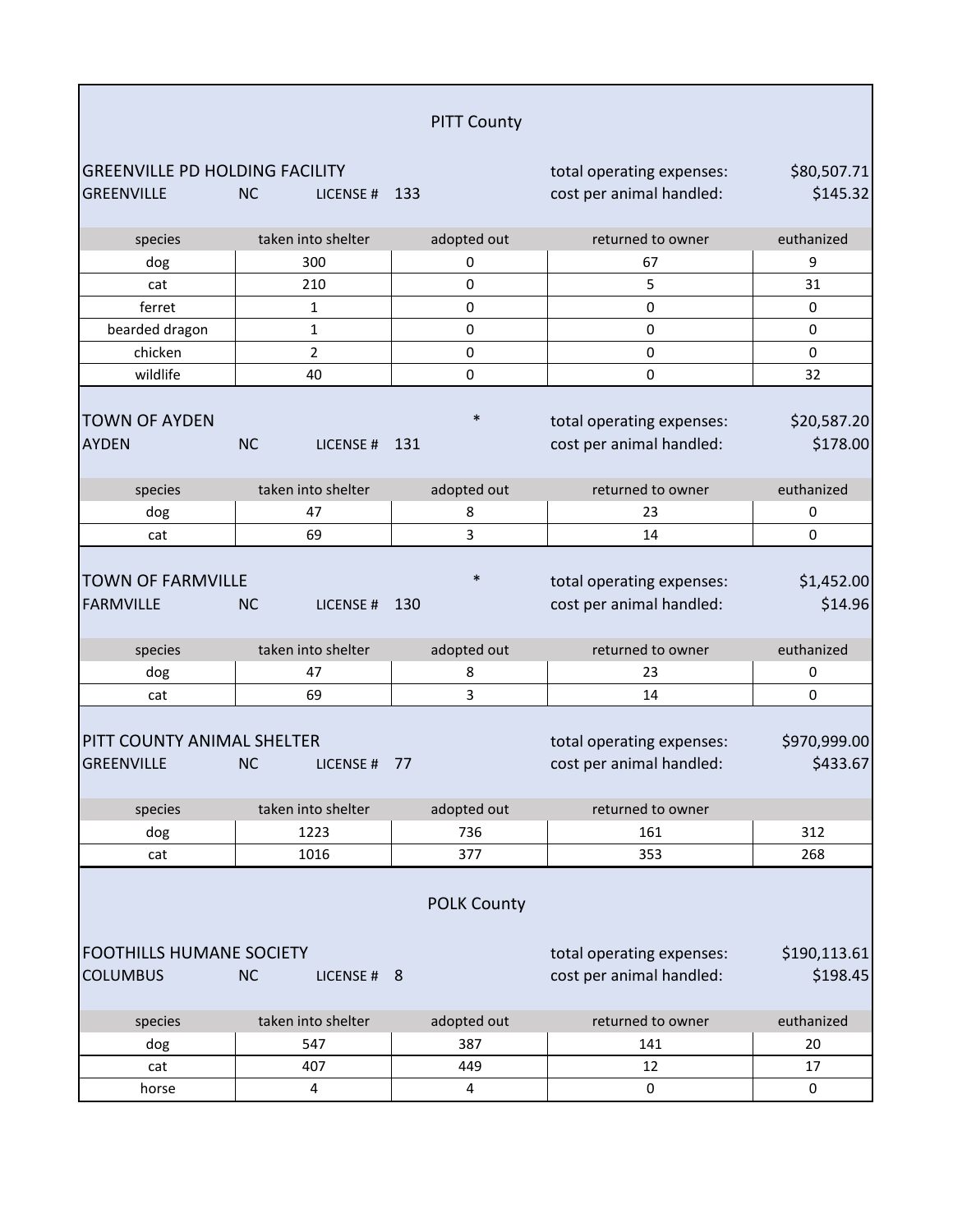| <b>RANDOLPH County</b> |  |
|------------------------|--|
|------------------------|--|

RANDOLPH COUNTY ANIMAL SHELTER<br>ASHEBORO MC LICENSE # 24 cost per animal handled: NC LICENSE # 24 cost per animal handled:

\$702,080.00 \$181.18

| species                        | taken into shelter     | adopted out            | returned to owner         | euthanized   |
|--------------------------------|------------------------|------------------------|---------------------------|--------------|
| dog                            | 1509                   | 540                    | 246                       | 548          |
| cat                            | 2063                   | 551                    | 14                        | 1297         |
| bat                            | 10                     | $\pmb{0}$              | $\pmb{0}$                 | 9            |
| deer                           | $\mathbf{1}$           | $\pmb{0}$              | $\mathsf 0$               | $\mathbf 1$  |
| equine                         | $\mathbf{1}$           | 0                      | $\pmb{0}$                 | $\pmb{0}$    |
| ferret                         | 1                      | $\pmb{0}$              | $\pmb{0}$                 | $\mathbf{1}$ |
| fox                            | 11                     | 0                      | $\mathsf 0$               | 5            |
| pig                            | 4                      | 4                      | $\pmb{0}$                 | $\pmb{0}$    |
| raccoon                        | 9                      | $\pmb{0}$              | $\pmb{0}$                 | 5            |
| skunk                          | $\mathbf{1}$           | $\pmb{0}$              | $\mathsf 0$               | $\pmb{0}$    |
| turkey                         | $\mathbf{1}$           | $\mathbf 1$            | $\pmb{0}$                 | $\pmb{0}$    |
| chicken                        | 4                      | 4                      | $\pmb{0}$                 | $\pmb{0}$    |
| rodent                         | $\mathbf{1}$           | 0                      | $\pmb{0}$                 | $\mathbf{1}$ |
| goat                           | $\mathbf{1}$           | $\mathbf 1$            | $\pmb{0}$                 | $\pmb{0}$    |
| rabbit                         | $\overline{2}$         | $\mathbf{1}$           | $\pmb{0}$                 | $\mathbf{1}$ |
| coyote                         | $\mathbf{1}$           | $\mathbf{1}$           | $\pmb{0}$                 | $\pmb{0}$    |
| owl                            | $\mathbf{1}$           | $\mathbf{1}$           | $\mathsf 0$               | $\pmb{0}$    |
| pigeon                         | $\overline{2}$         | $\mathbf 1$            | $\mathbf 1$               | $\pmb{0}$    |
|                                |                        | <b>RICHMOND County</b> |                           |              |
| RICHMOND COUNTY ANIMAL SHELTER |                        |                        | total operating expenses: | \$358,097.00 |
| <b>ROCKINGHAM</b>              | <b>NC</b><br>LICENSE # | 142                    | cost per animal handled:  | \$226.00     |
|                                |                        |                        |                           |              |
| species                        | taken into shelter     | adopted out            | returned to owner         | euthanized   |
| dog                            | 1051                   | 737                    | 128                       | 190          |
| cat                            | 534                    | 316                    | $\overline{4}$            | 208          |
|                                |                        | <b>ROBESON County</b>  |                           |              |
| LUMBERTON POLICE DEPT.         |                        | $\ast$                 | total operating expenses: |              |
| <b>LUMBERTON</b>               | <b>NC</b><br>LICENSE # | 103                    | cost per animal handled:  |              |
| species                        | taken into shelter     | adopted out            | returned to owner         | euthanized   |
| dog                            | 302                    | 0                      | 0                         | $\pmb{0}$    |
| cat                            | 262                    |                        |                           |              |
|                                |                        | $\mathsf{O}\xspace$    | 0                         | 0            |

opossum | 13 | 0 | 0 0 0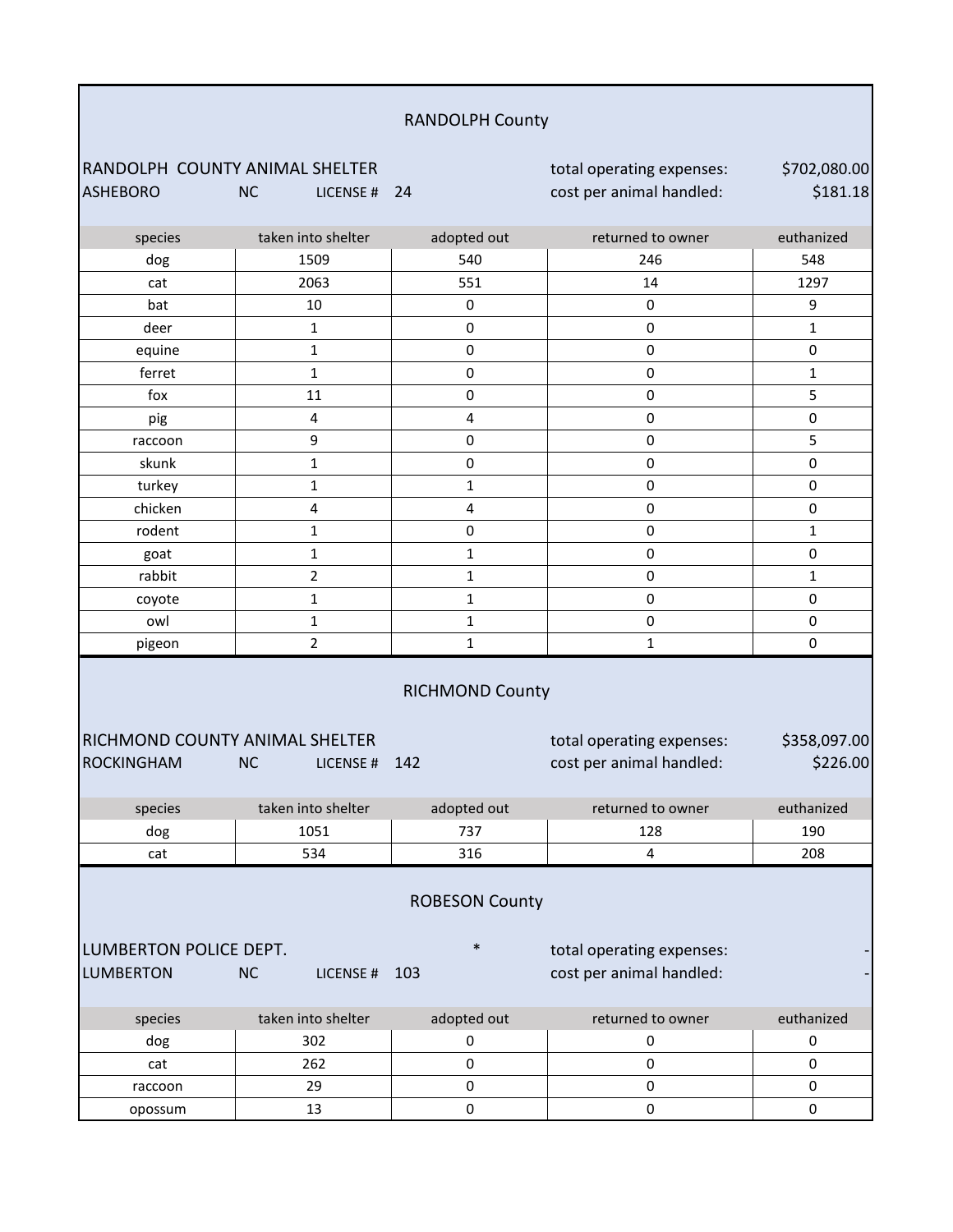| TOWN OF MAXTON ANIMAL HOLDING<br><b>MAXTON</b>               | <b>NC</b><br>LICENSE#                                                                                  | $\ast$<br>117                   | total operating expenses:<br>cost per animal handled: |                          |  |
|--------------------------------------------------------------|--------------------------------------------------------------------------------------------------------|---------------------------------|-------------------------------------------------------|--------------------------|--|
| species                                                      | taken into shelter                                                                                     | adopted out                     | returned to owner                                     | euthanized               |  |
| dog                                                          | 25                                                                                                     | 0                               | 0                                                     | 0                        |  |
| cat                                                          | 5                                                                                                      | $\mathbf 0$                     | 0                                                     | 0                        |  |
| <b>ROBESON COUNTY ANIMAL SHELTER</b><br><b>ST. PAULS</b>     | <b>NC</b><br>LICENSE#                                                                                  | 29                              | total operating expenses:<br>cost per animal handled: | \$605,441.28<br>\$114.77 |  |
| species                                                      | taken into shelter                                                                                     | adopted out                     | returned to owner                                     | euthanized               |  |
| dog                                                          | 3148                                                                                                   | 255                             | 192                                                   | 2195                     |  |
| cat                                                          | 2127                                                                                                   | 60                              | 8                                                     | 1890                     |  |
| <b>ROCKINGHAM COUNTY ANIMAL SHELTER</b><br><b>REIDSVILLE</b> | <b>NC</b><br>LICENSE#                                                                                  | <b>ROCKINGHAM County</b><br>136 | total operating expenses:<br>cost per animal handled: | \$458,716.00<br>\$88.93  |  |
| species                                                      | taken into shelter                                                                                     | adopted out                     | returned to owner                                     | euthanized               |  |
| dog                                                          | 1806                                                                                                   | 1050                            | 329                                                   | 413                      |  |
| cat                                                          | 3040                                                                                                   | 1019                            | 28                                                    | 1782                     |  |
| rabbit                                                       | 8                                                                                                      | $\overline{7}$                  | $\pmb{0}$                                             | 1                        |  |
| opossum                                                      | 1                                                                                                      | $\pmb{0}$                       | $\pmb{0}$                                             | $\mathbf{1}$             |  |
| bat                                                          | 2                                                                                                      | $\mathbf 0$                     | $\mathsf 0$                                           | $\overline{2}$           |  |
| guinea pig                                                   | 6                                                                                                      | 6                               | $\pmb{0}$                                             | 0                        |  |
| owl                                                          | $\mathbf{1}$                                                                                           | $\mathbf{1}$                    | 0                                                     | 0                        |  |
| chicken/rooster                                              | 154                                                                                                    | 27                              | $\pmb{0}$                                             | 127                      |  |
| dove/pigeon                                                  | 132                                                                                                    | 125                             | $\pmb{0}$                                             | $\overline{7}$           |  |
| turkey                                                       | 8                                                                                                      | $\mathbf 0$                     | 0                                                     | 8                        |  |
|                                                              | <b>ROWAN County</b><br><b>ROWAN COUNTY ANIMAL SHELTER</b><br>total operating expenses:<br>\$846,077.00 |                                 |                                                       |                          |  |
| <b>SALISBURY</b>                                             | <b>NC</b><br>LICENSE # 36                                                                              |                                 | cost per animal handled:                              | \$141.91                 |  |
| species                                                      | taken into shelter                                                                                     | adopted out                     | returned to owner                                     | euthanized               |  |
| dog                                                          | 2472                                                                                                   | 1879                            | 452                                                   | 79                       |  |
| cat                                                          | 3358                                                                                                   | 3080                            | 52                                                    | 117                      |  |
| rabbit                                                       | 27                                                                                                     | 27                              | $\pmb{0}$                                             | $\pmb{0}$                |  |
| raccoon                                                      | 10                                                                                                     | 0                               | $\pmb{0}$                                             | 6                        |  |
| opossum                                                      | $\overline{2}$                                                                                         | $\mathbf 0$                     | $\pmb{0}$                                             | $\overline{2}$           |  |
| guinea pig                                                   | 34                                                                                                     | 34                              | $\pmb{0}$                                             | 0                        |  |
| bat                                                          | 13                                                                                                     | 0                               | $\pmb{0}$                                             | 9                        |  |
| pig                                                          | 10                                                                                                     | 10                              | $\pmb{0}$                                             | $\pmb{0}$                |  |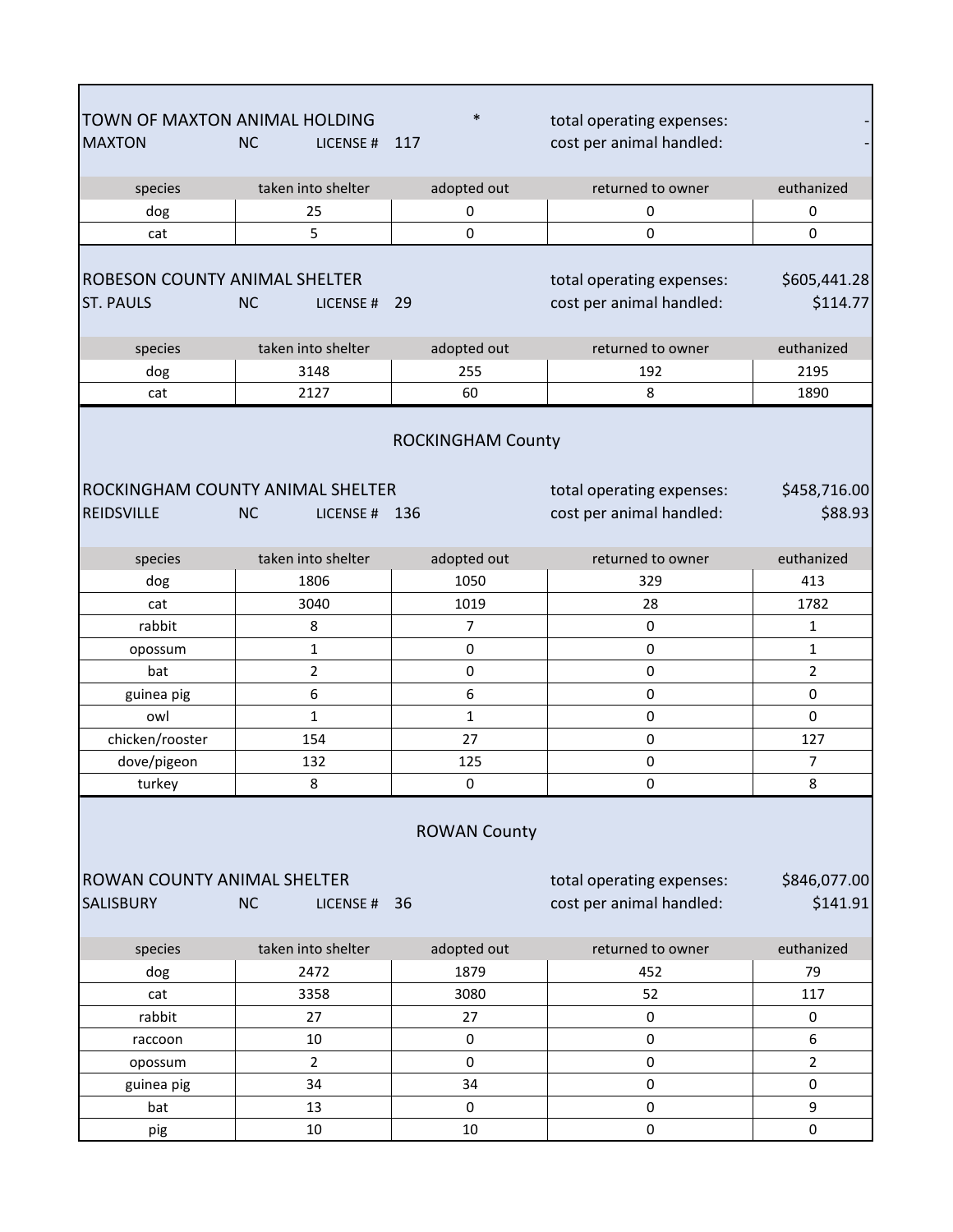| chicken                                                                                                                                                                                                            | 8                          | $\mathbf 1$        | $\pmb{0}$                | $\mathbf{1}$      |  |  |
|--------------------------------------------------------------------------------------------------------------------------------------------------------------------------------------------------------------------|----------------------------|--------------------|--------------------------|-------------------|--|--|
| goat                                                                                                                                                                                                               | 6                          | $\overline{2}$     | 5                        | 0                 |  |  |
| hamster                                                                                                                                                                                                            | 6                          | $\boldsymbol{6}$   | $\pmb{0}$                | 0                 |  |  |
| birds                                                                                                                                                                                                              | 6                          | $\mathbf{1}$       | $\pmb{0}$                | $\mathbf{1}$      |  |  |
| fox                                                                                                                                                                                                                | 3                          | $\pmb{0}$          | $\pmb{0}$                | $\overline{2}$    |  |  |
| gerbil                                                                                                                                                                                                             | $\overline{2}$             | $\overline{2}$     | 0                        | 0                 |  |  |
| skunk                                                                                                                                                                                                              | $\overline{2}$             | $\pmb{0}$          | $\pmb{0}$                | $\overline{2}$    |  |  |
| donkey                                                                                                                                                                                                             | 1                          | $\mathbf{1}$       | $\pmb{0}$                | 0                 |  |  |
| lizard                                                                                                                                                                                                             | $\mathbf 1$                | $\mathbf 1$        | $\pmb{0}$                | 0                 |  |  |
| pony                                                                                                                                                                                                               | $\mathbf 1$                | $\mathbf{1}$       | 0                        | 0                 |  |  |
| <b>RUTHERFORD County</b><br>RUTHERFORD COUNTY ANIMAL CONTROL SERVICES<br>total operating expenses:<br>\$274,223.00<br>\$166.60<br><b>RUTHERFORDTON</b><br><b>NC</b><br>cost per animal handled:<br>LICENSE #<br>65 |                            |                    |                          |                   |  |  |
|                                                                                                                                                                                                                    |                            |                    |                          |                   |  |  |
| species                                                                                                                                                                                                            | taken into shelter<br>1054 | adopted out<br>679 | returned to owner<br>234 | euthanized<br>119 |  |  |
| dog                                                                                                                                                                                                                | 466                        | 300                |                          | 49                |  |  |
| cat<br>rabbit                                                                                                                                                                                                      | $\overline{2}$             |                    | 75                       |                   |  |  |
|                                                                                                                                                                                                                    |                            | $\overline{2}$     | 0                        | 0                 |  |  |
| raccoon                                                                                                                                                                                                            | 12                         | $\pmb{0}$          | $\pmb{0}$                | 12                |  |  |
| opossum                                                                                                                                                                                                            | 4                          | $\pmb{0}$          | $\pmb{0}$                | 4                 |  |  |
| bat                                                                                                                                                                                                                | 6                          | $\pmb{0}$          | $\pmb{0}$                | 6                 |  |  |
| coyote                                                                                                                                                                                                             | $\mathbf 1$                | $\pmb{0}$          | $\pmb{0}$                | $\mathbf{1}$      |  |  |
| horse                                                                                                                                                                                                              | 1                          | $\pmb{0}$          | 0                        | $\mathbf 1$       |  |  |
| owl                                                                                                                                                                                                                | $\mathbf 1$                | $\mathsf 0$        | $\mathbf{1}$             | 0                 |  |  |
| skunk                                                                                                                                                                                                              | $\mathbf 1$                | $\pmb{0}$          | $\pmb{0}$                | $\mathbf{1}$      |  |  |
| fox                                                                                                                                                                                                                | 6                          | $\pmb{0}$          | $\pmb{0}$                | 6                 |  |  |
| hawk                                                                                                                                                                                                               | $\mathbf 1$                | $\pmb{0}$          | $\mathbf{1}$             | 0                 |  |  |
| goat                                                                                                                                                                                                               | 3                          | 3                  | $\pmb{0}$                | 0                 |  |  |
| pig                                                                                                                                                                                                                | 6                          | 4                  | 2                        | 0                 |  |  |
| chicken                                                                                                                                                                                                            | 3                          | 3                  | $\mathsf 0$              | 0                 |  |  |
| rooster                                                                                                                                                                                                            | $\overline{2}$             | $\overline{2}$     | $\pmb{0}$                | 0                 |  |  |
| birds                                                                                                                                                                                                              | 76                         | 73                 | $\pmb{0}$                | 3                 |  |  |
| woodchuck                                                                                                                                                                                                          | $\mathbf{1}$               | $\pmb{0}$          | $\pmb{0}$                | $\mathbf{1}$      |  |  |
| <b>SCOTLAND County</b><br>SCOTLAND CO HUMANE SOCIETY (ASHER ANIMAL SHELTER)<br>\$308,728.00<br>total operating expenses:<br>cost per animal handled:<br><b>LAURINBURG</b><br><b>NC</b><br>\$191.99<br>LICENSE # 32 |                            |                    |                          |                   |  |  |
| species                                                                                                                                                                                                            | taken into shelter         | adopted out        | returned to owner        | euthanized        |  |  |
| cat                                                                                                                                                                                                                | 716                        | 299                | $\overline{4}$           | 409               |  |  |
| dog                                                                                                                                                                                                                | 892                        | 623                | 89                       | 189               |  |  |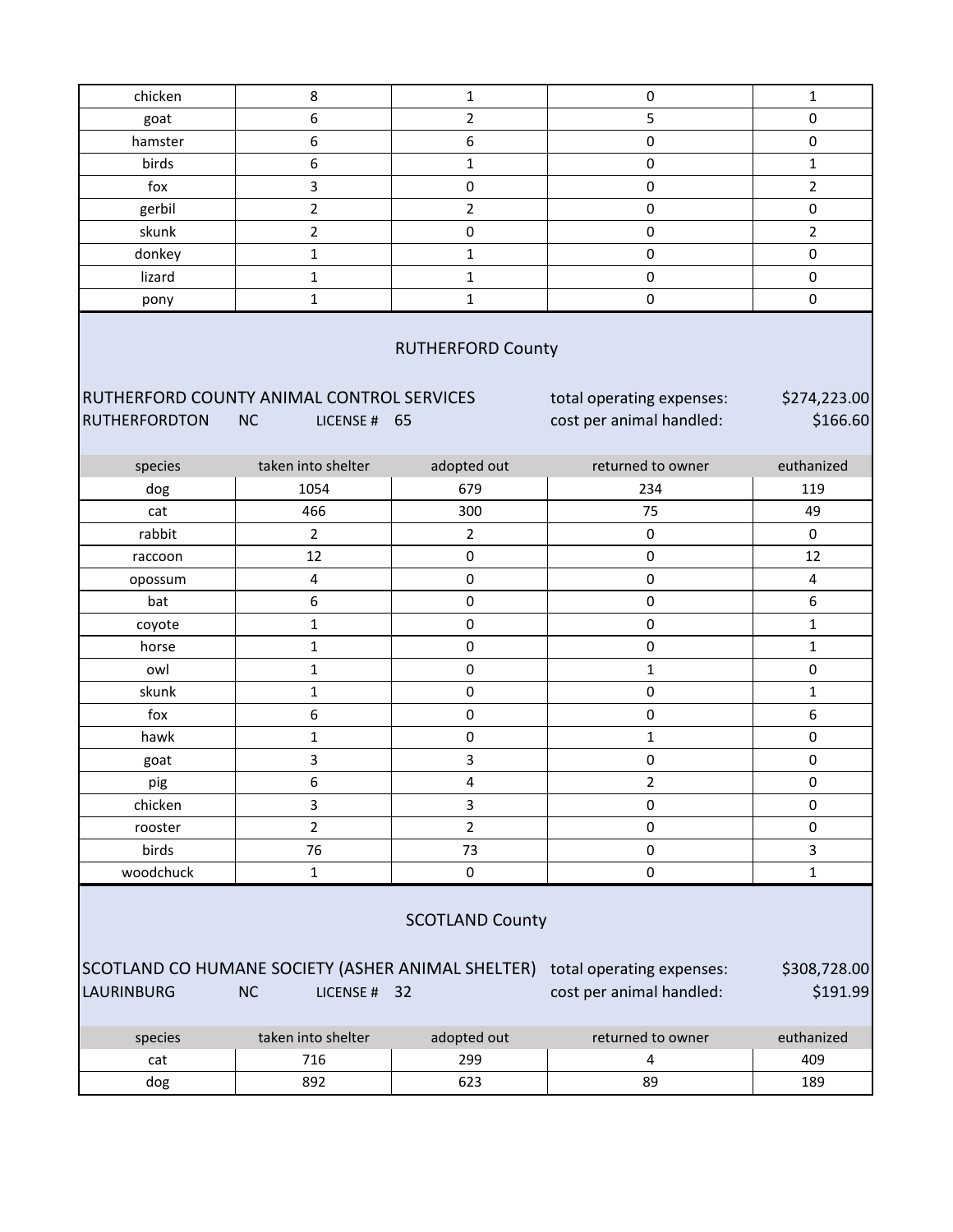|                                                         |                                                                  | <b>STANLY County</b>       |                                                       |                          |  |  |
|---------------------------------------------------------|------------------------------------------------------------------|----------------------------|-------------------------------------------------------|--------------------------|--|--|
| <b>STANLY COUNTY ANIMAL CONTROL</b><br>ALBEMARLE        | <b>NC</b><br>LICENSE #                                           | 71                         | total operating expenses:<br>cost per animal handled: | \$403,817.00<br>\$286.19 |  |  |
| species                                                 | taken into shelter                                               | adopted out                | returned to owner                                     | euthanized               |  |  |
| dog                                                     | 640                                                              | 385                        | 143                                                   | 231                      |  |  |
| cat                                                     | 771                                                              | 654                        | 16                                                    | 212                      |  |  |
| raccoon                                                 | 3                                                                | $\pmb{0}$                  | 0                                                     | $\overline{3}$           |  |  |
| <b>STOKES COUNTY ANIMAL SHELTER</b><br><b>GERMANTON</b> | <b>NC</b><br>LICENSE#                                            | <b>STOKES County</b><br>63 | total operating expenses:<br>cost per animal handled: | \$390,731.00<br>\$478.83 |  |  |
| species                                                 | taken into shelter                                               | adopted out                | returned to owner                                     | euthanized               |  |  |
| dog                                                     | 335                                                              | 65                         | 65                                                    | 68                       |  |  |
| cat                                                     | 461                                                              | 71                         | 6                                                     | 344                      |  |  |
| raccoon                                                 | $\overline{2}$                                                   | 0                          | 0                                                     | 0                        |  |  |
| <b>SURRY COUNTY ANIMAL CONTROL</b>                      | <b>SURRY County</b><br>\$635,000.00<br>total operating expenses: |                            |                                                       |                          |  |  |
| <b>DOBSON</b>                                           | <b>NC</b><br>LICENSE # 55                                        |                            | cost per animal handled:                              | \$186.60                 |  |  |
| species                                                 | taken into shelter                                               | adopted out                | returned to owner                                     | euthanized               |  |  |
| dog                                                     | 1330                                                             | 911                        | 178                                                   | 224                      |  |  |
| cat                                                     | 1467                                                             | 412                        | 8                                                     | 1027                     |  |  |
| raccoon                                                 | 3                                                                | 0                          | 0                                                     | 1                        |  |  |
| chicken                                                 | 49                                                               | 49                         | $\pmb{0}$                                             | 0                        |  |  |
| duck                                                    | $\mathbf 1$                                                      | $\mathbf{1}$               | 0                                                     | 0                        |  |  |
| goat                                                    | $\overline{2}$                                                   | $\pmb{0}$                  | $\overline{2}$                                        | 0                        |  |  |
| horse                                                   | 3                                                                | $\overline{2}$             | $\pmb{0}$                                             | 0                        |  |  |
| pig                                                     | $\overline{2}$                                                   | $\mathbf{1}$               | $\mathbf 1$                                           | 0                        |  |  |
| rabbit                                                  | 8                                                                | 8                          | 0                                                     | 0                        |  |  |
| bat                                                     | $\mathbf 1$                                                      | $\pmb{0}$                  | 0                                                     | $\mathbf{1}$             |  |  |
| skunk                                                   | $\mathbf 1$                                                      | $\pmb{0}$                  | $\pmb{0}$                                             | 0                        |  |  |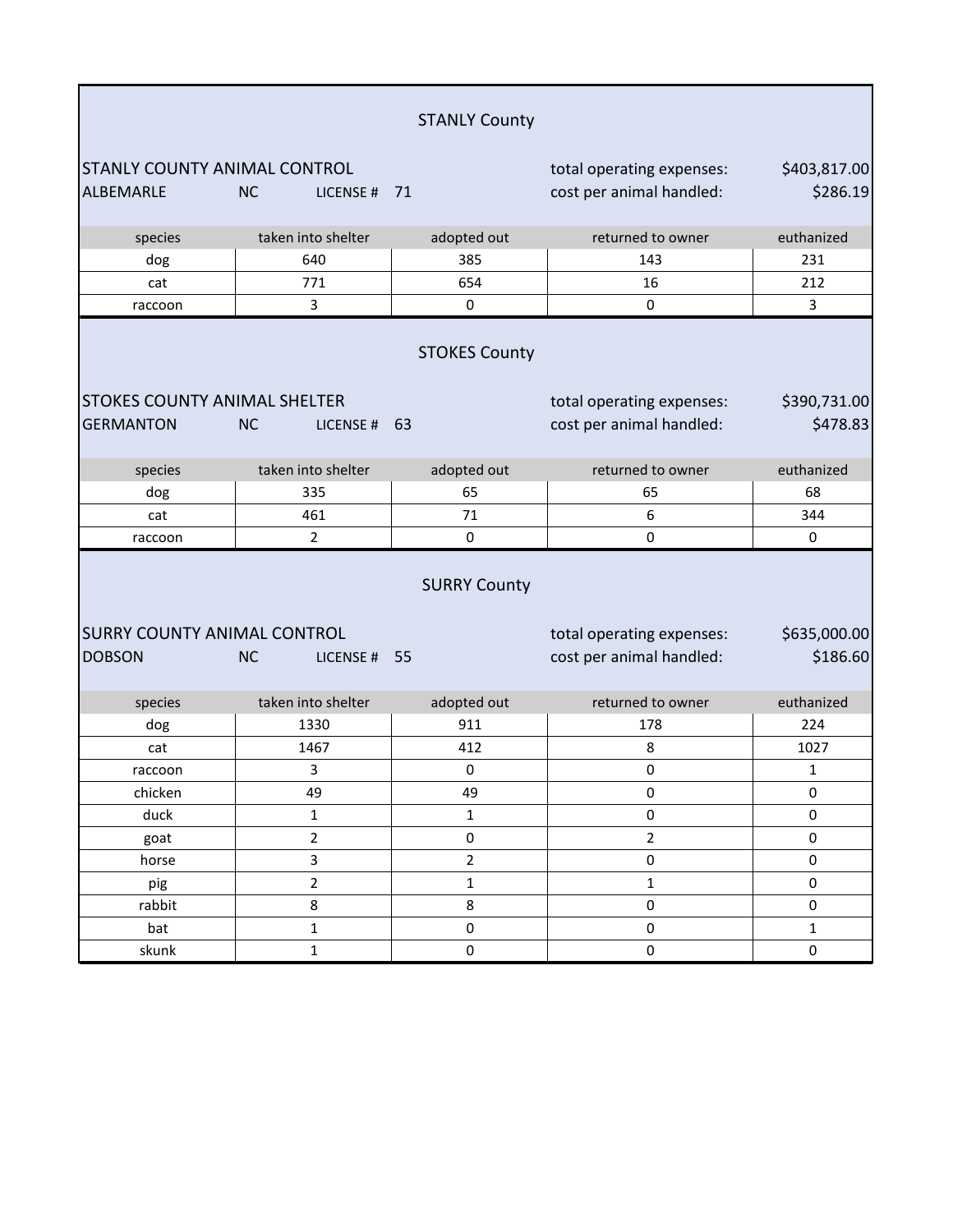| <b>TRANSYLVANIA County</b>                                                                                                                                              |                       |              |                           |                |  |  |
|-------------------------------------------------------------------------------------------------------------------------------------------------------------------------|-----------------------|--------------|---------------------------|----------------|--|--|
| TRANSYLVANIA COUNTY ANIMAL SERVICES<br>\$249,851.00<br>total operating expenses:<br>\$196.42<br>cost per animal handled:<br><b>BREVARD</b><br><b>NC</b><br>LICENSE # 90 |                       |              |                           |                |  |  |
|                                                                                                                                                                         |                       |              |                           |                |  |  |
| species                                                                                                                                                                 | taken into shelter    | adopted out  | returned to owner         | euthanized     |  |  |
| dog                                                                                                                                                                     | 696                   | 390          | 192                       | 102            |  |  |
| cat                                                                                                                                                                     | 515                   | 381          | 45                        | 76             |  |  |
| raccoon                                                                                                                                                                 | 16                    | $\Omega$     | $\mathbf{0}$              | 16             |  |  |
| opossum                                                                                                                                                                 | 11                    | 0            | $\pmb{0}$                 | 11             |  |  |
| bat                                                                                                                                                                     | 9                     | 0            | $\mathbf 0$               | 9              |  |  |
| duck                                                                                                                                                                    | 3                     | 3            | $\pmb{0}$                 | 0              |  |  |
| chicken                                                                                                                                                                 | 14                    | 14           | $\mathbf 0$               | 0              |  |  |
| owl                                                                                                                                                                     | $\mathbf 1$           | $\mathbf{1}$ | $\mathbf 0$               | 0              |  |  |
| horse                                                                                                                                                                   | $\mathbf 1$           | 0            | $\mathbf{1}$              | 0              |  |  |
| donkey                                                                                                                                                                  | $\mathbf 1$           | 0            | $\pmb{0}$                 | $\mathbf{1}$   |  |  |
| pig                                                                                                                                                                     | $\mathbf 1$           | $\mathbf 1$  | $\pmb{0}$                 | 0              |  |  |
| skunk                                                                                                                                                                   | $\overline{2}$        | $\mathbf 0$  | $\pmb{0}$                 | $\overline{2}$ |  |  |
| ground hog                                                                                                                                                              | 1                     | $\mathbf 0$  | $\mathbf 0$               | $\mathbf{1}$   |  |  |
| squirrel                                                                                                                                                                | $\mathbf{1}$          | 0            | $\mathbf 0$               | $\mathbf{1}$   |  |  |
|                                                                                                                                                                         | <b>TYRRELL County</b> |              |                           |                |  |  |
| <b>TYRRELL COUNTY ANIMAL SHELTER</b>                                                                                                                                    |                       |              | total operating expenses: | \$10,185.64    |  |  |
| <b>COLUMBIA</b>                                                                                                                                                         | <b>NC</b><br>LICENSE# | 129          | cost per animal handled:  | \$68.36        |  |  |
| species                                                                                                                                                                 | taken into shelter    | adopted out  | returned to owner         | euthanized     |  |  |
| dog                                                                                                                                                                     | 65                    | 38           | 17                        | 10             |  |  |
| cat                                                                                                                                                                     | 84                    | 8            | $\mathbf{1}$              | 75             |  |  |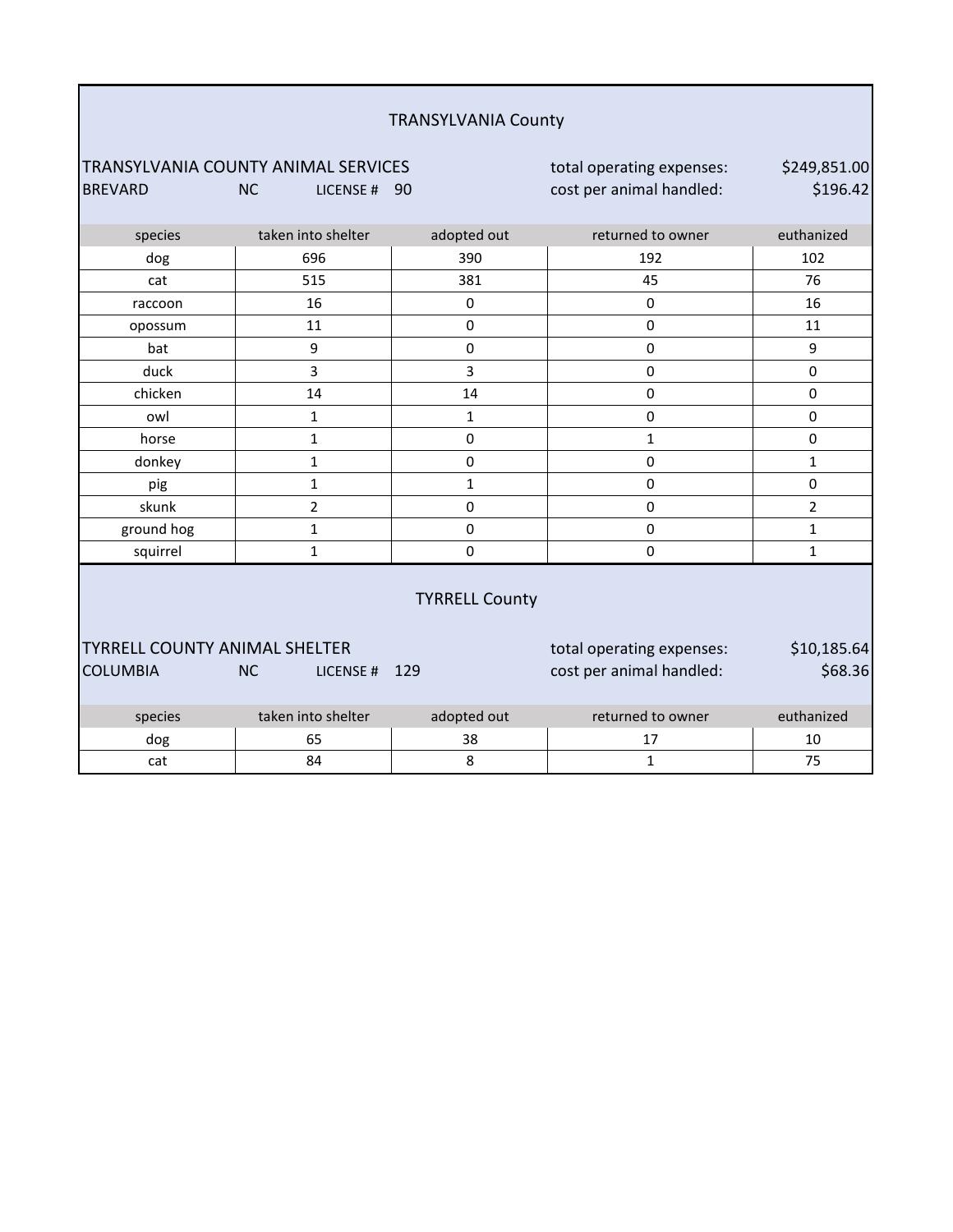#### UNION County

UNION COUNTY ANIMAL SHELTER total operating expenses: MONROE NC LICENSE # 64 cost per animal handled:

\$1,529,726.00 \$418.96

| species      | taken into shelter | adopted out    | returned to owner | euthanized |
|--------------|--------------------|----------------|-------------------|------------|
| dog          | 1754               | 677            | 303               | 518        |
| cat          | 1819               | 656            | 26                | 1050       |
| rabbit       | 12                 | 8              | 1                 | 1          |
| raccoon      | 5                  | $\pmb{0}$      | $\pmb{0}$         | 5          |
| opossum      | 1                  | 0              | $\pmb{0}$         | 1          |
| bat          | 7                  | 0              | $\pmb{0}$         | 7          |
| ferret       | 2                  | 2              | $\pmb{0}$         | 0          |
| deer         | 1                  | $\mathbf 0$    | $\pmb{0}$         | 1          |
| goat         | 4                  | 3              | 1                 | 0          |
| guinea pig   | 20                 | 20             | $\pmb{0}$         | 0          |
| pig          | 21                 | 21             | $\pmb{0}$         | 0          |
| chicken      | $\overline{2}$     | $\overline{2}$ | $\pmb{0}$         | 0          |
| skunk        | 4                  | 0              | $\pmb{0}$         | 0          |
| peacock      | 1                  | $\mathbf{1}$   | $\pmb{0}$         | 0          |
| rodent       | 4                  | 4              | $\pmb{0}$         | 0          |
| squirrel     | 3                  | $\mathbf 0$    | 0                 | 3          |
| sugar glider | 1                  | $\mathbf{1}$   | $\mathbf 0$       | 0          |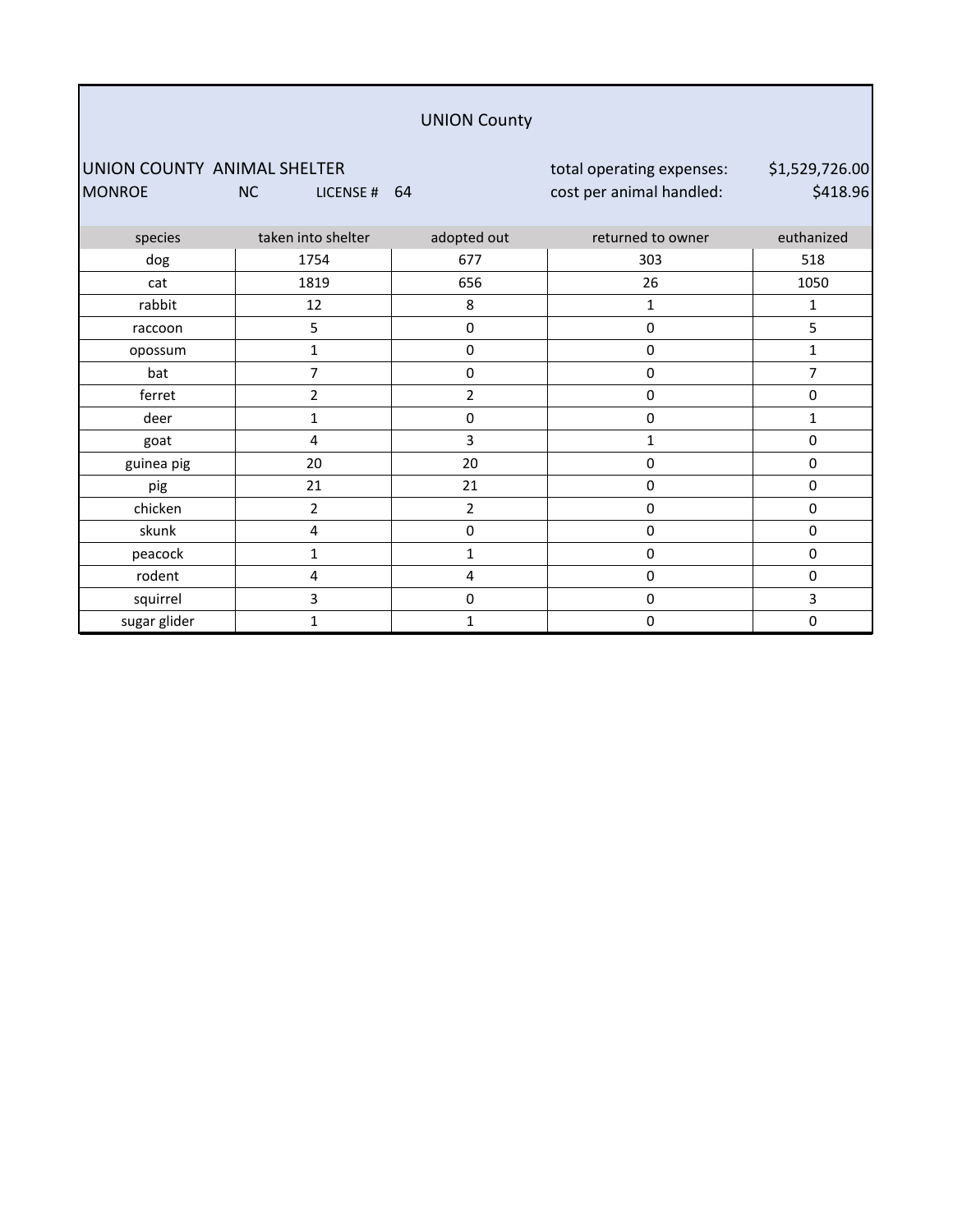#### VANCE County

VANCE COUNTY ANIMAL SERVICES total operating expenses: HENDERSON NC LICENSE # 49 cost per animal handled:

\$460,374.00 \$223.16

| species        | taken into shelter              | adopted out         | returned to owner         | euthanized          |
|----------------|---------------------------------|---------------------|---------------------------|---------------------|
| dog            | 1077                            | 862                 | 124                       | 58                  |
| cat            | 902                             | 742                 | $\overline{7}$            | 133                 |
| rabbit         | 16                              | 16                  | $\mathbf 0$               | 0                   |
| raccoon        | $\boldsymbol{6}$                | $\pmb{0}$           | $\mathbf 0$               | 3                   |
| opossum        | $\mathbf{1}$                    | $\mathbf 0$         | $\mathbf 0$               | $\mathbf{1}$        |
| bat            | $\overline{7}$                  | $\mathsf 0$         | $\mathbf 0$               | $\overline{7}$      |
| bird           | $\overline{7}$                  | $\overline{7}$      | $\mathbf 0$               | $\mathsf{O}\xspace$ |
| chicken        | 3                               | $\mathsf 3$         | $\mathbf 0$               | $\mathsf{O}\xspace$ |
| deer           | $\mathbf 1$                     | $\mathbf 0$         | $\mathsf 0$               | $\pmb{0}$           |
| duck           | $\mathbf{1}$                    | $\mathbf{1}$        | $\pmb{0}$                 | $\mathsf{O}\xspace$ |
| ferret         | $\overline{2}$                  | $\overline{2}$      | $\mathsf 0$               | $\pmb{0}$           |
| fox            | $\mathbf{1}$                    | $\pmb{0}$           | $\pmb{0}$                 | $\mathbf{1}$        |
| guinea pig     | 17                              | 17                  | $\mathbf 0$               | $\mathsf 0$         |
| hamster        | $\mathbf{1}$                    | $\mathsf 0$         | $\mathbf{1}$              | $\pmb{0}$           |
| hawk           | $\mathbf{1}$                    | $\mathbf 0$         | $\mathbf 0$               | 0                   |
| horse          | 13                              | $\pmb{4}$           | 9                         | $\mathbf 0$         |
| monkey         | $\mathbf{1}$                    | $\mathsf 0$         | $\pmb{0}$                 | $\mathbf{1}$        |
| owl            | $\mathbf{1}$                    | $\pmb{0}$           | $\pmb{0}$                 | $\mathsf{O}\xspace$ |
| pig            | $\overline{2}$                  | $\overline{2}$      | $\mathsf 0$               | $\mathsf{O}\xspace$ |
| skunk          | $\mathbf{1}$                    | $\pmb{0}$           | $\pmb{0}$                 | $\mathsf{O}\xspace$ |
| squirrel       | $\mathbf 1$                     | $\mathsf{O}\xspace$ | $\mathsf 0$               | $\mathbf 1$         |
| tortoise       | $\mathbf{1}$                    | $\mathbf 0$         | $\mathbf{1}$              | $\mathbf 0$         |
|                |                                 | <b>WAKE County</b>  |                           |                     |
|                | WAKE COUNTY ANIMAL CARE CONTROL |                     | total operating expenses: | \$3,829,736.00      |
| <b>RALEIGH</b> | <b>NC</b><br>LICENSE # 57       |                     | cost per animal handled:  | \$370.42            |
| species        | taken into shelter              | adopted out         | returned to owner         | euthanized          |
| dog            | 4926                            | 3451                | 1275                      | 117                 |
| cat            | 5043                            | 3890                | 303                       | 742                 |
| rabbit         | 95                              | 92                  | $\overline{2}$            | $\mathbf{1}$        |

wildlife | 132 | 0 | 0 | 150 horse | 1 | 1 | 0 | 0

pig 3 3 0 0 fowl 67 58 0 5

rodent | 65 | 61 | 0 | 4

reptile 7 7 0 0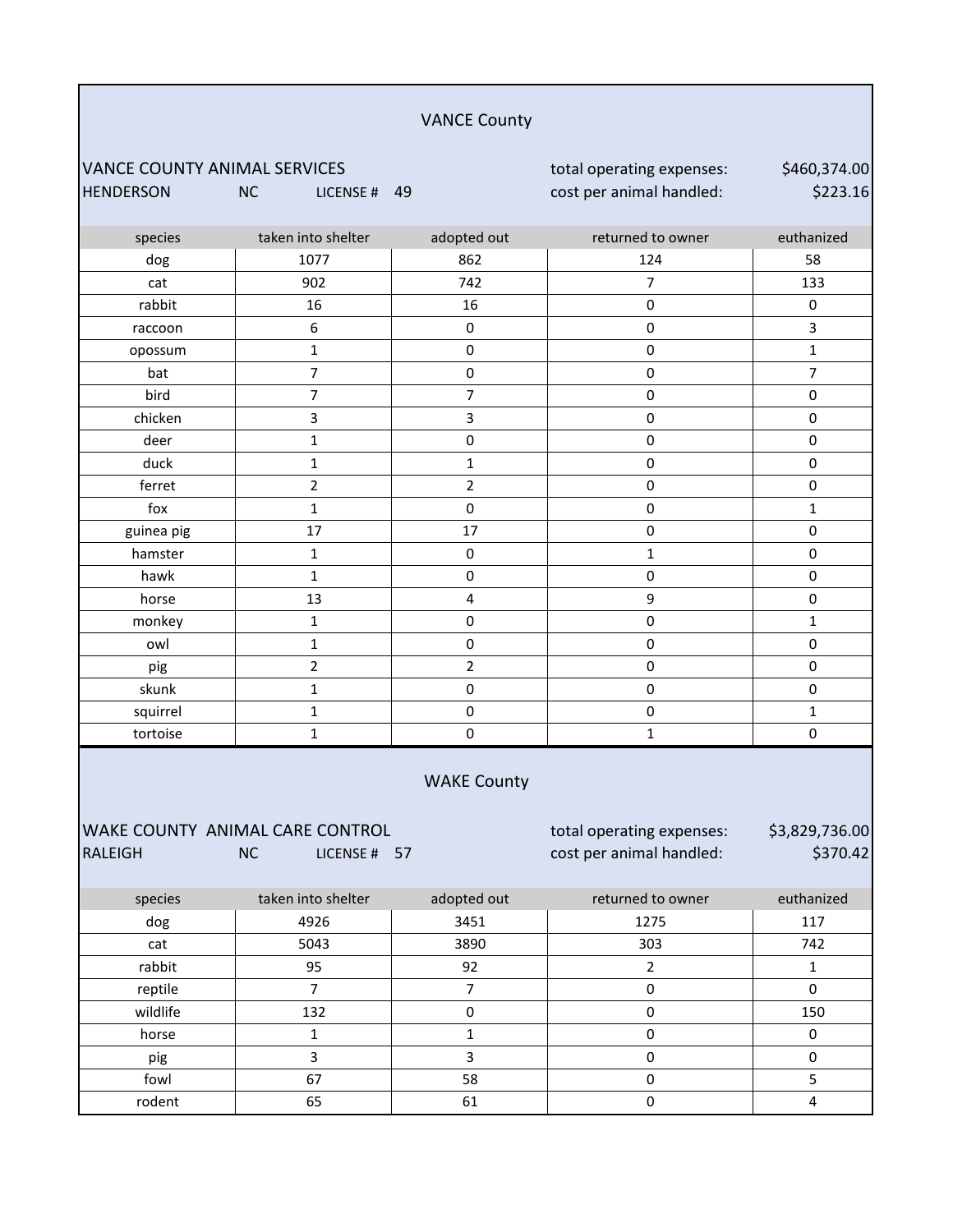| <b>WARREN County</b>                         |                                                                  |                     |                                                       |                          |  |
|----------------------------------------------|------------------------------------------------------------------|---------------------|-------------------------------------------------------|--------------------------|--|
| WARREN COUNTY ANIMAL ARK<br><b>WARRENTON</b> | <b>NC</b><br>LICENSE #                                           | 50                  | total operating expenses:<br>cost per animal handled: | \$311,808.00<br>\$314.00 |  |
| species                                      | taken into shelter                                               | adopted out         | returned to owner                                     | euthanized               |  |
| dog                                          | 573                                                              | 460                 | 44                                                    | 87                       |  |
| cat                                          | 392                                                              | 226                 | 4                                                     | 151                      |  |
| raccoon                                      | $\pmb{4}$                                                        | $\pmb{0}$           | $\pmb{0}$                                             | $\mathbf{1}$             |  |
| opossum                                      | $\mathbf{1}$                                                     | $\pmb{0}$           | $\pmb{0}$                                             | $\pmb{0}$                |  |
| heron                                        | $\mathbf 1$                                                      | $\pmb{0}$           | $\pmb{0}$                                             | $\pmb{0}$                |  |
| bobcat                                       | $\mathbf 1$                                                      | $\pmb{0}$           | 0                                                     | $\pmb{0}$                |  |
| bat                                          | $\mathbf{1}$                                                     | $\pmb{0}$           | 0                                                     | 1                        |  |
| deer                                         | $\mathbf{1}$                                                     | $\pmb{0}$           | $\pmb{0}$                                             | $\mathbf{1}$             |  |
| skunk                                        | 3                                                                | $\pmb{0}$           | $\pmb{0}$                                             | $\mathbf 1$              |  |
| horse                                        | 6                                                                | 5                   | $\mathbf{1}$                                          | $\pmb{0}$                |  |
| goose                                        | $\mathbf 1$                                                      | 0                   | $\mathbf 1$                                           | $\mathbf{1}$             |  |
| goat                                         | 5                                                                | $\pmb{0}$           | 5                                                     | $\pmb{0}$                |  |
| guinea pig                                   | $\mathbf{1}$                                                     | $\mathbf{1}$        | 0                                                     | $\pmb{0}$                |  |
| fox                                          | $\mathbf 1$                                                      | $\pmb{0}$           | $\pmb{0}$                                             | $\mathbf{1}$             |  |
| <b>GOLDSBORO</b>                             | WAYNE CO. ADOPTION & EDUCATION CTR.<br><b>NC</b><br>LICENSE # 78 | <b>WAYNE County</b> | total operating expenses:<br>cost per animal handled: | \$839,967.00<br>\$210.57 |  |
| species                                      | taken into shelter                                               | adopted out         | returned to owner                                     | euthanized               |  |
| dog                                          | 2045                                                             | 1361                | 315                                                   | 337                      |  |
| cat                                          | 1915                                                             | 878                 | 32                                                    | 898                      |  |
| rabbit                                       | 5                                                                | $\mathsf S$         | $\pmb{0}$                                             | $\pmb{0}$                |  |
| raccoon                                      | $\overline{\mathbf{4}}$                                          | $\pmb{0}$           | $\pmb{0}$                                             | $\overline{4}$           |  |
| opossum                                      | $\mathbf 1$                                                      | $\mathbf 0$         | $\pmb{0}$                                             | $\mathbf{1}$             |  |
| mini horse                                   | $\mathbf 1$                                                      | $\mathbf 1$         | $\pmb{0}$                                             | $\mathbf 0$              |  |
| squirrel                                     | $\overline{\mathbf{3}}$                                          | 3                   | $\pmb{0}$                                             | $\mathbf 0$              |  |
| goat                                         | $\mathbf 1$                                                      | $\mathbf 1$         | $\pmb{0}$                                             | $\pmb{0}$                |  |
| bat                                          | $\overline{2}$                                                   | $\pmb{0}$           | $\pmb{0}$                                             | $\overline{2}$           |  |
| fox                                          | $\mathbf 1$                                                      | $\mathbf 0$         | $\pmb{0}$                                             | $\mathbf{1}$             |  |
| chicken                                      | $\mathbf 1$                                                      | $\mathbf 1$         | $\pmb{0}$                                             | 0                        |  |
| bird                                         | 3                                                                | $\overline{2}$      | $\pmb{0}$                                             | $\mathbf{1}$             |  |
| rooster                                      | $\mathbf 1$                                                      | $\pmb{0}$           | $\mathsf{O}\xspace$                                   | $\mathbf{1}$             |  |
| parakeet                                     |                                                                  |                     |                                                       |                          |  |
|                                              | $\overline{2}$                                                   | $\mathbf 2$         | $\pmb{0}$                                             | $\mathsf{O}\xspace$      |  |
| guinea pig                                   | $\overline{2}$                                                   | $\overline{2}$      | $\pmb{0}$                                             | $\pmb{0}$                |  |
| hamster                                      | $\mathbf 1$                                                      | $\mathbf 1$         | $\pmb{0}$                                             | $\mathsf 0$              |  |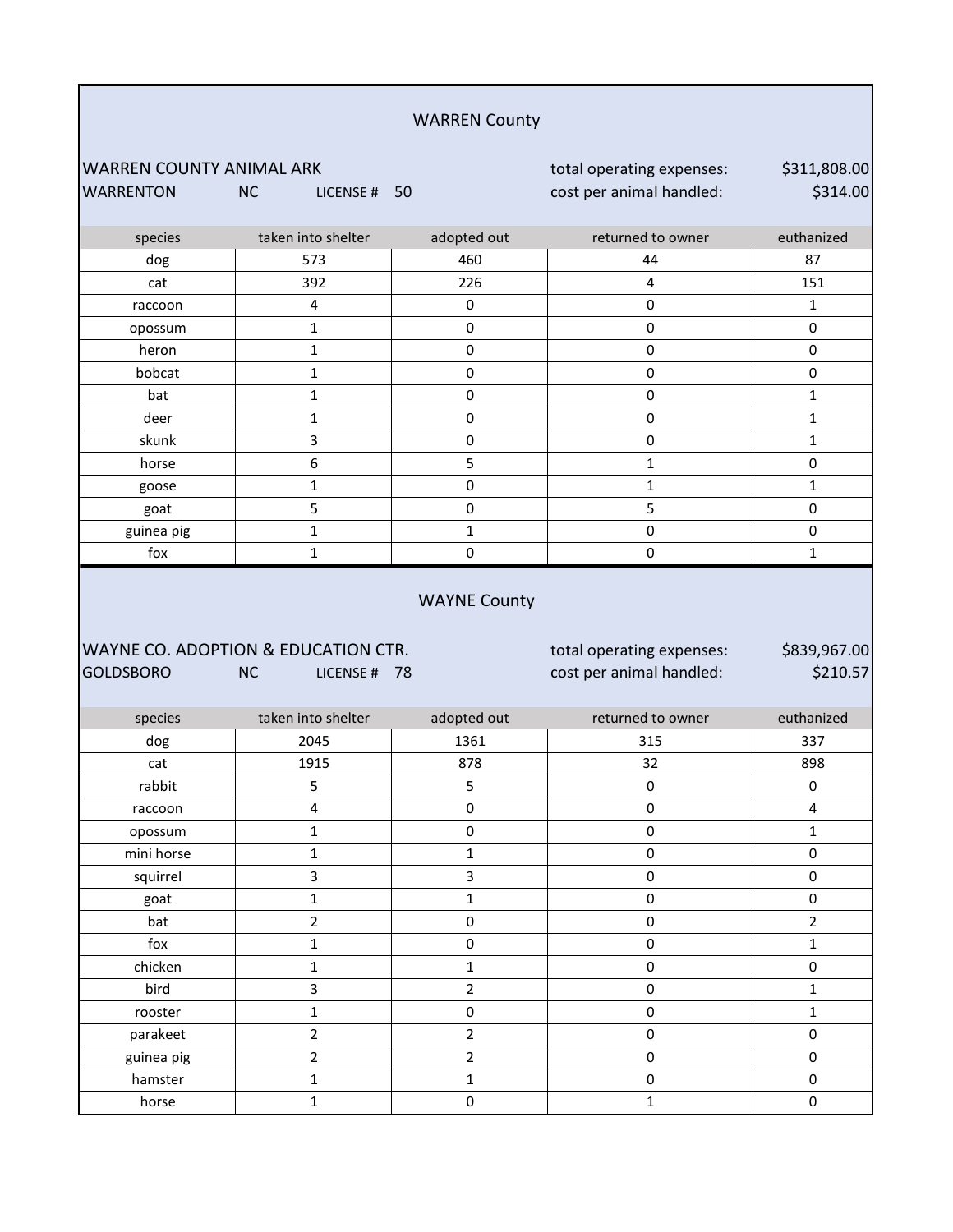WILKES COUNTY ANIMAL SHELTER total operating expenses: WILKESBORO NC LICENSE # 19 cost per animal handled:

\$731,000.00 \$159.43

| species    | taken into shelter | adopted out | returned to owner | euthanized   |
|------------|--------------------|-------------|-------------------|--------------|
| dog        | 1794               | 948         | 256               | 586          |
| cat        | 2791               | 456         | 33                | 2295         |
| rabbit     | $\mathbf{1}$       | 0           | 0                 | 0            |
| opossum    | 27                 | 0           | $\mathbf 0$       | 0            |
| guinea pig |                    |             | $\pmb{0}$         | 0            |
| skunk      | 5                  | 0           | 0                 | 5            |
| fox        |                    | 0           | 0                 |              |
| goat       | 5                  |             | 4                 | 0            |
| cow        | 1                  | 0           | 0                 | $\mathbf{1}$ |
| chicken    |                    | $\Omega$    | 0                 |              |
| bat        | 12                 | 0           | 0                 | 12           |
| horse      | 3                  | 3           | 0                 | 0            |
| rat        | 4                  | 4           | 0                 | 0            |
| pig        | 7                  | 3           | 3                 | 1            |
| coyote     |                    | 0           | 0                 |              |

#### WILSON County

| WILSON COUNTY ANIMAL SHELTER |     |             |  |  |  |  |
|------------------------------|-----|-------------|--|--|--|--|
| <b>WILSON</b>                | NC. | LICENSE# 82 |  |  |  |  |

total operating expenses: cost per animal handled:

\$459,791.98 \$210.14

| species    | taken into shelter | adopted out<br>returned to owner |    | euthanized |  |
|------------|--------------------|----------------------------------|----|------------|--|
| dog        | 1116               | 617<br>288                       |    | 191        |  |
| cat        | 1045               | 353                              | 11 | 610        |  |
| rabbit     | 6                  | 6                                | 0  |            |  |
| raccoon    |                    | 0<br>0                           |    |            |  |
| opossum    |                    | 0<br>ŋ                           |    |            |  |
| bird       |                    | 0<br>0                           |    |            |  |
| sheep      |                    | 0                                | 0  |            |  |
| guinea pig |                    |                                  | O  |            |  |
| goat       |                    | O                                | ำ  | $\Omega$   |  |
| bat        | 4                  | $\Omega$                         | 0  |            |  |
| pig        |                    | Ω                                | 3  |            |  |